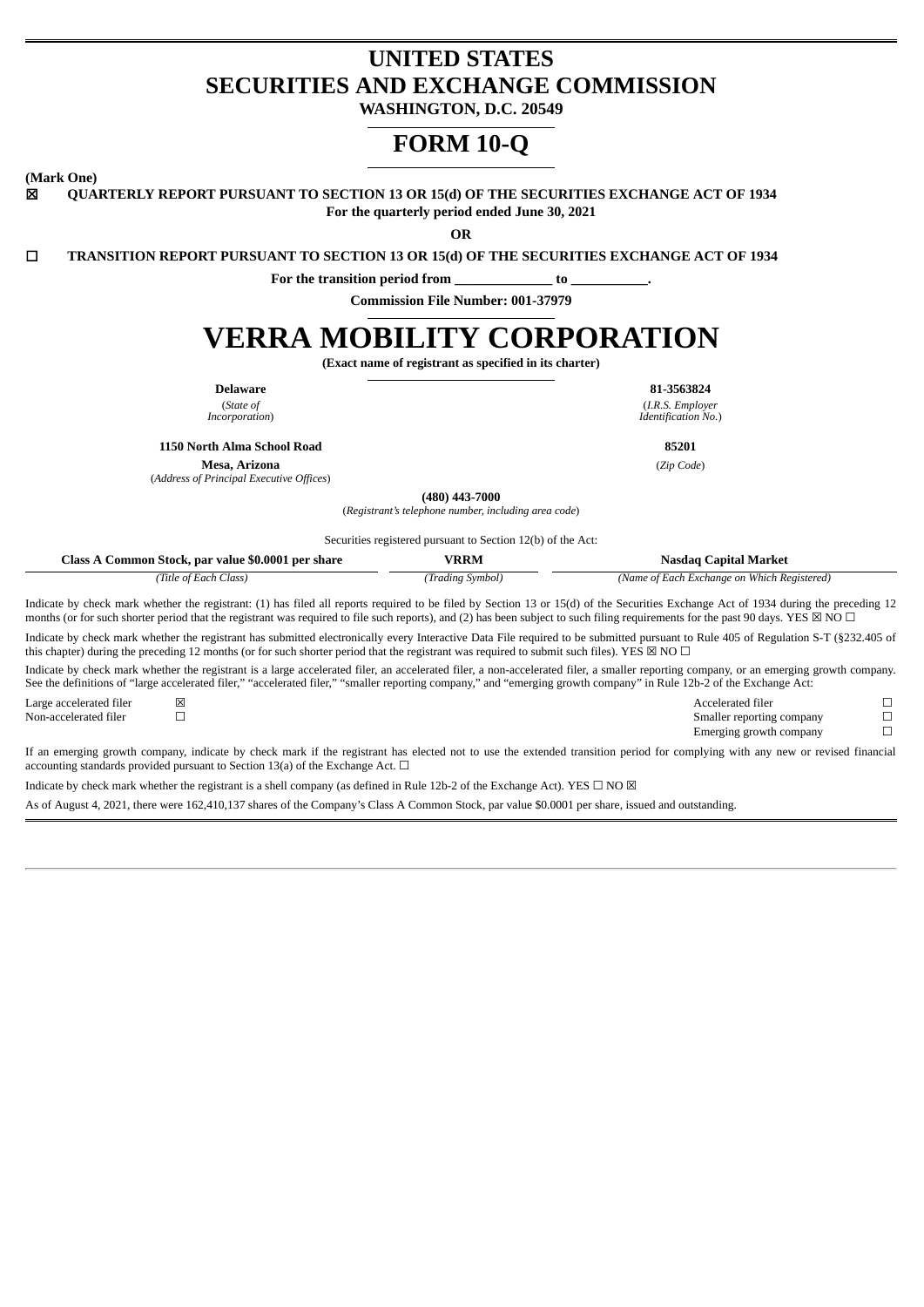# **VERRA MOBILITY CORPORATION**

# **FORM 10-Q**

# **FOR THE QUARTER ENDED JUNE 30, 2021**

# **TABLE OF CONTENTS**

# **PART I—FINANCIAL [INFORMATION](#page-4-0) 5**

| Item 1. Financial Statements.                                                                 | 5  |
|-----------------------------------------------------------------------------------------------|----|
| <b>Condensed Consolidated Balance Sheets</b>                                                  | 5  |
| <b>Condensed Consolidated Statements of Operations and Comprehensive Income (Loss)</b>        | 6  |
| <b>Condensed Consolidated Statements of Stockholders' Equity</b>                              |    |
| <b>Condensed Consolidated Statements of Cash Flows</b>                                        | 8  |
| Notes to the Condensed Consolidated Financial Statements                                      | 10 |
| Item 2. Management's Discussion and Analysis of Financial Condition and Results of Operations | 33 |
| Item 3. Quantitative and Qualitative Disclosures About Market Risk                            | 45 |
| Item 4. Controls and Procedures                                                               | 45 |
| <b>PART II-OTHER INFORMATION</b>                                                              | 46 |
| Item 1. Legal Proceedings                                                                     | 46 |
| Item 1A. Risk Factors                                                                         | 46 |
| Item 2. Unregistered Sales of Equity Securities and Use of Proceeds                           | 47 |
| <b>Item 3. Defaults Upon Senior Securities</b>                                                | 47 |
| <b>Item 4. Mine Safety Disclosures</b>                                                        | 47 |
| Item 5. Other Information                                                                     | 47 |
| Item 6. Exhibits                                                                              | 48 |
| SIGNATURES                                                                                    | 50 |
|                                                                                               |    |

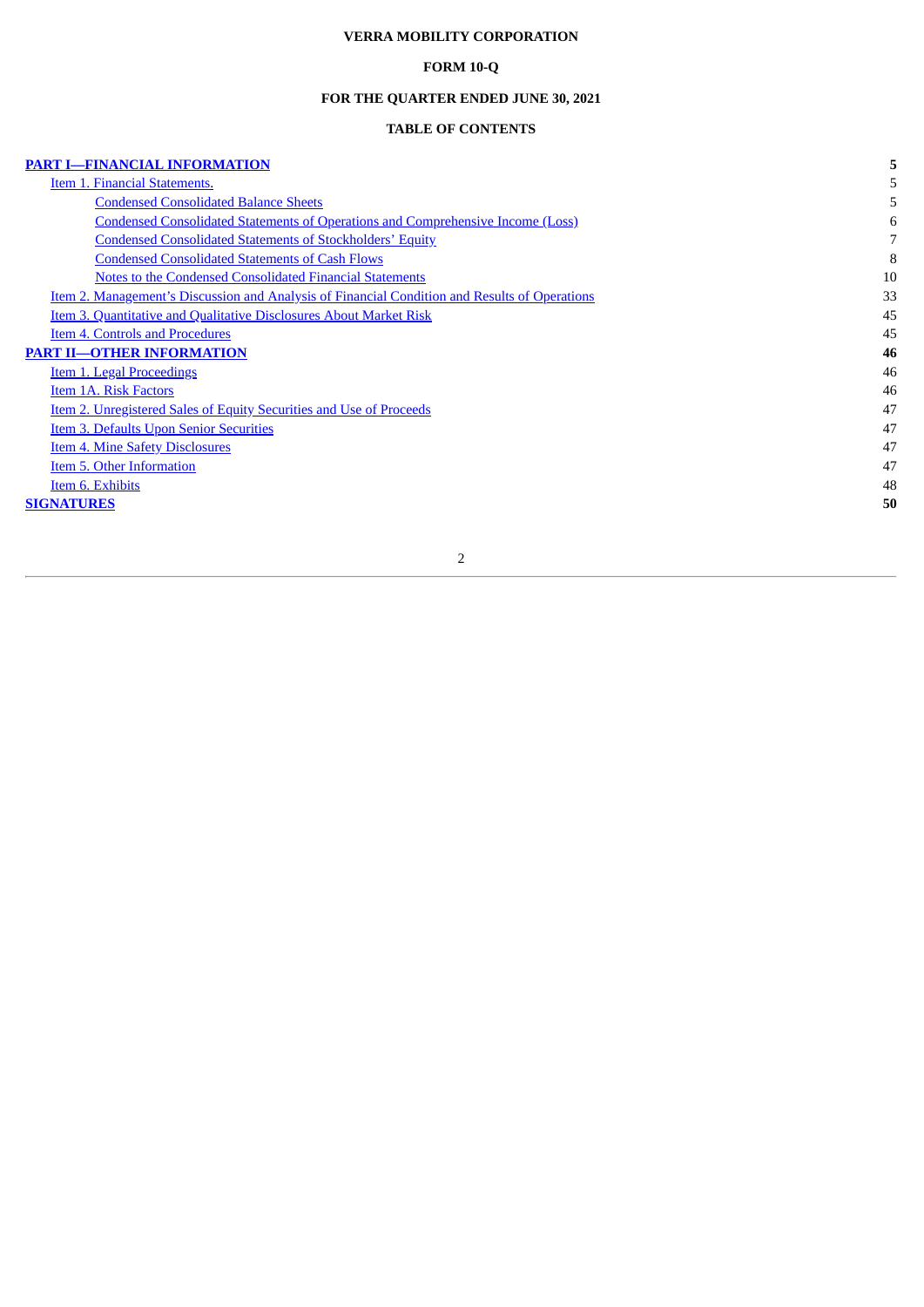#### **Cautionary Note Regarding Forward-Looking Statements**

This Quarterly Report on Form 10-Q contains forward-looking statements within the meaning of federal securities laws. All statements contained in this Quarterly Report on Form 10-Q other than statements of historical fact, including statements regarding our future operating results and financial position, our business strategy and plans, products, services, and technology offerings, market conditions, growth and trends, expansion plans and opportunities, and our objectives for future operations, are forward-looking statements. The words "believe," "may," "will," "estimate," "continue," "anticipate," "intend," "expect," "could," "would," "project," "plan," "potentially," "preliminary," "likely" and similar expressions, and the negative of these expressions, are intended to identify forward-looking statements. We have based these forward-looking statements largely on our current expectations and projections about future events and trends that we believe may affect our financial condition, results of operations, business strategy, short-term and long-term business operations and objectives, and financial needs. These forward-looking statements are subject to a number of risks, uncertainties, and assumptions, including those described in Part II, Item 1A "Risk Factors" of this Quarterly Report on Form 10-Q and in Part I, Item 1A "Risk Factors" of our Annual Report on Form 10-K/A for the year ended December 31, 2020, filed on May 17, 2021. Moreover, we operate in a very competitive and rapidly changing environment. New risks emerge from time to time. It is not possible for our management to predict all risks, nor can we assess the effect of all factors on our business or the extent to which any factor, or combination of factors, may cause actual results to differ materially from those contained in any forward-looking statements we may make. In light of these risks, uncertainties, and assumptions, the future events and trends discussed in this Quarterly Report on Form 10-Q may not occur and actual results could differ materially and adversely from those anticipated or implied in the forward-looking statements.

Factors that could cause actual results to differ materially from those expressed or implied in forward-looking statements include, among other things:

- the impact of payment delays related to \$127.0 million in outstanding receivables with the City of New York Department of Transportation ("*NYCDOT*");
- disruption to our business and results of operations as a result of the novel coronavirus ("*COVID-19*") pandemic;
- the impact of the COVID-19 pandemic on our revenues from key customers in the rental car industry and from photo enforcement programs;
- historical data regarding our business, results of operations, financial condition and liquidity may not reflect the impact of COVID-19;
- customer concentration in our Commercial Services and Government Solutions segments;
- decreases in the prevalence of automated and other similar methods of photo enforcement or the use of tolling;
- risks and uncertainties related to our government contracts, including legislative changes, termination rights, delays in payments, audits and investigations;
- decreased interest in outsourcing from our customers;
- our ability to properly perform under our contracts and otherwise satisfy our customers;
- our ability to compete in a highly competitive and rapidly evolving market;
- our ability to keep up with technological developments and changing customer preferences;
- the success of our new products and changes to existing products and services;
- our ability to successfully integrate our recent or future acquisitions, including, but not limited to, our June 2021 acquisition of Redflex (as defined herein); and
- failure in or breaches of our networks or systems, including as a result of cyber-attacks.

You should not rely on forward-looking statements as predictions of future events. The events and circumstances reflected in the forwardlooking statements may not occur. Although we believe that the expectations reflected in the

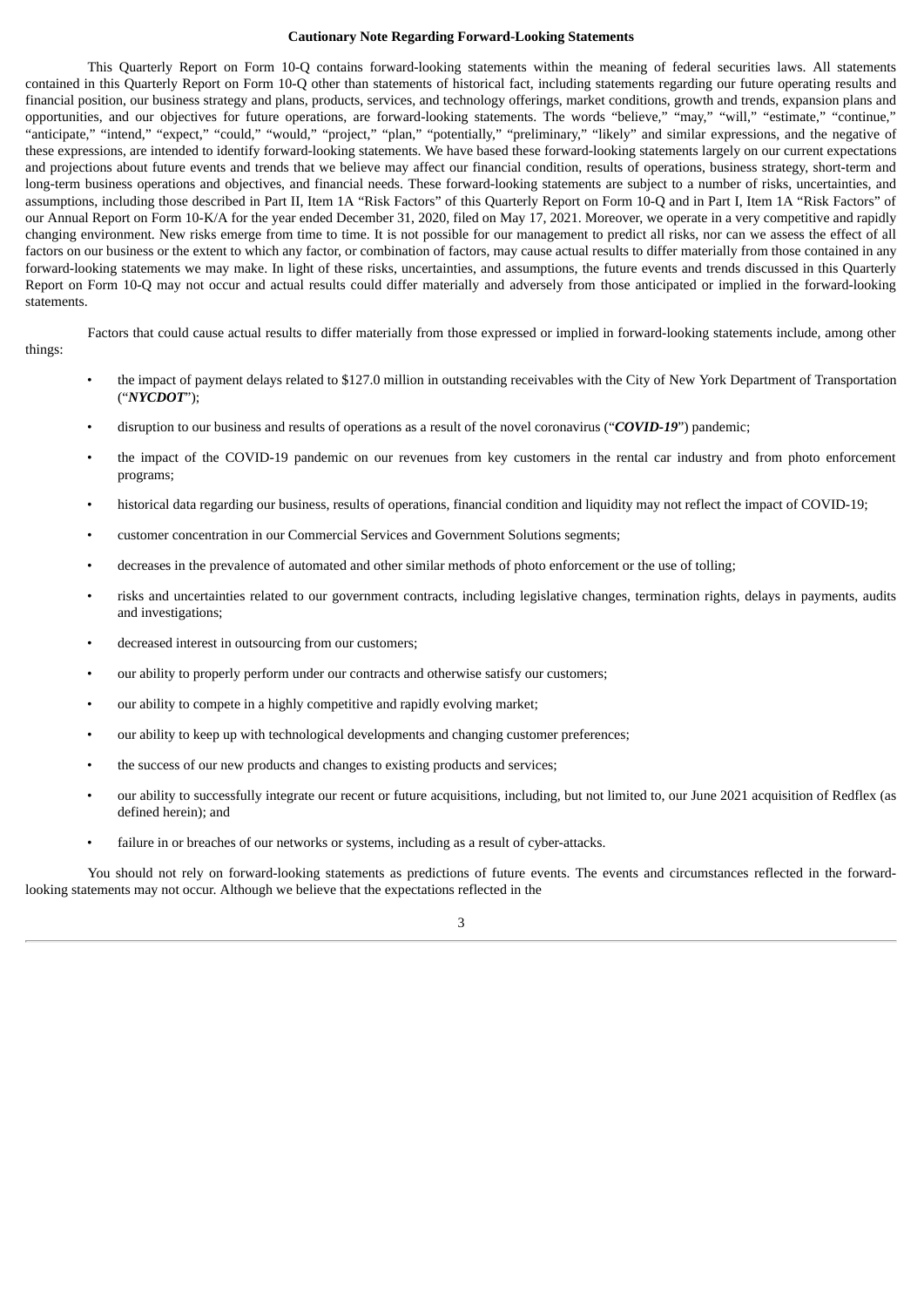forward-looking statements are reasonable, we cannot guarantee that the future results, performance, or events and circumstances reflected in the forwardlooking statements will be achieved or occur. We undertake no obligation to update any of these forward-looking statements for any reason after the date of this Quarterly Report on Form 10-Q or to conform these statements to actual results or revised expectations.

Unless the context indicates otherwise, the terms "Verra Mobility," the "Company," "we," "us," and "our" as used in this Quarterly Report on Form 10-Q refer to Verra Mobility Corporation, a Delaware corporation, and its subsidiaries taken as a whole.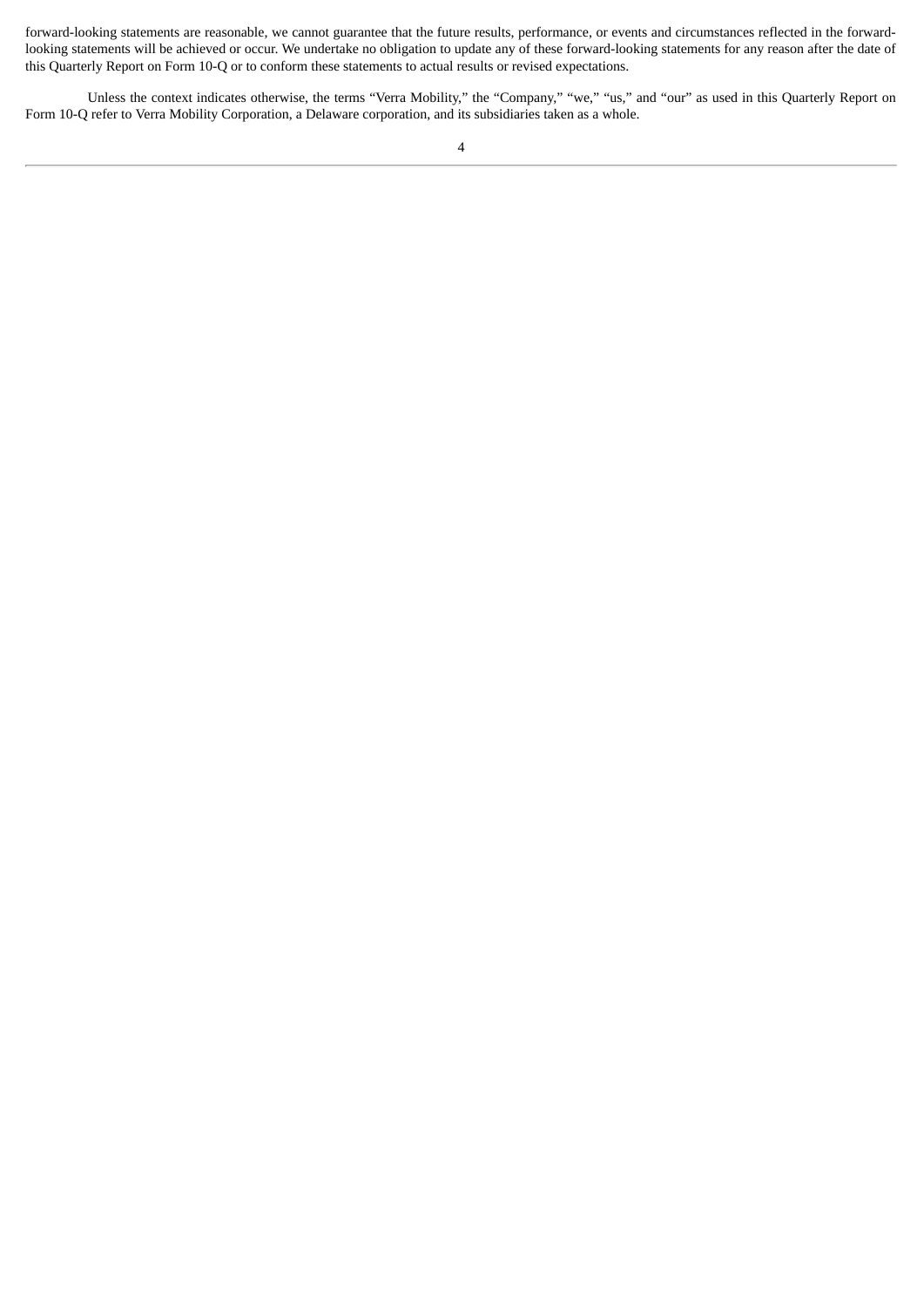<span id="page-4-2"></span><span id="page-4-1"></span><span id="page-4-0"></span>**Item 1. Financial Statements.**

# **VERRA MOBILITY CORPORATION CONDENSED CONSOLIDATED BALANCE SHEETS** (Unaudited)

|                                                                                              | <b>June 30,</b><br>2021 |                     |                           | December 31,<br>2020 |
|----------------------------------------------------------------------------------------------|-------------------------|---------------------|---------------------------|----------------------|
| <u>(\$ in thousands except per share data)</u>                                               |                         |                     |                           | (As restated)        |
| <b>Assets</b>                                                                                |                         |                     |                           |                      |
| Current assets:                                                                              |                         |                     |                           |                      |
| Cash and cash equivalents                                                                    | \$                      | 147,346             | \$                        | 120,259              |
| Restricted cash                                                                              |                         | 3,159               |                           | 633                  |
| Accounts receivable (net of allowance for credit loss of \$12.7 million and                  |                         | 214,925             |                           | 168,783              |
| \$11.5 million at June 30, 2021 and December 31, 2020, respectively)<br>Unbilled receivables |                         |                     |                           |                      |
|                                                                                              |                         | 23,871<br>32,255    |                           | 14,045<br>24,317     |
| Prepaid expenses and other current assets<br><b>Total current assets</b>                     |                         | 421,556             |                           | 328,037              |
|                                                                                              |                         |                     |                           |                      |
| Installation and service parts, net                                                          |                         | 10,186<br>94,308    |                           | 7,944<br>70,284      |
| Property and equipment, net                                                                  |                         |                     |                           | 29,787               |
| Operating lease assets                                                                       |                         | 34,662<br>340,637   |                           | 342,139              |
| Intangible assets, net<br>Goodwill                                                           |                         | 641,517             |                           | 586,435              |
| Other non-current assets                                                                     |                         |                     |                           |                      |
|                                                                                              |                         | 16,325<br>1,559,191 | $\boldsymbol{\mathsf{S}}$ | 2,699<br>1,367,325   |
| Total assets                                                                                 | \$                      |                     |                           |                      |
| <b>Liabilities and Stockholders' Equity</b>                                                  |                         |                     |                           |                      |
| <b>Current liabilities:</b>                                                                  |                         |                     |                           |                      |
| Accounts payable                                                                             | \$                      | 47,403              | \$                        | 34,509               |
| <b>Accrued liabilities</b>                                                                   |                         | 44,728              |                           | 15,636               |
| Payable to related party pursuant to tax receivable agreement, current portion               |                         | 5,202               |                           | 4,791                |
| Current portion of long-term debt                                                            |                         | 9,410               |                           | 9,104                |
| Total current liabilities                                                                    |                         | 106,743             |                           | 64,040               |
| Long-term debt, net of current portion                                                       |                         | 966,066             |                           | 832,941              |
| Operating lease liabilities, net of current portion                                          |                         | 32,720              |                           | 27,986               |
| Payable to related party pursuant to tax receivable agreement, net of current portion        |                         | 64,329              |                           | 67,869               |
| Private placement warrant liabilities                                                        |                         | 41,000              |                           | 30,866               |
| Asset retirement obligation                                                                  |                         | 10,059              |                           | 6,409                |
| Deferred tax liabilities, net                                                                |                         | 20,790              |                           | 21,148               |
| Other long-term liabilities                                                                  |                         | 1,059               |                           | 494                  |
| <b>Total liabilities</b>                                                                     |                         | 1,242,766           |                           | 1,051,753            |
| Commitments and contingencies (Note 13)                                                      |                         |                     |                           |                      |
| Stockholders' equity                                                                         |                         |                     |                           |                      |
| Preferred stock, \$.0001 par value                                                           |                         |                     |                           |                      |
| Common stock, \$.0001 par value                                                              |                         | 16                  |                           | 16                   |
| Common stock contingent consideration                                                        |                         | 36,575              |                           | 36,575               |
| Additional paid-in capital                                                                   |                         | 379,235             |                           | 373,620              |
| Accumulated deficit                                                                          |                         | (99, 773)           |                           | (94, 850)            |
| Accumulated other comprehensive income                                                       |                         | 372                 |                           | 211                  |
| Total stockholders' equity                                                                   |                         | 316,425             |                           | 315,572              |
| Total liabilities and stockholders' equity                                                   | \$                      | 1,559,191           | \$                        | 1,367,325            |

See accompanying Notes to the Condensed Consolidated Financial Statements.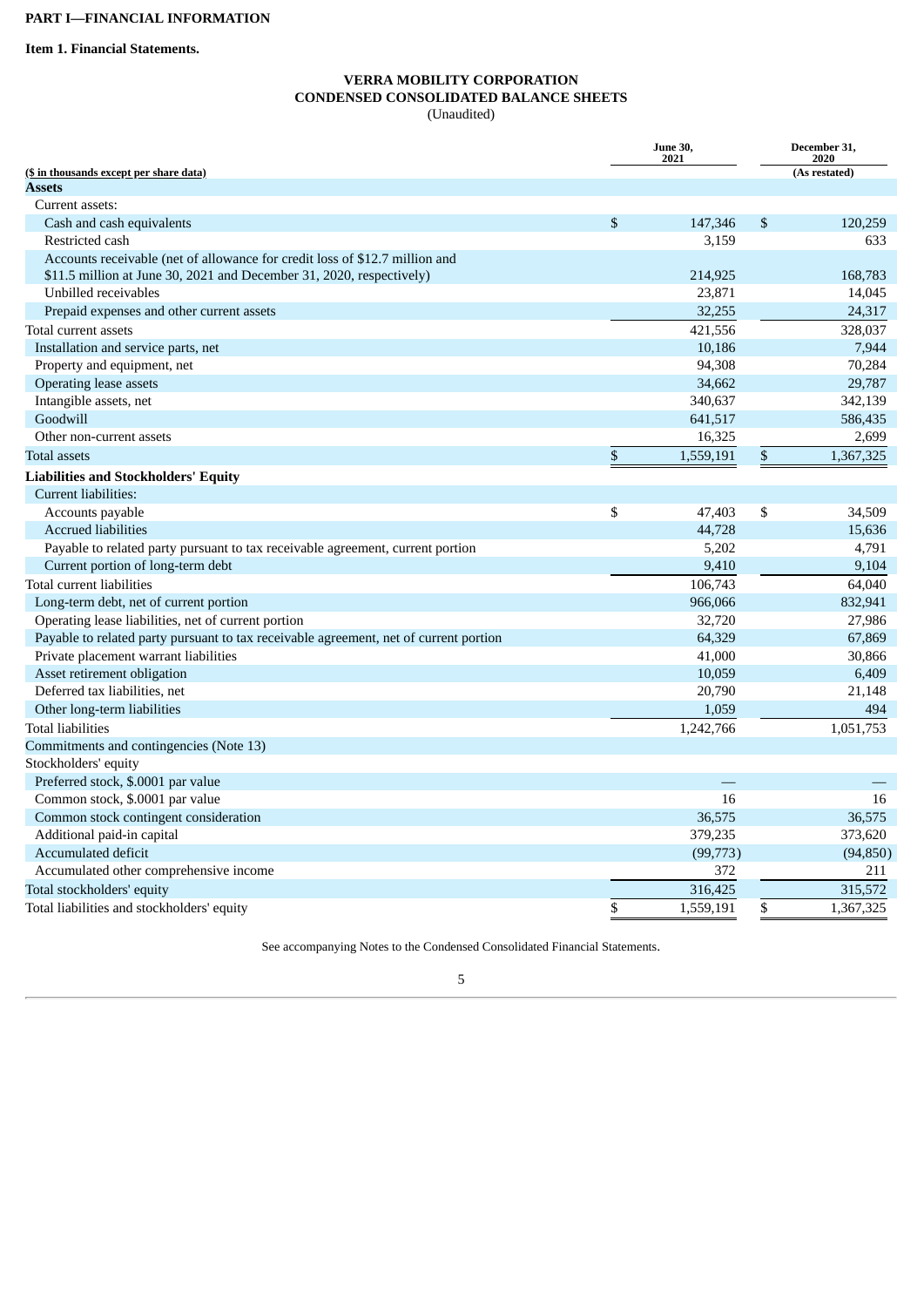# **VERRA MOBILITY CORPORATION CONDENSED CONSOLIDATED STATEMENTS OF OPERATIONS AND COMPREHENSIVE INCOME (LOSS)** (Unaudited)

<span id="page-5-0"></span>**Three Months Ended June 30, Six Months Ended June 30, 2021 2020 2021 2020 (\$ in thousands, except per share data) (As restated) (As restated)** Service revenue \$ 116,426 \$ 62,815 \$ 206,189 \$ 162,312 Product sales 24,210 12,231 16,994 12,326 34,210 **Total revenue** 128,657 79,809 218,515 196,522 Cost of service revenue 1,332 1,013 2,212 2,232 Cost of product sales 6,171 17,750 and 17,750 and 17,750 and 17,750 and 17,750 and 17,750 and 17,750 and 17,750 and 17,750 and 17,750 and 17,750 and 17,750 and 17,750 and 17,750 and 17,750 and 17,750 and 17,750 and 17,750 Operating expenses 36,958 58,958 58,958 36,434 26,699 66,926 58,958 Selling, general and administrative expenses 26,229 20,821 54,672 546,707 46,707 Depreciation, amortization and (gain) loss on disposal of assets, net 27,012 29,166 55,277 58,412 Total costs and expenses 184,059 185,258 184,059 185,258 184,059 185,258 184,059 **Income (loss) from operations** 31,506 (6,950) 33,257 12,463 Interest expense, net 11,680 9,539 20,844 21,990 Change in fair value of private placement warrants  $8,067$   $8,334$   $10,134$   $(7,133)$   $(7,133)$ Tax receivable agreement liability adjustment 1,661 1,661 4,446 1,661 4,446 1,661 4,446 4,446 4,446 4,446 4,446 Loss on extinguishment of debt  $\overline{ }$  5,334 Other income, net (2,798) (1,523) (5,811) (4,448) Total other expenses 18,610 20,796 32,162 14,855 Income (loss) before income taxes 12,896 (27,746) 1,095 (2,392) Income tax provision (benefit)  $8,904$   $(4,024)$   $6,018$   $(810)$ **Net income (loss)** \$ 3,992 \$ (23,722) \$ (4,923) \$ (1,582) **Other comprehensive income (loss):** Change in foreign currency translation adjustment (3,875) 351 (508) 161 (3,875) 361 (3,875) Total comprehensive income (loss)  $\overline{\$}$   $\overline{\$}$   $\overline{\$}$   $\overline{\$}$   $(24,230)$   $\overline{\$}$   $(4,762)$   $\overline{\$}$   $(5,457)$ **Net income (loss) per share:** Basic \$ 0.02 \$ (0.15) \$ (0.03) \$ (0.01) Diluted \$ 0.02 \$ (0.15) \$ (0.03) \$ (0.01) **Weighted average shares outstanding:** Basic 162,378 161,710 162,338 161,317 Diluted 166,028 161,710 162,338 161,317

See accompanying Notes to the Condensed Consolidated Financial Statements.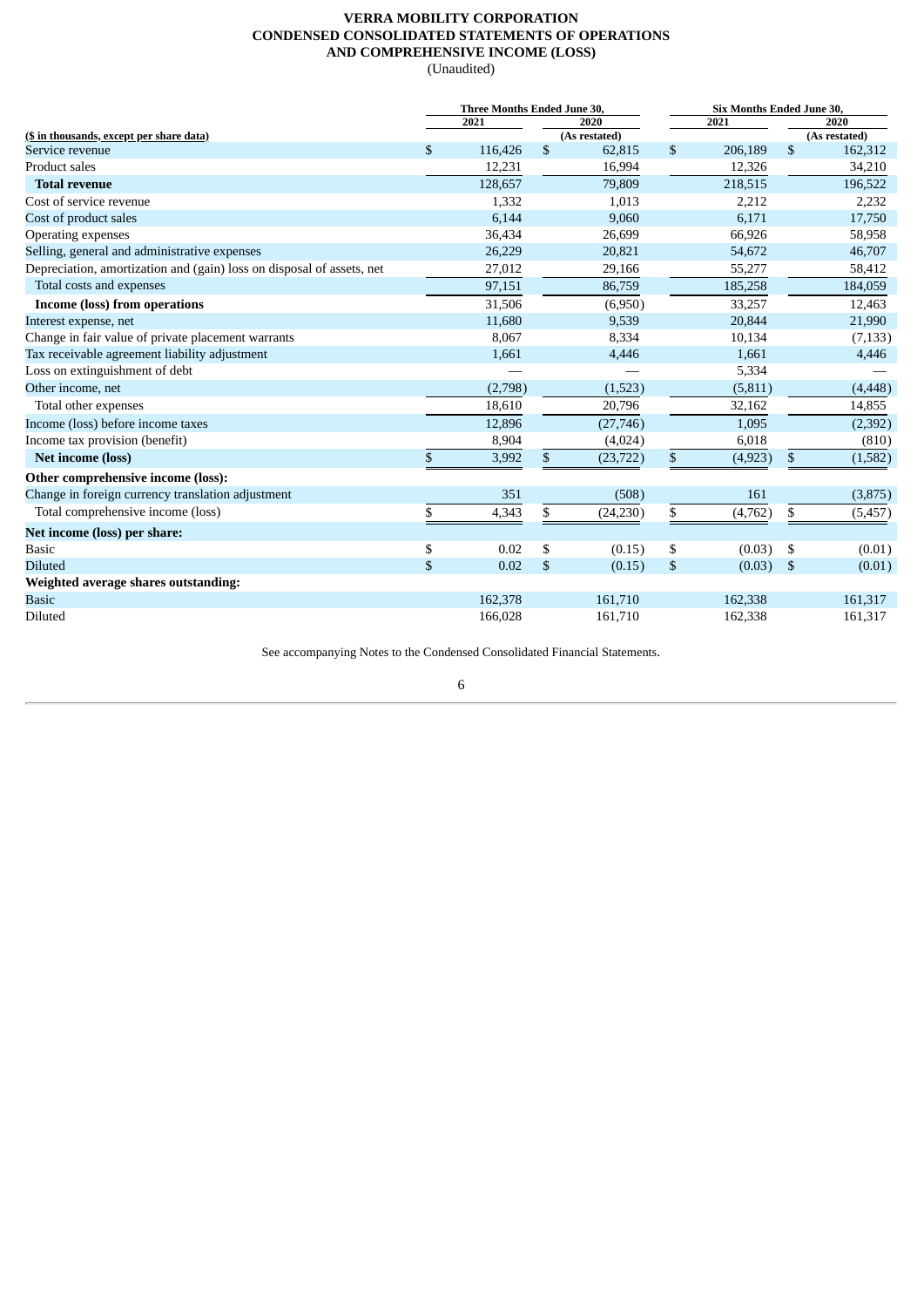# **VERRA MOBILITY CORPORATION CONDENSED CONSOLIDATED STATEMENTS OF STOCKHOLDERS' EQUITY**

(Unaudited)

<span id="page-6-0"></span>**For the Three and Six Months Ended June 30, 2021**

|                                                                                         |               | Common<br><b>Stock</b> |               |              | Common<br><b>Stock</b><br>Contingent |     | <b>Additional</b><br>Paid-in | Accumulated |                |    |                          |              |           |  |  |  |  |  |  |  |  |  |  |  |  |  |  |  |  |  | <b>Accumulated</b><br>Other<br>Comprehensive |  | <b>Total</b><br>Stockholders' |
|-----------------------------------------------------------------------------------------|---------------|------------------------|---------------|--------------|--------------------------------------|-----|------------------------------|-------------|----------------|----|--------------------------|--------------|-----------|--|--|--|--|--|--|--|--|--|--|--|--|--|--|--|--|--|----------------------------------------------|--|-------------------------------|
| (In thousands)                                                                          | <b>Shares</b> |                        | <b>Amount</b> |              | Consideration                        |     | Capital                      |             | <b>Deficit</b> |    | Income (Loss)            |              | Equity    |  |  |  |  |  |  |  |  |  |  |  |  |  |  |  |  |  |                                              |  |                               |
| Balance as of December 31, 2020 (as<br>restated)                                        | 162,269       | $\mathbb{S}$           | 16            | $\mathbb{S}$ | 36,575                               | \$  | 373,620                      | \$          | (94, 850)      | -S | 211                      | $\mathbb{S}$ | 315.572   |  |  |  |  |  |  |  |  |  |  |  |  |  |  |  |  |  |                                              |  |                               |
| Net loss                                                                                |               |                        |               |              |                                      |     |                              |             | (8,915)        |    |                          |              | (8,915)   |  |  |  |  |  |  |  |  |  |  |  |  |  |  |  |  |  |                                              |  |                               |
| Vesting of restricted stock units ("RSUs")                                              | 91            |                        |               |              |                                      |     |                              |             |                |    |                          |              |           |  |  |  |  |  |  |  |  |  |  |  |  |  |  |  |  |  |                                              |  |                               |
| Payment of employee tax withholding related<br>to RSUs vesting                          |               |                        |               |              |                                      |     | (857)                        |             |                |    |                          |              | (857)     |  |  |  |  |  |  |  |  |  |  |  |  |  |  |  |  |  |                                              |  |                               |
| Stock-based compensation                                                                |               |                        |               |              |                                      |     | 2,908                        |             |                |    |                          |              | 2,908     |  |  |  |  |  |  |  |  |  |  |  |  |  |  |  |  |  |                                              |  |                               |
| Other comprehensive loss, net of tax                                                    |               |                        |               |              |                                      |     |                              |             |                |    | (190)                    |              | (190)     |  |  |  |  |  |  |  |  |  |  |  |  |  |  |  |  |  |                                              |  |                               |
| Balance as of March 31, 2021                                                            | 162,360       |                        | 16            |              | 36,575                               |     | 375,671                      |             | (103, 765)     |    | 21                       |              | 308,518   |  |  |  |  |  |  |  |  |  |  |  |  |  |  |  |  |  |                                              |  |                               |
| Net income                                                                              |               |                        |               |              |                                      |     |                              |             | 3,992          |    |                          |              | 3,992     |  |  |  |  |  |  |  |  |  |  |  |  |  |  |  |  |  |                                              |  |                               |
| Vesting of RSUs                                                                         | 41            |                        |               |              |                                      |     |                              |             |                |    |                          |              |           |  |  |  |  |  |  |  |  |  |  |  |  |  |  |  |  |  |                                              |  |                               |
| Exercise of stock options                                                               | 7             |                        |               |              |                                      |     | 87                           |             |                |    | $\overline{\phantom{0}}$ |              | 87        |  |  |  |  |  |  |  |  |  |  |  |  |  |  |  |  |  |                                              |  |                               |
| Payment of employee tax withholding related<br>to RSUs vesting                          |               |                        |               |              |                                      |     | (96)                         |             |                |    |                          |              | (96)      |  |  |  |  |  |  |  |  |  |  |  |  |  |  |  |  |  |                                              |  |                               |
| Stock-based compensation                                                                |               |                        |               |              |                                      |     | 3,573                        |             |                |    |                          |              | 3,573     |  |  |  |  |  |  |  |  |  |  |  |  |  |  |  |  |  |                                              |  |                               |
| Other comprehensive gain, net of tax                                                    |               |                        |               |              |                                      |     |                              |             |                |    | 351                      |              | 351       |  |  |  |  |  |  |  |  |  |  |  |  |  |  |  |  |  |                                              |  |                               |
| Balance as of June 30, 2021                                                             | 162,408       | \$                     | 16            | \$.          | 36,575                               | \$. | 379,235                      | \$          | (99, 773)      | \$ | 372                      | \$           | 316,425   |  |  |  |  |  |  |  |  |  |  |  |  |  |  |  |  |  |                                              |  |                               |
| For the Three and Six Months Ended June 30, 2020<br>Balance as of December 31, 2019 (as |               |                        |               |              |                                      |     |                              |             |                |    |                          |              |           |  |  |  |  |  |  |  |  |  |  |  |  |  |  |  |  |  |                                              |  |                               |
| restated)                                                                               | 159,150       | \$                     | 16            | \$           | 54,862                               | \$  | 346,891                      | \$          | (89,578)       | \$ | (2,577)                  | \$           | 309.614   |  |  |  |  |  |  |  |  |  |  |  |  |  |  |  |  |  |                                              |  |                               |
| Net income (as restated)                                                                |               |                        |               |              |                                      |     |                              |             | 22,140         |    |                          |              | 22,140    |  |  |  |  |  |  |  |  |  |  |  |  |  |  |  |  |  |                                              |  |                               |
| Cumulative effect of adoption of the credit<br>loss accounting standard, net of tax     |               |                        |               |              |                                      |     |                              |             | (694)          |    |                          |              | (694)     |  |  |  |  |  |  |  |  |  |  |  |  |  |  |  |  |  |                                              |  |                               |
| Earn-out shares issued to Platinum                                                      |               |                        |               |              |                                      |     |                              |             |                |    |                          |              |           |  |  |  |  |  |  |  |  |  |  |  |  |  |  |  |  |  |                                              |  |                               |
| Stockholder                                                                             | 2,500         |                        |               |              | (18, 287)                            |     | 18,287                       |             |                |    |                          |              |           |  |  |  |  |  |  |  |  |  |  |  |  |  |  |  |  |  |                                              |  |                               |
| Vesting of RSUs                                                                         | 42            |                        |               |              |                                      |     |                              |             |                |    |                          |              |           |  |  |  |  |  |  |  |  |  |  |  |  |  |  |  |  |  |                                              |  |                               |
| Payment of employee tax withholding related<br>to RSUs vesting                          |               |                        |               |              |                                      |     | (327)                        |             |                |    |                          |              | (327)     |  |  |  |  |  |  |  |  |  |  |  |  |  |  |  |  |  |                                              |  |                               |
| Stock-based compensation                                                                |               |                        |               |              |                                      |     | 2,768                        |             |                |    |                          |              | 2,768     |  |  |  |  |  |  |  |  |  |  |  |  |  |  |  |  |  |                                              |  |                               |
| Other comprehensive loss, net of tax                                                    |               |                        |               |              |                                      |     |                              |             |                |    | (3,367)                  |              | (3, 367)  |  |  |  |  |  |  |  |  |  |  |  |  |  |  |  |  |  |                                              |  |                               |
| Balance as of March 31, 2020 (as restated)                                              | 161.692       |                        | 16            |              | 36,575                               |     | 367,619                      |             | (68, 132)      |    | (5,944)                  |              | 330,134   |  |  |  |  |  |  |  |  |  |  |  |  |  |  |  |  |  |                                              |  |                               |
| Net loss (as restated)                                                                  |               |                        |               |              |                                      |     |                              |             | (23, 722)      |    |                          |              | (23, 722) |  |  |  |  |  |  |  |  |  |  |  |  |  |  |  |  |  |                                              |  |                               |
| Vesting of RSUs                                                                         | 45            |                        |               |              |                                      |     | $\overline{\phantom{m}}$     |             |                |    | $\qquad \qquad -$        |              |           |  |  |  |  |  |  |  |  |  |  |  |  |  |  |  |  |  |                                              |  |                               |
| Payment of employee tax withholding related<br>to RSUs vesting                          |               |                        |               |              |                                      |     | (25)                         |             |                |    |                          |              | (25)      |  |  |  |  |  |  |  |  |  |  |  |  |  |  |  |  |  |                                              |  |                               |
| Stock-based compensation                                                                |               |                        |               |              |                                      |     | 3,271                        |             |                |    | $\overline{\phantom{0}}$ |              | 3,271     |  |  |  |  |  |  |  |  |  |  |  |  |  |  |  |  |  |                                              |  |                               |
| Other comprehensive loss, net of tax                                                    |               |                        |               |              |                                      |     |                              |             |                |    | (508)                    |              | (508)     |  |  |  |  |  |  |  |  |  |  |  |  |  |  |  |  |  |                                              |  |                               |
| Balance as of June 30, 2020 (as restated)                                               | 161,737       | \$                     | 16            | \$           | 36,575                               | \$  | 370,865                      | \$          | (91, 854)      | \$ | (6, 452)                 | \$.          | 309,150   |  |  |  |  |  |  |  |  |  |  |  |  |  |  |  |  |  |                                              |  |                               |

See accompanying Notes to the Condensed Consolidated Financial Statements.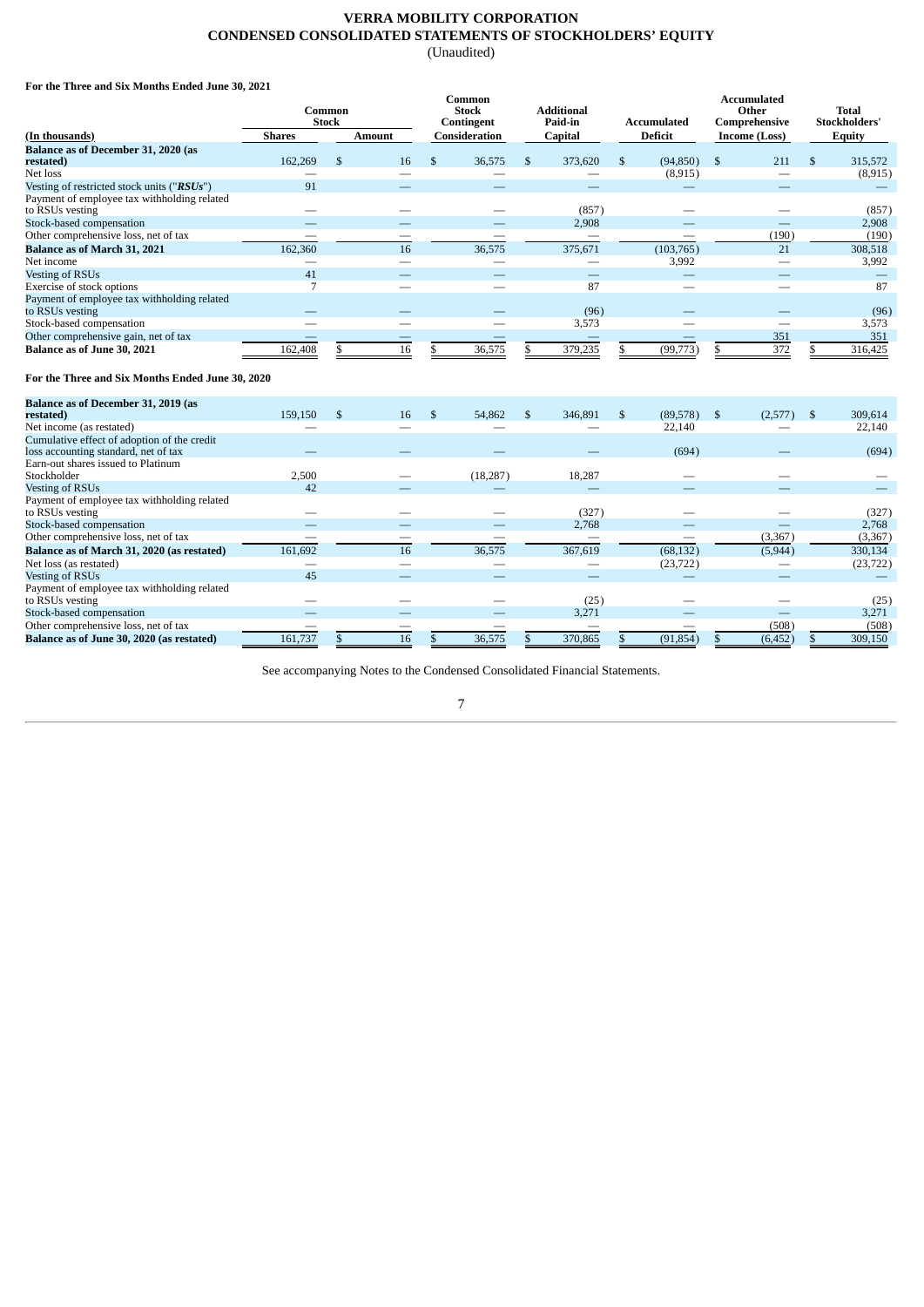# **VERRA MOBILITY CORPORATION CONDENSED CONSOLIDATED STATEMENTS OF CASH FLOWS** (Unaudited)

<span id="page-7-0"></span>

|                                                                                 | <b>Six Months Ended June 30,</b> |            |    |               |
|---------------------------------------------------------------------------------|----------------------------------|------------|----|---------------|
|                                                                                 |                                  | 2021       |    | 2020          |
| (\$ in thousands)                                                               |                                  |            |    | (As restated) |
| <b>Cash Flows from Operating Activities:</b>                                    |                                  |            |    |               |
| Net loss                                                                        | \$                               | (4,923)    | \$ | (1,582)       |
| Adjustments to reconcile net loss to net cash provided by operating activities: |                                  |            |    |               |
| Depreciation and amortization                                                   |                                  | 55,227     |    | 58,409        |
| Amortization of deferred financing costs and discounts                          |                                  | 2,722      |    | 2,106         |
| Change in fair value of private placement warrants                              |                                  | 10,134     |    | (7, 133)      |
| Tax receivable agreement liability adjustment                                   |                                  | 1,661      |    | 4,446         |
| Loss on extinguishment of debt                                                  |                                  | 5,334      |    |               |
| Credit loss expense                                                             |                                  | 3,863      |    | 10,723        |
| Deferred income taxes                                                           |                                  | (825)      |    | (2, 496)      |
| Stock-based compensation                                                        |                                  | 6,481      |    | 6,039         |
| Other                                                                           |                                  | 257        |    | 691           |
| Changes in operating assets and liabilities:                                    |                                  |            |    |               |
| Accounts receivable, net                                                        |                                  | (42, 970)  |    | (43, 183)     |
| Unbilled receivables                                                            |                                  | (2,098)    |    | 7,476         |
| Prepaid expenses and other assets                                               |                                  | (1,177)    |    | 7,979         |
| Accounts payable and accrued liabilities                                        |                                  | 4,337      |    | (17, 863)     |
| Other liabilities                                                               |                                  | (545)      |    | (3,069)       |
| Net cash provided by operating activities                                       |                                  | 37,478     |    | 22,543        |
| <b>Cash Flows from Investing Activities:</b>                                    |                                  |            |    |               |
| Acquisition of business, net of cash and restricted cash acquired               |                                  | (107,004)  |    |               |
| Purchases of installation and service parts and property and equipment          |                                  | (8,257)    |    | (14, 301)     |
| Cash proceeds from the sale of assets                                           |                                  | 159        |    | 49            |
| Net cash used in investing activities                                           |                                  | (115, 102) |    | (14,252)      |
| <b>Cash Flows from Financing Activities:</b>                                    |                                  |            |    |               |
| Borrowings of long-term debt                                                    |                                  | 996,750    |    |               |
| Repayment of long-term debt                                                     |                                  | (881, 281) |    | (24, 227)     |
| Payment of debt issuance costs                                                  |                                  | (6,507)    |    | (922)         |
| Payment of debt extinguishment costs                                            |                                  | (1,066)    |    |               |
| Proceeds from exercise of stock options                                         |                                  | 87         |    |               |
| Payment of employee tax withholding related to RSUs vesting                     |                                  | (953)      |    | (352)         |
| Net cash provided by (used in) financing activities                             |                                  | 107,030    |    | (25, 501)     |
| Effect of exchange rate changes on cash and cash equivalents                    |                                  | 207        |    | (1,270)       |
| Net increase (decrease) in cash, cash equivalents and restricted cash           |                                  | 29,613     |    | (18, 480)     |
| Cash, cash equivalents and restricted cash - beginning of period                |                                  | 120,892    |    | 132,430       |
| Cash, cash equivalents and restricted cash - end of period                      | \$                               | 150,505    | \$ | 113,950       |
|                                                                                 |                                  |            |    |               |

See accompanying Notes to the Condensed Consolidated Financial Statements.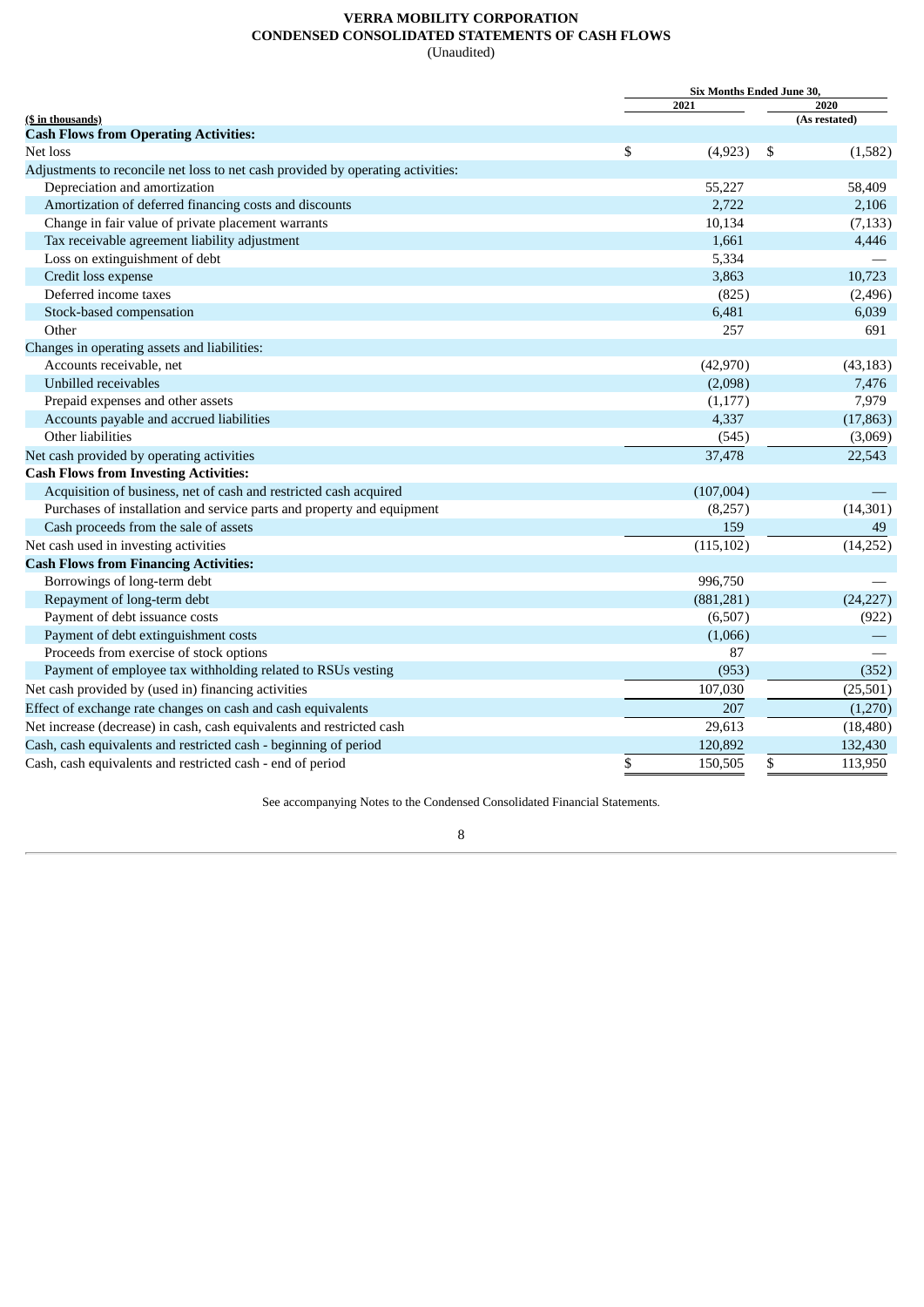# **VERRA MOBILITY CORPORATION CONDENSED CONSOLIDATED STATEMENTS OF CASH FLOWS (Continued)**

(Unaudited)

|                                                                                                | <b>Six Months Ended June 30.</b> |        |  |        |
|------------------------------------------------------------------------------------------------|----------------------------------|--------|--|--------|
|                                                                                                |                                  | 2021   |  | 2020   |
| Supplemental cash flow information:                                                            |                                  |        |  |        |
| Interest paid                                                                                  |                                  | 13.054 |  | 20,201 |
| Income taxes paid, net of refunds                                                              |                                  | 4,995  |  | 1,135  |
| Supplemental non-cash investing and financing activities:                                      |                                  |        |  |        |
| Purchases of installation and service parts and property and equipment in accounts payable and |                                  |        |  |        |
| accrued liabilities at period-end                                                              |                                  | 3,358  |  | 3,238  |
| Earn-out shares issued to Platinum Stockholder                                                 |                                  |        |  | 18,287 |

See accompanying Notes to the Condensed Consolidated Financial Statements.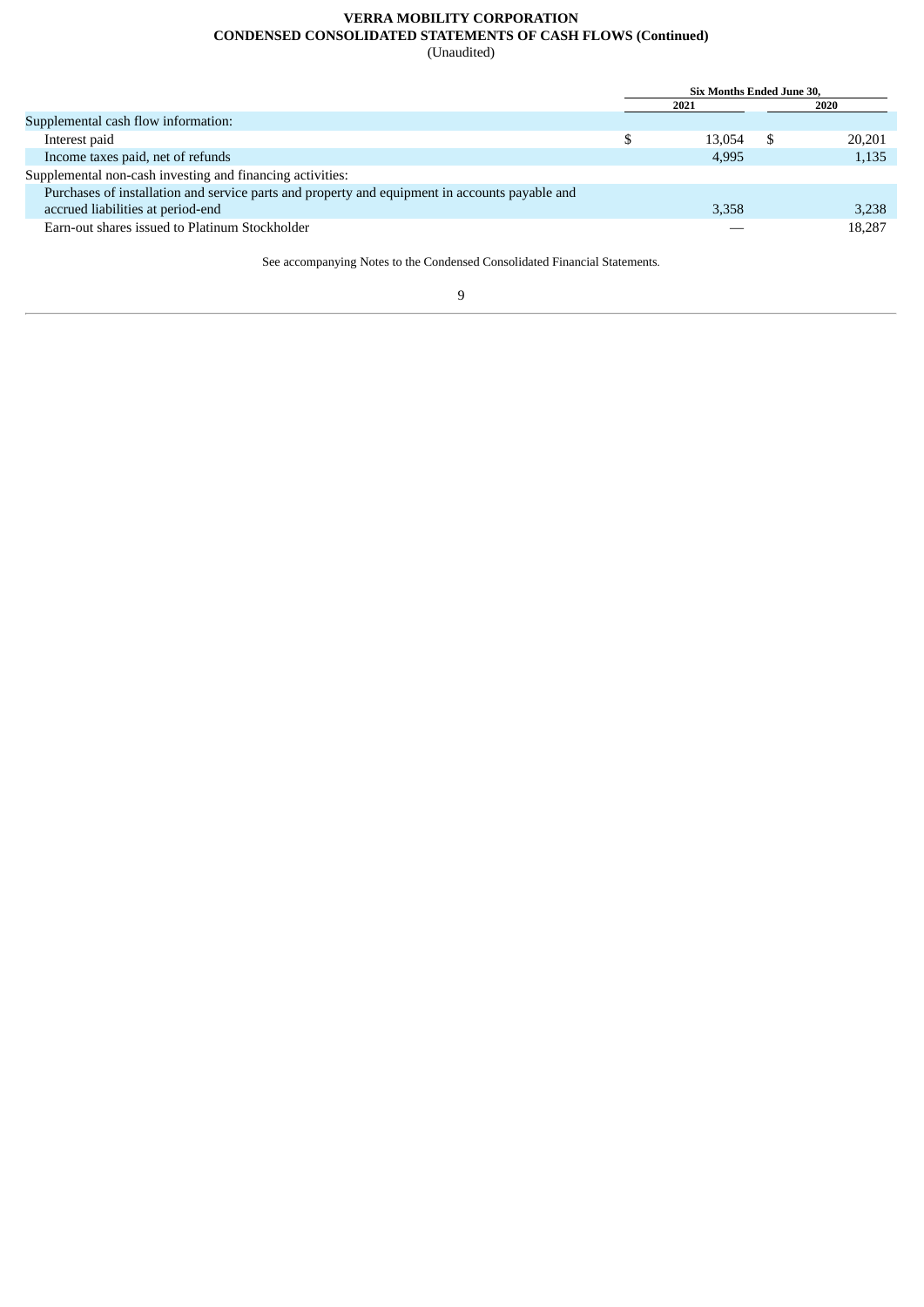# **VERRA MOBILITY CORPORATION NOTES TO THE CONDENSED CONSOLIDATED FINANCIAL STATEMENTS**

(Unaudited)

### <span id="page-9-0"></span>**1. Description of Business**

Verra Mobility Corporation (collectively with its subsidiaries, the "*Company*" or "*Verra Mobility*"), formerly known as Gores Holdings II, Inc. ("*Gores*"), was originally incorporated in Delaware on August 15, 2016, as a special purpose acquisition company formed for the purpose of effecting a merger, capital stock exchange, asset acquisition, stock purchase, reorganization, or other similar business combination with one or more target businesses. On January 19, 2017, the Company consummated its initial public offering (the "*IPO*"), following which its shares began trading on the Nasdaq Capital Market ("*Nasdaq*"). On June 21, 2018, Gores entered into an Agreement and Plan of Merger (as amended, the "*Merger Agreement*") with Greenlight Holding II Corporation, PE Greenlight Holdings, LLC, AM Merger Sub I, Inc., a direct, wholly-owned subsidiary of Gores and AM Merger Sub II, LLC, a direct, wholly-owned subsidiary of Gores. On October 17, 2018, the transactions contemplated by the Merger Agreement (the "*Business Combination*") were consummated. In connection with the closing of the Business Combination, Gores changed its name to Verra Mobility Corporation. As a result of the Business Combination, Verra Mobility Corporation became the owner, directly or indirectly, of all of the equity interests of Verra Mobility Holdings, LLC and its subsidiaries.

Verra Mobility offers integrated technology solutions and services to commercial fleets, rental car companies, state and local governments domestically, and government agencies internationally. The Company has customers located throughout the world, primarily within the United States, Australia, Europe and Canada. The Company is organized into two operating segments: Commercial Services and Government Solutions (see Note 14).

The Commercial Services segment offers toll and violation management solutions for the commercial fleet and rental car industries by partnering with the leading fleet management and rental car companies in North America. Electronic toll payment services enable fleet drivers and rental car customers to use high-speed cashless toll lanes or all-electronic cashless toll roads. The service helps commercial fleets reduce toll management costs, while it provides rental car companies with a revenue-generating, value-added service for their customers. Electronic violation processing services reduce the cost and risk associated with vehicle-issued violations, such as toll, parking or camera-enforced tickets. Title and registration services offer title and registration processing for individuals, rental car companies and fleet management companies. In Europe, the Company provides violations processing through Euro Parking Collection plc ("*EPC*") and consumer tolling services through Pagatelia S.L ("*Pagatelia*").

The Government Solutions segment offers photo enforcement solutions and services to its customers. Through its recent acquisition of Redflex Holdings Limited ("*Redflex*") on June 17, 2021, the Company expanded its current footprint in the United States and gained access to international markets (see Note 3). The Government Solutions segment provides complete, end-to-end speed, red-light, school bus stop arm and bus lane enforcement solutions within the United States and Canada. These programs are designed to reduce traffic violations and resulting collisions, injuries, and fatalities. The Company implements and administers traffic safety programs for municipalities, counties, school districts and law enforcement agencies of all sizes. The newly acquired international operations through Redflex primarily involve the sale of traffic enforcement products and related maintenance services.

#### **2. Significant Accounting Policies**

#### *Principles of Consolidation*

The accompanying unaudited condensed consolidated financial statements include the accounts of the Company prepared in accordance with generally accepted accounting principles in the United States of America ("*GAAP*"). All intercompany balances and transactions have been eliminated in consolidation. In the opinion of the Company's management, the unaudited condensed consolidated financial statements reflect all adjustments, which are normal and recurring in nature, necessary for fair financial statement presentation.

#### *Restatement of Previously Issued Condensed Consolidated Financial Statements*

The notes included herein should be read in conjunction with the Company's restated audited consolidated financial statements included in the Company's Annual Report on Form 10-K/A filed with the SEC on May 17, 2021.

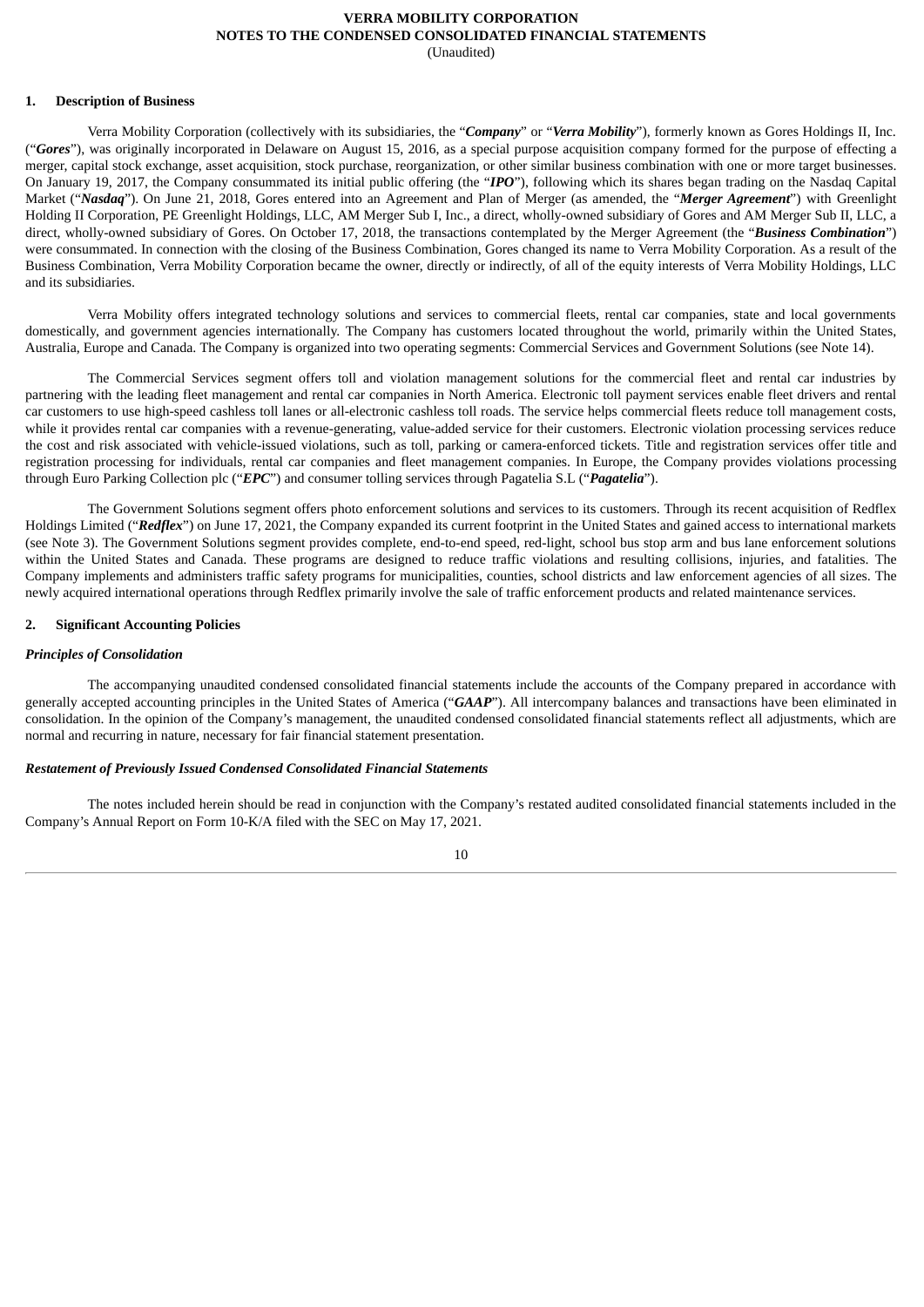The Company restated its previously issued consolidated financial statements as of December 31, 2020 and 2019 and for the years ended December 31, 2020, 2019 and 2018 and the related quarterly financial information to reflect adjustments resulting from changes to our accounting for private placement warrants.

The impact of the restatement was a \$8.3 million decrease for the three months ended June 30, 2020 and a \$7.1 million increase for the six months ended June 30, 2020 to net income, and an increase to private placement warrant liabilities of \$22.6 million as of June 30, 2020, with an offsetting decrease of \$20.4 million to additional paid-in capital and an increase of \$2.2 million to accumulated deficit line items. There was no net cash impact to the condensed consolidated statements of cash flows.

#### *Use of Estimates*

The preparation of these financial statements in conformity with GAAP requires management to make estimates and assumptions that affect the amounts reported in the unaudited condensed consolidated financial statements and accompanying notes. Significant items subject to such estimates and assumptions include the fair values assigned to net assets acquired (including identifiable intangible assets) in business combinations, the carrying amounts of inventory, long-lived assets and goodwill, the allowance for credit loss, fair value of private placement warrant liabilities, valuation allowances on deferred tax assets, asset retirement obligations, contingent consideration and the recognition and measurement of loss contingencies.

Management believes that its estimates and assumptions are reasonable in the circumstances; however, actual results could differ materially from those estimates.

#### *Concentration of Credit Risk*

Significant customers are those which represent more than 10% of the Company's total revenue or accounts receivable. Revenue from the single Government Solutions customer exceeding 10% as a percent of total revenue is presented below:

|                                                                             | Three Months Ended June 30. |                             | <b>Months Ended June 30,</b><br>Six. |        |
|-----------------------------------------------------------------------------|-----------------------------|-----------------------------|--------------------------------------|--------|
|                                                                             | 2021                        | 2020                        | 2021                                 | 2020   |
| City of<br><b>York</b> I<br><b>New</b><br>I Jenartment of<br>Transportation | 26.7%                       | $\Box$ 0/<br>$\sim$<br>ט.טי | 70/<br>$\cap$<br>- 70<br>، ن ک       | $.6\%$ |

As of June 30, 2021, the City of New York Department of Transportation ("*NYCDOT*") represented 59% of total accounts receivable, net. The Company provides photo enforcement services to NYCDOT under two primary agreements, (i) a legacy contract relating to photo enforcement cameras that were installed prior to fiscal year 2020 (the "*Legacy Contract*"), and (ii) an emergency contract for the purchase, installation, maintenance and operation of the expanded speed camera program beginning in 2020 (the "*Emergency Contract*"). At June 30, 2021, the Legacy Contract had an open receivable balance of \$30.8 million, of which \$22.3 million had aged beyond NYCDOT's 45-day payment terms. As of June 30, 2021, the Company had invoiced NYCDOT for \$64.4 million in product revenue and \$36.7 million in service revenue under the Emergency Contract, and the Emergency Contract had an open receivables balance of \$96.3 million, of which \$79.5 million had aged beyond the 45-day payment terms. The total outstanding receivables balance has increased approximately \$6 million in the second quarter of 2021 compared to the first quarter due to additional invoices under both contracts. The Company collected \$28.1 million during the second quarter of 2021 related to both contracts. There is no material reserve related to open receivables as amounts are deemed collectible based on current conditions and expectations. No other Government Solutions customer exceeded 10% of total accounts receivable as of any period presented.

Significant customer revenue concentrations generated through the Company's Commercial Services partners as a percent of total revenue is presented below:

|                           | <b>Three Months Ended June 30.</b> |                   | Six Months Ended June 30, |       |
|---------------------------|------------------------------------|-------------------|---------------------------|-------|
|                           | 2021                               | 2020              | 2021                      | 2020  |
| <b>Hertz Corporation</b>  | 13.3%                              | $\left( 1\right)$ | 13.5%                     | 13.0% |
| Avis Budget Group, Inc.   | 13.0%                              |                   | 12.2%                     |       |
| Enterprise Holdings, Inc. | 12.8%                              | $\left(1\right)$  | 13.5%                     |       |
|                           |                                    |                   |                           |       |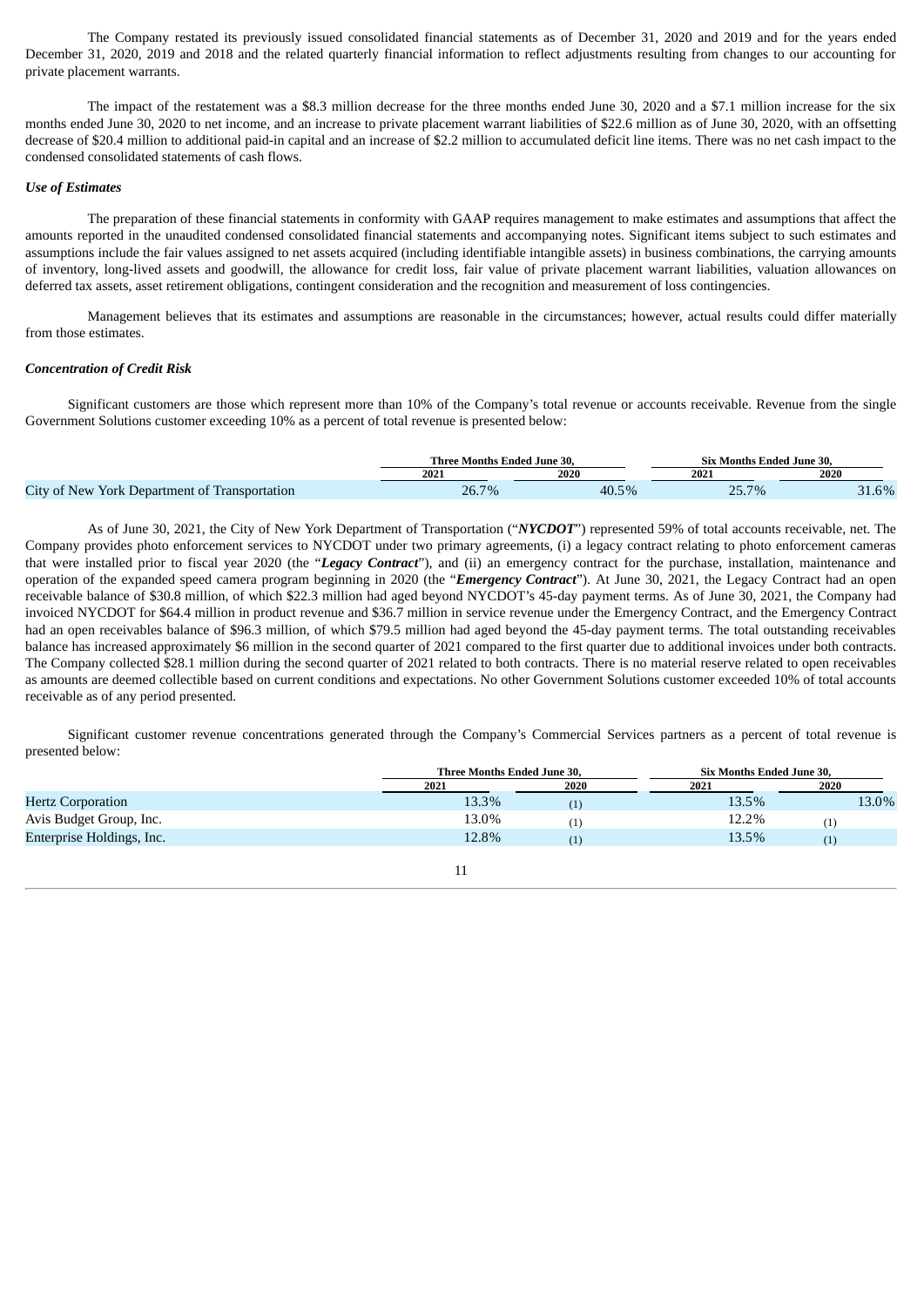(1) Customer revenue for the period was below 10% of total revenue.

No Commercial Services customer exceeded 10% of total accounts receivable as of any period presented.

# *Allowance for Credit Loss*

The Company reviews historical credit losses and customer payment trends on receivables and develops loss rate estimates as of the balance sheet date, which includes adjustments for future expectations using probability-weighted assumptions about potential outcomes. Receivables are written off against the allowance for credit loss when it is probable that amounts will not be collected based on the terms of the customer contracts, and subsequent recoveries reverse the previous write-off and apply to the receivable in the period recovered. No interest or late fees are charged on delinquent accounts.

The Company identified portfolio segments based on the type of business, industry in which the customer operates and historical credit loss patterns. The following presents the activity in the allowance for credit loss for the six months ended June 30, 2021 and 2020, respectively:

|                               |                                            | Commercial                     |                                |         |
|-------------------------------|--------------------------------------------|--------------------------------|--------------------------------|---------|
| (\$ in thousands)             | Commercial Services<br>(Driver-billed) (1) | <b>Services</b><br>(All other) | Government<br><b>Solutions</b> | Total   |
| Balance at January 1, 2021    | 3,210                                      | 4,277                          | 3,984                          | 11,471  |
| Credit loss expense           | 4,877                                      | (989)                          | (25)                           | 3,863   |
| Write-offs, net of recoveries | (2,613)                                    | (24)                           | (21)                           | (2,658) |
| Balance at June 30, 2021      | 5,474                                      | 3.264                          | 3,938                          | 12.676  |

|                                |                                            | Commercial                     |                                |         |
|--------------------------------|--------------------------------------------|--------------------------------|--------------------------------|---------|
| (\$ in thousands)              | Commercial Services<br>(Driver-billed) (1) | <b>Services</b><br>(All other) | Government<br><b>Solutions</b> | Total   |
| Balance at January 1, 2020 (2) | 5,272                                      | 1.406                          | 1,778                          | 8,456   |
| Credit loss expense            | 2,744                                      | 6.256                          | 1,723                          | 10,723  |
| Write-offs, net of recoveries  | (5.449)                                    | (334)                          | (466)                          | (6,249) |
| Balance at June 30, 2020       | 2.567                                      | 7,328                          | 3,035                          | 12,930  |

- (1) Driver-billed consists of receivables from drivers of rental cars and fleet management companies for which the Company bills on behalf of its customers. Receivables not collected from drivers within a defined number of days are transferred to customers subject to applicable bad debt sharing agreements.
- (2) This includes a \$0.8 million increase to the allowance for credit loss as a result of adopting the credit loss standard.

The Company adjusted down its estimate for credit loss as of June 30, 2021 to reflect the risk of loss based on customer payment rates in the last 12 months and improved economic conditions for the Commercial Services (All other) and Government Solutions portfolio segments. The Company's methodology for the Commercial Services (Driver-billed) portfolio segment has not changed. The credit loss estimate as of June 30, 2020 was based on higher probabilities of loss given the uncertainty caused by COVID-19 on the travel industry. The Company periodically evaluates the adequacy of its allowance for expected credit losses by comparing its actual historical write-offs to its previously recorded estimates and adjusts appropriately.

#### *Warrants*

As of June 30, 2021, there were warrants outstanding to acquire 19,999,967 shares of the Company's Class A Common Stock including: (i) 6,666,666 warrants originally issued to Gores Sponsor II, LLC in a private placement in connection with the IPO (the "*Private Placement Warrants*"); and (ii) 13,333,301 warrants issued in connection with the IPO (the "*Public Warrants*" and, together with the Private Placement Warrants, the "*Warrants*"). The Warrants entitle the registered holder to purchase one share of our Class A Common Stock at a price of \$11.50 per share, subject to certain adjustments.

The Warrants became exercisable on November 16, 2018, 30 days following the completion of the Business Combination, and expire five years after that date, or earlier upon redemption or liquidation. The Company may redeem the

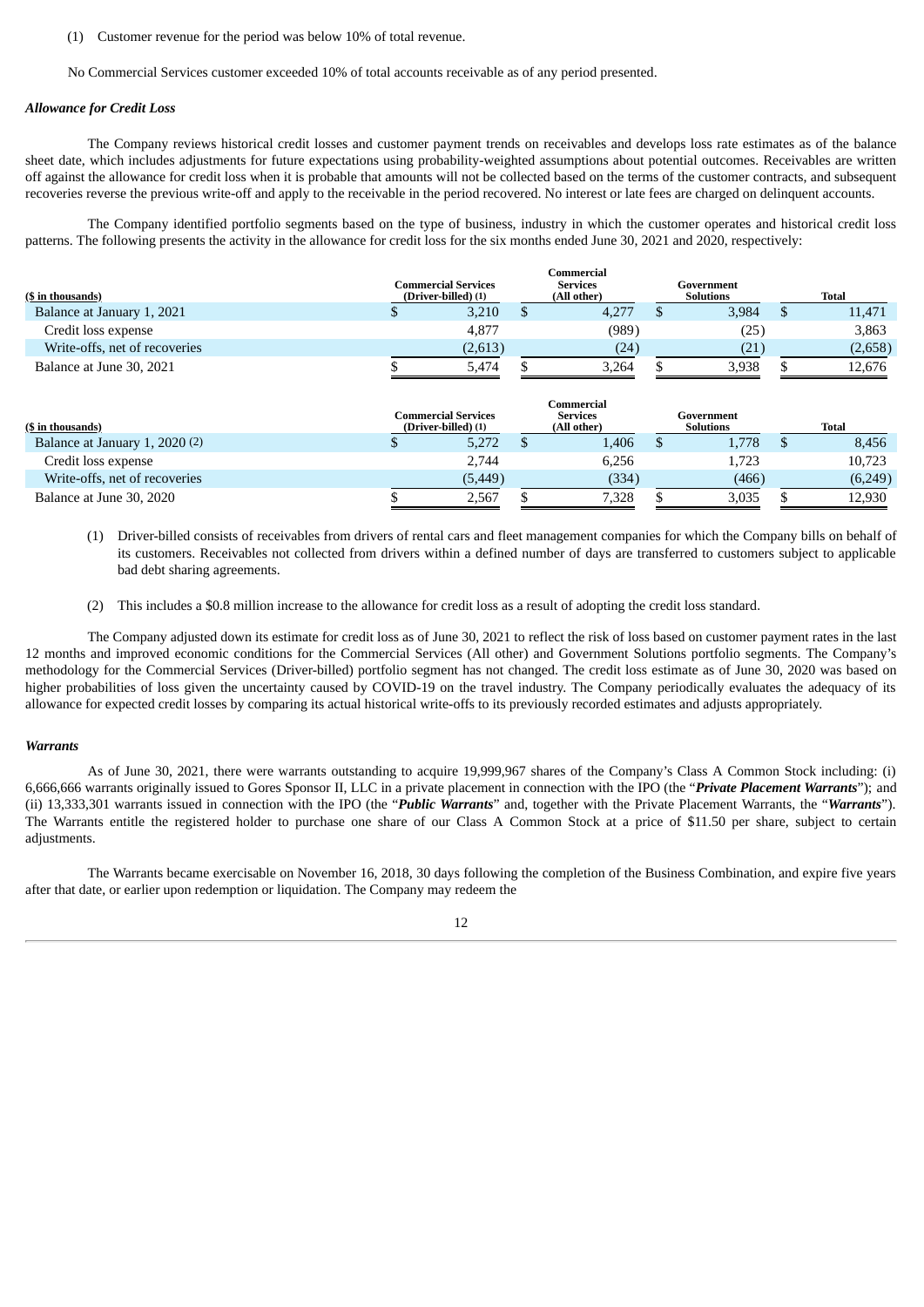outstanding Warrants at a price of \$0.01 per warrant, if the last sale price of its Class A Common Stock equals or exceeds \$18.00 per share for any 20 trading days within a 30 trading day period ending on the third business day before it sends the notice of redemption to the Warrant holders. The Private Placement Warrants, however, are nonredeemable so long as they are held by Gores Sponsor II, LLC or its permitted transferees.

The Company accounts for warrants as either equity-classified or liability-classified instruments based on an assessment of the warrant's specific terms and applicable authoritative guidance under FASB ASC 480, Distinguishing Liabilities from Equity ("*ASC 480*") and ASC 815, Derivatives and Hedging ("*ASC 815*"). The assessment considers whether the warrants are freestanding financial instruments pursuant to ASC 480, meet the definition of a liability pursuant to ASC 480, and whether the warrants meet all of the requirements for equity classification under ASC 815, including whether the warrants are indexed to the Company's own common shares, among other conditions for equity classification.

For warrants that meet all of the criteria for equity classification, the warrants are required to be recorded as a component of additional paid-in capital at the time of issuance. For warrants that do not meet all the criteria for equity classification, the warrants are required to be recorded at their initial fair value on the date of issuance, and each balance sheet date thereafter. Changes in the estimated fair value of the warrants are recognized as a non-cash gain or loss on the statements of operations. The Company's Public Warrants meet the criteria for equity classification and accordingly, are reported as component of shareholders' equity while the Company's Private Placement Warrants do not meet the criteria for equity classification because the holder of the instrument is not an input into the pricing of a fixed-for-fixed option on equity shares and are instead classified as a liability. The fair value of the Private Placement Warrants is estimated at period-end using a Black-Scholes option pricing model. Shares issuable under the Warrants were considered for inclusion in the diluted share count in accordance with GAAP. As the shares issuable under the Warrants are issuable shares when exercised by the holders, they are included when computing diluted income (loss) per share, if such exercise is dilutive to income (loss) per share.

#### *Recent Accounting Pronouncements*

#### *Accounting Standards Adopted*

In August 2018, the Financial Accounting Standards Board ("*FASB*") issued Accounting Standards Update ("*ASU*") 2018-13, *(Topic 820) Disclosure Framework—Changes to the Disclosure Requirements for Fair Value Measurement*. The amendments in this update modify the disclosure requirements on fair value measurements in Topic 820, Fair Value Measurement. The amendments on changes in unrealized gains and losses, the range and weighted average of significant unobservable inputs used to develop Level 3 fair value measurements, and the narrative description of measurement uncertainty should be applied prospectively for only the most recent interim or annual period presented in the initial fiscal year of adoption. All other amendments should be applied retrospectively to all periods presented upon their effective date. The Company adopted this standard during the first quarter of 2021 and provided relevant disclosures for the private placement warrant liabilities which are a Level 3 measurement, that fall within the scope of the standard. See Note 8. *Fair Value of Financial Instruments.*

In December 2019, the FASB issued ASU 2019-12, *Income Taxes (Topic 740): Simplifying the Accounting for Income Taxes.* The ASU removes specific exceptions to the general principles in Topic 740 in GAAP including the exception to the incremental approach for intra-period tax allocation, exceptions to accounting for basis differences when there are ownership changes in foreign investments, and the exception in interim period income tax accounting for year-to-date losses that exceed anticipated losses. The ASU also simplifies current guidance in relation to franchise taxes that are partially based on income, transactions with a government that result in a step-up in tax basis of goodwill, separate financial statements of legal entities that are not subject to tax, and enacted changes in tax laws in interim periods. The Company adopted the ASU as of January 1, 2021 which did not have a material impact on the Company's financial statements or related disclosures.

In August 2020, the FASB issued ASU 2020-06, *Debt—Debt with Conversion and Other Options (Subtopic 470-20) and Derivatives and* Hedging— Contracts in Entity's Own Equity (Subtopic 815-40): Accounting for Convertible Instruments and Contracts in an Entity's Own Equity. This ASU simplifies accounting for convertible instruments by removing major separation models required under current GAAP. Consequently, more convertible debt instruments will be reported as a single liability instrument and more convertible preferred stock as a single equity instrument with no separate accounting for embedded conversion features. The ASU removes certain settlement conditions that are required for equity contracts to qualify for the derivative scope exception, which will permit more equity contracts to qualify for it. The ASU also simplifies the diluted earnings per share calculation in certain areas. The Company early adopted this standard as of January 1, 2021 which did not have an impact on the Company's financial statements and related disclosures, as the Company had no instruments subject to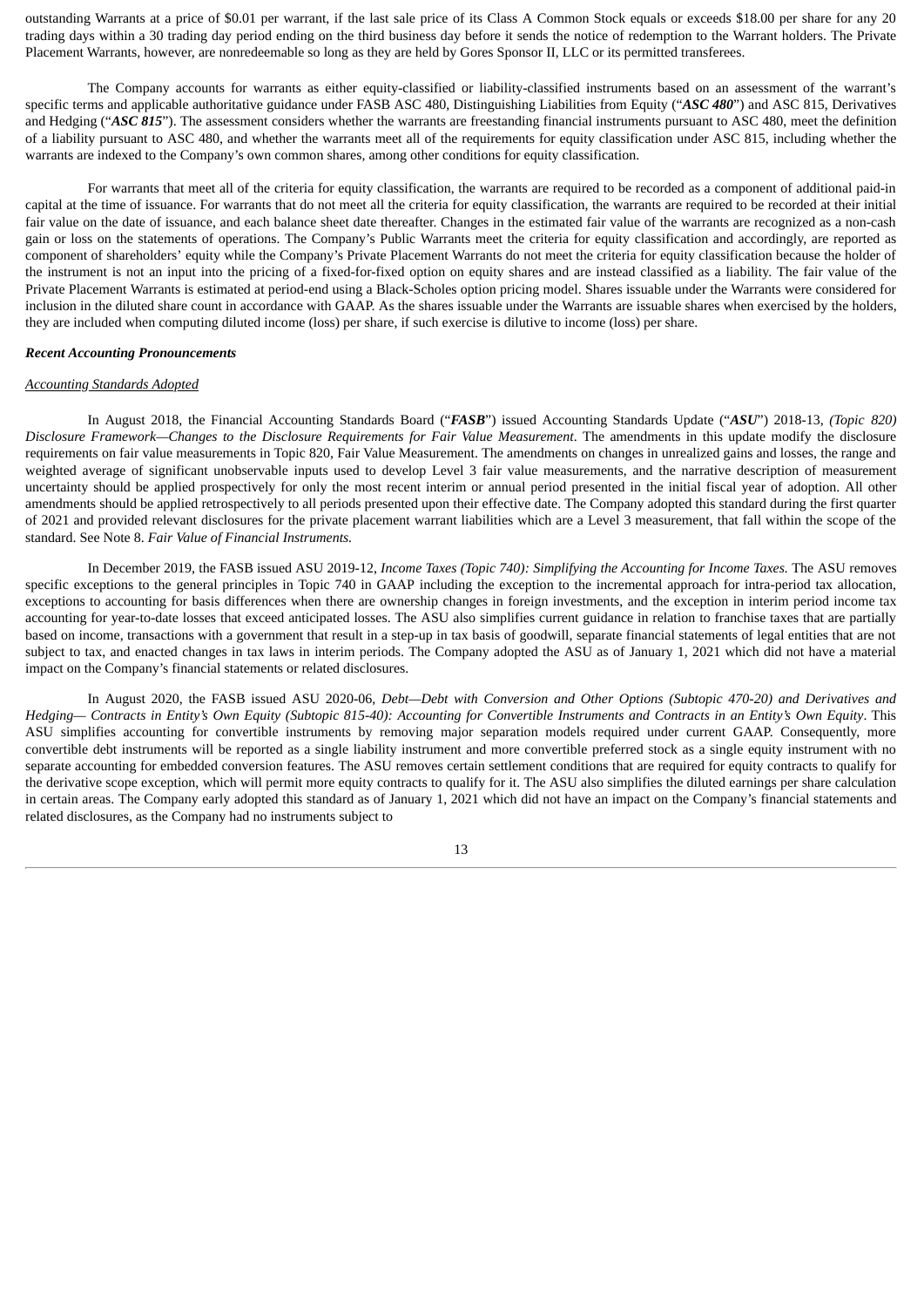the standard. If the Company were to issue instruments subject to the standard in the future, such guidance as early adopted by the Company would apply.

#### *Accounting Standards Not Yet Adopted*

In March 2020, the FASB issued ASU 2020-04, Reference Rate Reform (Topic 848): Facilitation of the Effects of Reference Rate Reform on *Financial Reporting.* The ASU provides temporary optional guidance to ease the potential burden in accounting for reference rate reform. It provides optional expedients and exceptions for applying GAAP to contract modifications, subject to meeting certain criteria, that reference LIBOR or another reference rate expected to be discontinued. In January 2021, the FASB issued ASU 2021-01, *Reference Rate Reform (Topic 848): Scope*, which clarifies that certain optional expedients and exceptions in Topic 848 for contract modifications and hedge accounting apply to derivatives that are affected by the discounting transition. The amendments are effective as of March 12, 2020 through December 31, 2022, to help stakeholders during the global market-wide reference rate transition period. The impact of the implementation of this guidance is still being determined by the Company.

In May 2021, the FASB issued ASU 2021-04, *Earnings Per Share (Topic 260), Debt—Modifications and Extinguishments (Subtopic 470-50),* Compensation—Stock Compensation (Topic 718), and Derivatives and Hedging—Contracts in Entity's Own Equity (Subtopic 815-40): Issuer's Accounting *for Certain Modifications or Exchanges of Freestanding Equity-Classified Written Call Options.* This ASU provides guidance for a modification or an exchange of a freestanding equity-classified written call option that is not within the scope of another Topic. It specifically addresses the treatment, measurement and recognition of the effect of a modification of the terms or conditions or an exchange of a freestanding equity-classified written call option if it remains equity-classified after the modification or exchange. The amendments are effective for all entities for fiscal years beginning after December 15, 2021, including interim periods within those fiscal years. An entity should apply the amendments prospectively to modifications or exchanges occurring on or after the effective date of the amendments. Early adoption is permitted. The impact of the implementation of this guidance is still being determined by the Company.

#### **3. Acquisition**

#### *Redflex Acquisition*

On June 17, 2021, the Company completed the previously announced acquisition of Redflex, a public company limited by shares, incorporated in Australia and listed on the Australian Securities Exchange. Redflex is a provider of intelligent traffic management products and services that are sold and managed in the Asia Pacific, North America, United Kingdom, Europe, and Middle East regions. Redflex develops, manufactures, and operates a wide range of platform-based solutions, utilizing advanced sensor and image capture technologies that enable active management of state and local motorways. The Company has included the financial results of Redflex in the condensed consolidated financial statements from the date of acquisition, which were not material.

Pursuant to the Scheme Implementation Agreement (the "*Agreement*") entered into by the Company and Redflex on January 21, 2021, as amended by the Deed of Amendment and Consent, dated April 30, 2021, VM Consolidated, Inc., an indirect wholly owned subsidiary of the Company, purchased one hundred percent of the outstanding equity of Redflex at A\$0.96 per share at consideration of A\$152.5 million, or approximately US\$117.9 million. Transaction costs for Redflex were \$7.4 million which primarily related to professional fees and other expenses related to the acquisition, and were included within the selling, general and administrative expenses in the condensed consolidated statements of operations.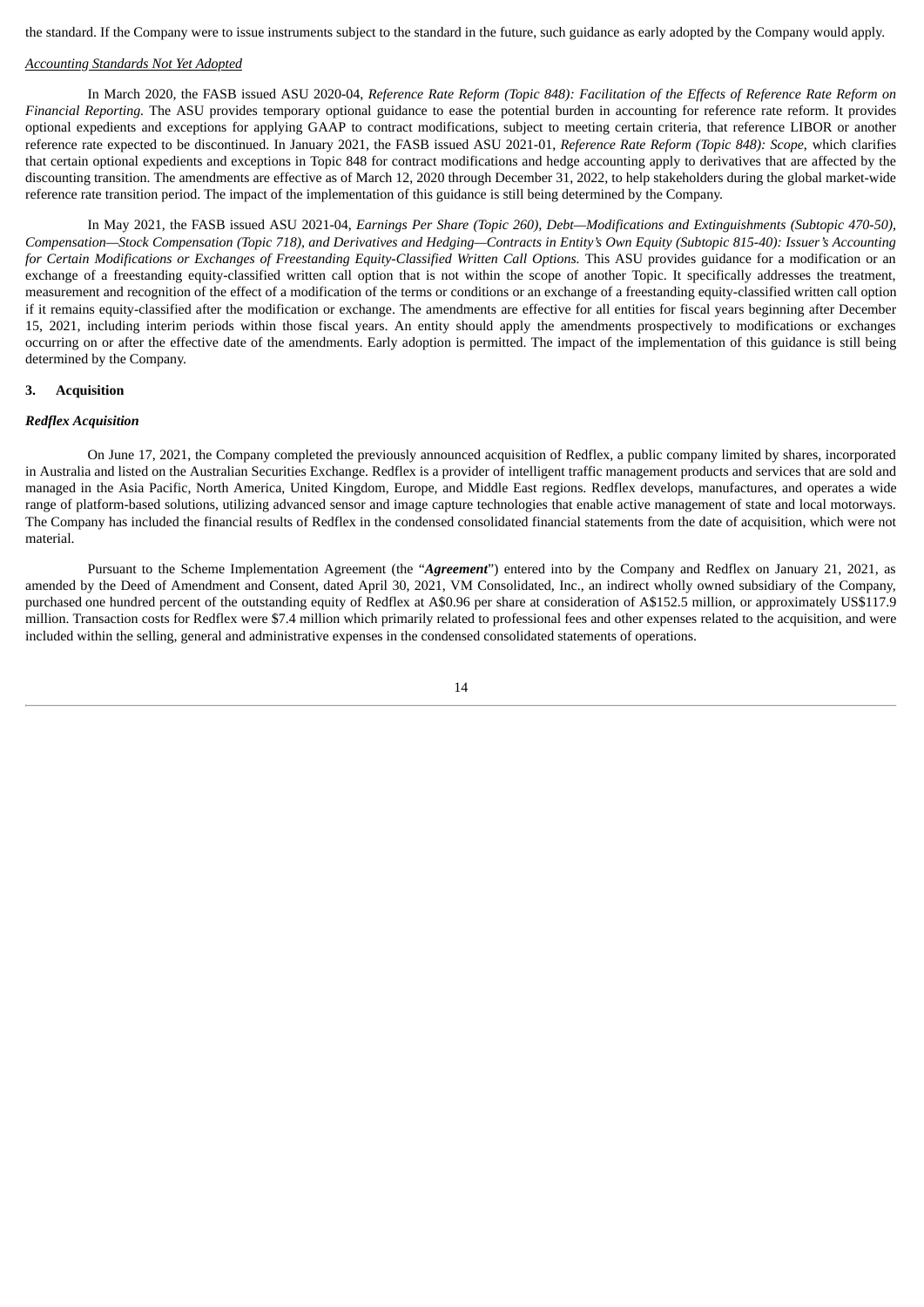The allocation of the preliminary purchase consideration is summarized as follows:

| (\$ in thousands)                                                      |              |
|------------------------------------------------------------------------|--------------|
| Assets acquired                                                        |              |
| Cash and cash equivalents (including restricted cash of \$2.2 million) | \$<br>10,923 |
| Accounts receivable                                                    | 6,870        |
| Unbilled receivables                                                   | 7,744        |
| Property and equipment                                                 | 27,541       |
| Deferred tax assets                                                    | 9,192        |
| Other assets                                                           | 13,729       |
| Trademark                                                              | 900          |
| Customer relationships                                                 | 23,500       |
| Developed technology                                                   | 18,200       |
| Total assets acquired                                                  | 118,599      |
|                                                                        |              |
| Liabilities assumed                                                    |              |

| Liabilities assumed                   |         |
|---------------------------------------|---------|
| Accounts payable and accrued expenses | 30,137  |
| Deferred revenue                      | 1,772   |
| Long-term debt                        | 14,014  |
| Other long-term liabilities           | 9,948   |
| Total liabilities assumed             | 55,871  |
| Goodwill                              | 55,199  |
| Total purchase consideration          | 117.927 |

The primary areas that remain preliminary relate to the fair values of intangible assets acquired, certain tangible assets and liabilities acquired, legal and other contingencies as of the acquisition date, income and non-income based taxes and residual goodwill. The Company expects to finalize the valuation as soon as practicable, but not later than one year from the acquisition date.

Goodwill consists largely of the expected cash flows and future growth anticipated for the Company and was assigned to the Company's Government Solutions segment. Management has determined that the Redflex international operations represent a new reporting unit for the purposes of assessing potential impairment of goodwill, and as a result of the acquisition, the Government Solutions segment has two reporting units. The total operating and reportable segments for the Company has not changed as the manner in which the Company allocates resources and monitors operating performance has not changed. The goodwill is not expected to be deductible for tax purposes. The preliminary customer relationships value was based on the multi-period excess earnings methodology utilizing projected cash flows. The preliminary values for the trademark and the developed technology related assets were based on a relief-from-royalty method. The trademark, customer relationships and the developed technology related assets were assigned preliminary useful lives of 5.0 years, 10.0 years, and 9.2 years, respectively.

### *Pro Forma Financial Information*

The pro forma information below gives effect to the Redflex acquisition as if it had been completed on the first day of each period presented. The pro forma results of operations are presented for information purposes only. As such, they are not necessarily indicative of the Company's results had the Redflex acquisition been completed on the first day of each period presented, nor do they intend to represent the Company's future results. The pro forma information does not reflect any cost savings from operating efficiencies or synergies that could result from the acquisition and does not reflect additional revenue opportunities following the acquisition of Redflex. The pro forma information includes adjustments to record the assets and liabilities associated with the Redflex acquisition at their respective preliminary fair values based on available information.

|                   | Three Months Ended |                      |  |                      |  | <b>Six Months Ended</b> |                      |
|-------------------|--------------------|----------------------|--|----------------------|--|-------------------------|----------------------|
| (\$ in thousands) |                    | <b>June 30, 2021</b> |  | <b>June 30, 2020</b> |  | <b>June 30, 2021</b>    | <b>June 30, 2020</b> |
| Revenue           |                    | 149.436              |  | 97.264               |  | 257.392                 | 230,489              |
| Net income (loss) |                    | 3,332                |  | (27,516)             |  | (5,768)                 | (23, 443)            |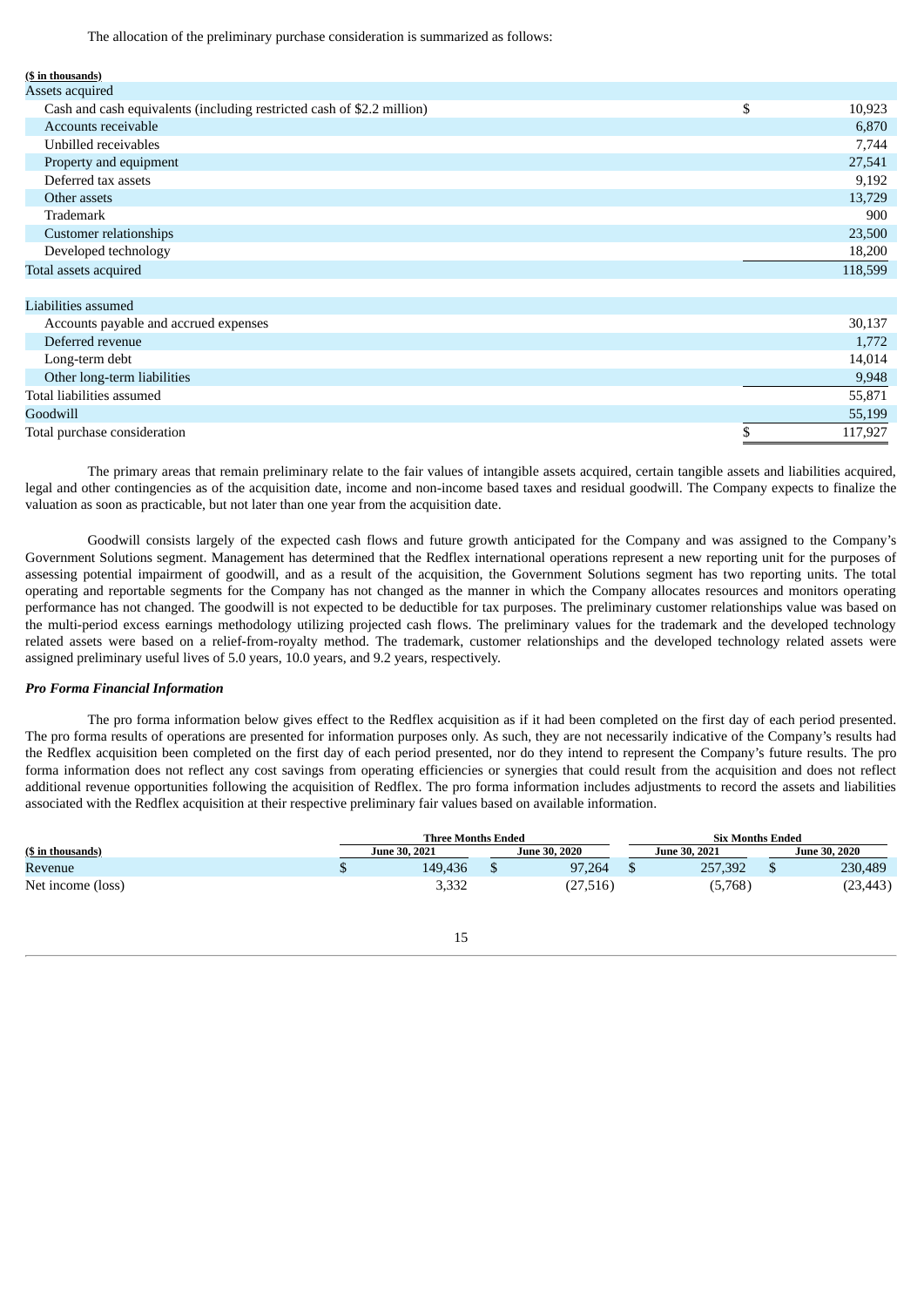The pro forma results primarily include adjustments related to amortization of intangibles, depreciation expense, interest expense and related debt extinguishment costs from the debt refinancing transactions and exclusion of acquisition-related costs and certain capitalized costs related to operating leases and developed technology.

# **4. Prepaid Expenses and Other Current Assets**

Prepaid expenses and other current assets consist of the following at:

| (\$ in thousands)                               | <b>June 30,</b><br>2021 |   | December 31.<br>2020 |
|-------------------------------------------------|-------------------------|---|----------------------|
| Prepaid income taxes                            | 5,289                   | ъ | 2,354                |
| Prepaid tolls                                   | 7,955                   |   | 9,237                |
| Prepaid services                                | 5,206                   |   | 2,989                |
| Photo enforcement equipment inventory           | 4,381                   |   | 113                  |
| <b>Deposits</b>                                 | 3,256                   |   | 3,474                |
| Prepaid computer maintenance                    | 3,107                   |   | 2,732                |
| Prepaid insurance                               | 1,446                   |   | 2,641                |
| Other                                           | 1,615                   |   | 777                  |
| Total prepaid expenses and other current assets | 32,255                  |   | 24,317               |

# **5. Goodwill and Intangible Assets**

The following table presents the changes in the carrying amount of goodwill by reportable segment:

| (\$ in thousands)                       | Commercial<br><b>Services</b> | Government<br><b>Solutions</b> | Total   |
|-----------------------------------------|-------------------------------|--------------------------------|---------|
| Balance at December 31, 2020            | 426.689                       | 159,746                        | 586,435 |
| Goodwill from Redflex acquisition       |                               | 55,199                         | 55,199  |
| Foreign currency translation adjustment | (17)                          | (100)                          | (117)   |
| Balance at June 30, 2021                | 426.672                       | 214,845                        | 641.517 |

Intangible assets consist of the following as of the respective period-ends:

|                                           |                                                        | June 30, 2021 |                             |   |                             |                                                        | <b>December 31, 2020</b> |                             |   |                             |  |  |
|-------------------------------------------|--------------------------------------------------------|---------------|-----------------------------|---|-----------------------------|--------------------------------------------------------|--------------------------|-----------------------------|---|-----------------------------|--|--|
| (\$ in thousands)                         | Weighted<br>Average<br>Remaining<br><b>Useful Life</b> |               | Gross<br>Carrying<br>Amount |   | Accumulated<br>Amortization | Weighted<br>Average<br>Remaining<br><b>Useful Life</b> |                          | Gross<br>Carrying<br>Amount |   | Accumulated<br>Amortization |  |  |
| Trademarks                                | 0.2 years                                              | D             | 33,107                      | Ъ | 31,177                      | $0.3$ years                                            | D                        | 32,223                      | S | 29,358                      |  |  |
| Non-compete agreements                    | 1.5 years                                              |               | 62,574                      |   | 43,700                      | 2.0 years                                              |                          | 62,589                      |   | 37,412                      |  |  |
| Customer relationships                    | 5.7 years                                              |               | 391,005                     |   | 144,429                     | 5.9 years                                              |                          | 367,512                     |   | 123,784                     |  |  |
| Developed technology                      | 2.3 years                                              |               | 184,295                     |   | 111,038                     | 2.3 years                                              |                          | 166,217                     |   | 95,848                      |  |  |
| Gross carrying value of intangible assets |                                                        |               | 670,981                     |   | 330,344                     |                                                        |                          | 628,541                     |   | 286,402                     |  |  |
| Less: accumulated amortization            |                                                        |               | (330, 344)                  |   |                             |                                                        |                          | (286, 402)                  |   |                             |  |  |
| Intangible assets, net                    |                                                        |               | 340,637                     |   |                             |                                                        |                          | 342,139                     |   |                             |  |  |

Amortization expense was \$21.2 million and \$23.5 million for the three months ended June 30, 2021 and 2020, respectively, and was \$44.0 million and \$47.1 million for the six months ended June 30, 2021 and 2020, respectively.

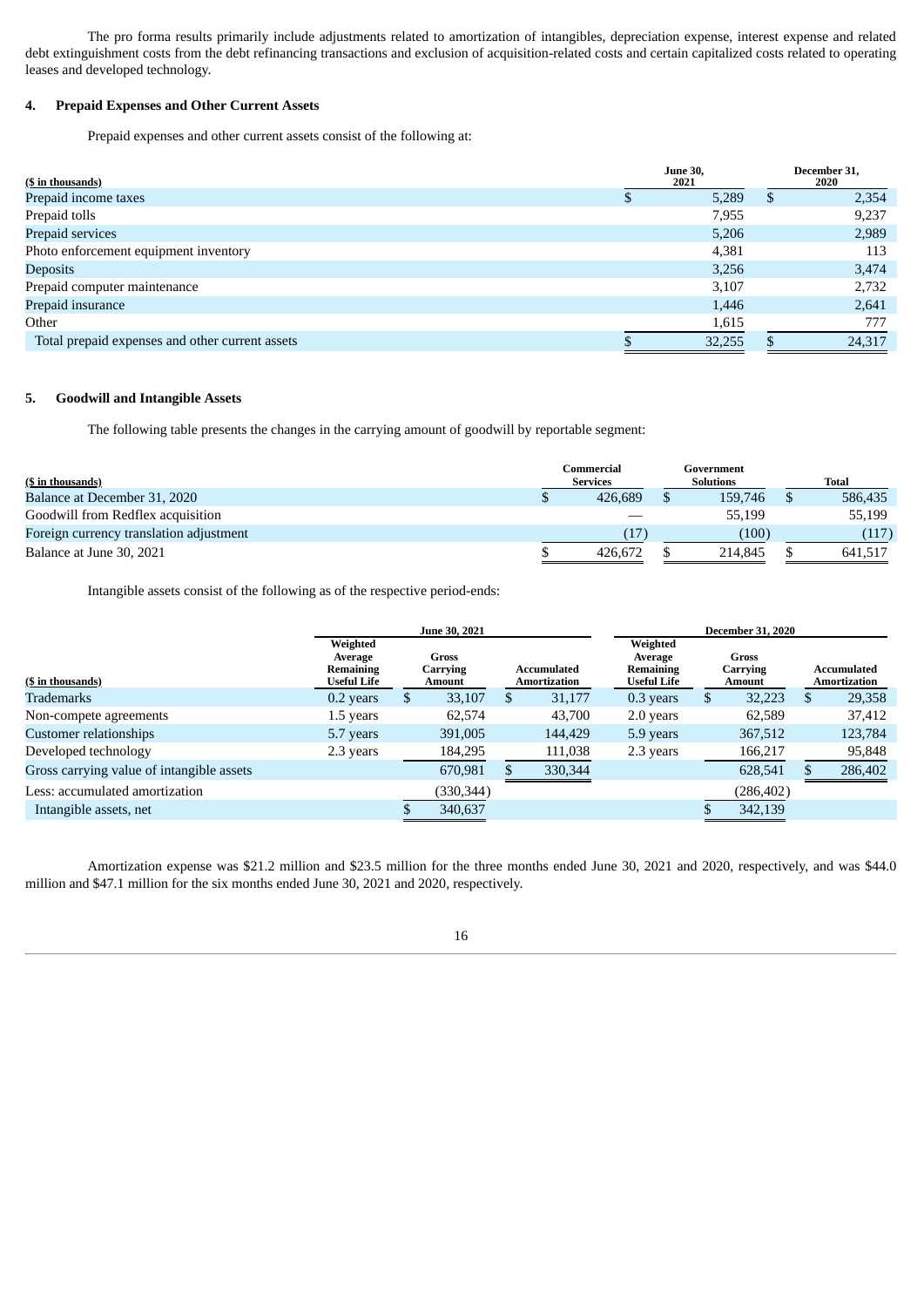Estimated amortization expense in future years is expected to be:

| 44,432<br>\$ |
|--------------|
| 85,744       |
| 57,021       |
| 46,527       |
| 43,829       |
| 63,084       |
| 340,637      |
|              |

# **6. Accrued Liabilities**

Accrued liabilities consist of the following at:

| (\$ in thousands)                              | <b>June 30.</b><br>2021 | December 31.<br>2020 |
|------------------------------------------------|-------------------------|----------------------|
| Accrued salaries and wages                     | 14,483                  | 4,432                |
| Income taxes payable                           | 5,985                   | 419                  |
| Accrued interest payable                       | 5,282                   | 170                  |
| Current portion of operating lease liabilities | 3,917                   | 3,179                |
| Payroll liabilities                            | 3,467                   | 1,755                |
| Restricted cash due to customers               | 3,159                   | 633                  |
| Advanced deposits payable                      | 2,725                   | 2,922                |
| Deferred revenue                               | 2,895                   | 749                  |
| Other                                          | 2,815                   | 1,377                |
| Total accrued liabilities                      | 44,728                  | 15,636               |

# **7. Long-term Debt**

The following table provides a summary of the Company's long-term debt at:

| (\$ in thousands)                            | <b>June 30.</b><br>2021 |          |  |           |
|----------------------------------------------|-------------------------|----------|--|-----------|
| 2021 Term Loan, due 2028                     |                         | 648,375  |  |           |
| Senior Notes, due 2029                       |                         | 350,000  |  |           |
| PPP Loan                                     |                         | 2,910    |  |           |
| 2018 Term Loan                               |                         |          |  | 865,642   |
| Less: original issue discounts               |                         | (6,020)  |  | (3,952)   |
| Less: unamortized deferred financing costs   |                         | (19,789) |  | (19, 645) |
| Total long-term debt                         |                         | 975,476  |  | 842,045   |
| Less: current portion of long-term debt      |                         | (9,410)  |  | (9,104)   |
| Total long-term debt, net of current portion |                         | 966,066  |  | 832,941   |

*2021 Term Loan and Senior Notes*

In March 2021, VM Consolidated, Inc., the Company's wholly owned subsidiary, entered into an Amendment and Restatement Agreement No.1 to the First Lien Term Loan Credit Agreement (the "*2021 Term Loan*") with a syndicate of lenders. The 2021 Term Loan has an aggregate borrowing of \$650 million, maturing on March 26, 2028, and an accordion feature providing for an additional \$250 million of term loans, subject to satisfaction of certain requirements. In connection with the 2021 Term Loan, the Company had an offering discount cost of \$3.3 million and \$0.7 million of deferred financing costs, both of which were capitalized and are amortized over the remaining life of the 2021 Term Loan.

In addition, in March 2021, VM Consolidated, Inc. issued an aggregate principal amount of \$350 million in Senior Unsecured Notes (the "*Senior Notes*"), due on April 15, 2029. In connection with the issuance of the Senior Notes, the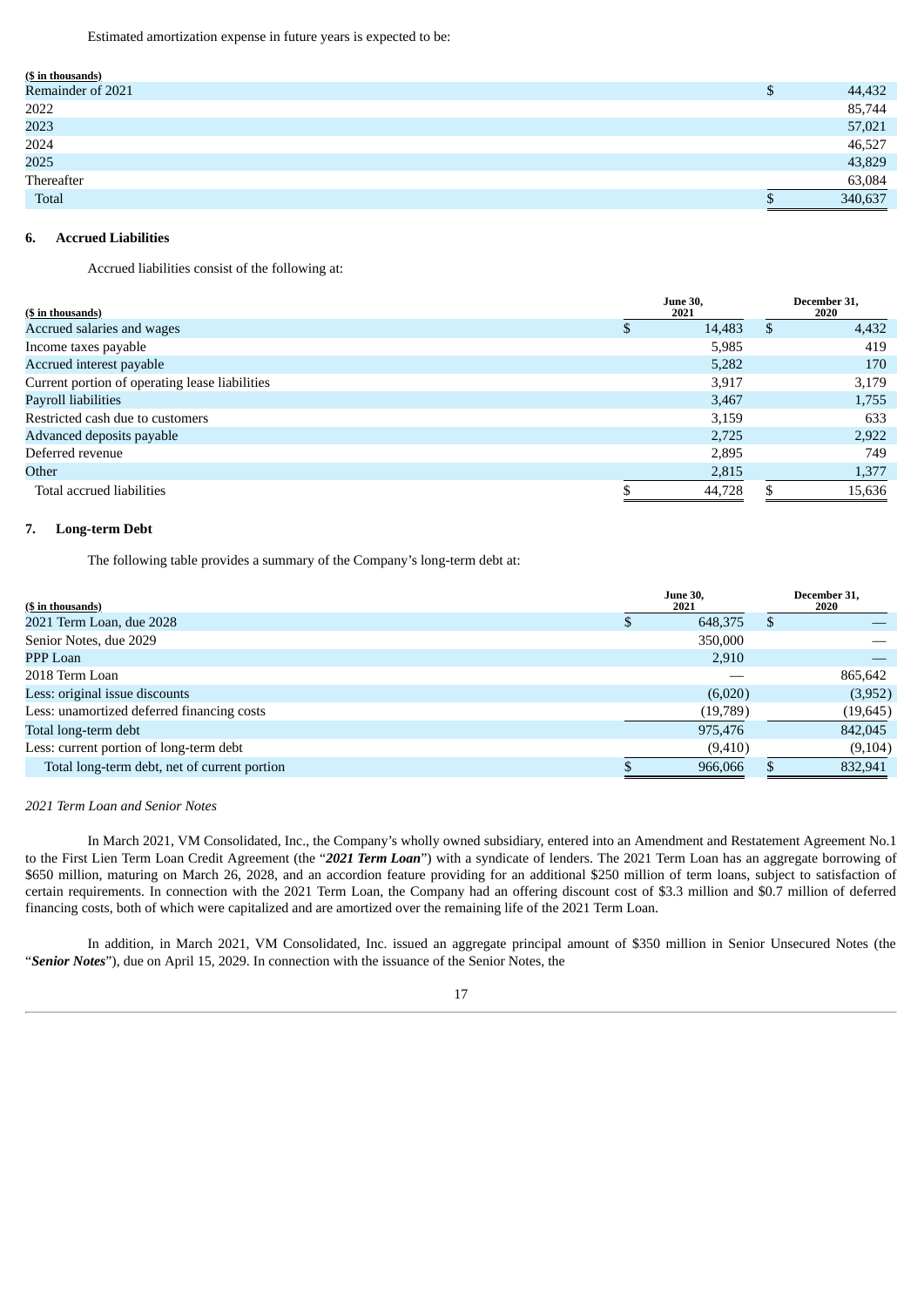Company incurred \$5.7 million in lender and third-party costs, which were capitalized as deferred financing costs and are being amortized over the remaining life of the Senior Notes.

The net proceeds from both the 2021 Term Loan and the Senior Notes were used to repay in full all outstanding debt which was represented by the existing First Lien Term Loan Credit Agreement (as amended, the "*2018 Term Loan*") with a balance of \$865.6 million.

The 2021 Term Loan is repayable at 1.0% per annum of the amount initially borrowed, paid in quarterly installments. It bears interest based, at the Company's option, on either (1) LIBOR plus an applicable margin of 3.25% per annum, or (2) an alternate base rate plus an applicable margin of 2.25% per annum. As of June 30, 2021, the interest rate on the 2021 Term Loan was 3.4%.

In addition, the 2021 Term Loan requires mandatory prepayments equal to the product of the excess cash flows of the Company (as defined in the 2021 Term Loan agreement) and the applicable prepayment percentages (calculated as of the last day of the fiscal year, beginning with the year ending December 31, 2022), as set forth in the following table:

|                                                                                         | Applicable               |
|-----------------------------------------------------------------------------------------|--------------------------|
| Consolidated first lien net leverage ratio (as defined by the 2021 Term Loan agreement) | prepayment<br>percentage |
| > 3.70:1.00                                                                             | 50%                      |
| $\leq$ 3.70:1.00 and $>$ 3.20:1.00                                                      | 25%                      |
| $<$ 3.20:1.00                                                                           | 0%                       |

Interest on the Senior Notes is fixed at 5.50% per annum and is payable on April 15 and October 15 of each year (beginning on October 15, 2021). On or after April 15, 2024, the Company may redeem all or a portion of the Senior Notes at the redemption prices set forth below in percentages by year, plus accrued and unpaid interest:

| Year                | Percentage    |
|---------------------|---------------|
| 2024                | 102.750%      |
| 2025                | .375%<br>' በ1 |
| 2026 and thereafter | 100.000%      |

In addition, the Company may redeem up to 40% of the Senior Notes before April 15, 2024, with the net cash proceeds from certain equity offerings.

The Company evaluated the refinancing transactions on a lender by lender basis and accounted for the portion of the transaction that did not meet the accounting criteria for debt extinguishment as a debt modification. Accordingly, the Company recognized a loss on extinguishment of debt of \$5.3 million on the 2018 Term Loan during the six months ended June 30, 2021 consisting of a \$4.0 million write-off of pre-existing deferred financing costs and \$1.3 million of lender and third-party costs associated with the issuance of the new 2021 Term Loan.

# *PPP Loan*

During fiscal year 2020, Redflex received a loan from the U.S. Small Business Administration ("*SBA*") as part of the Paycheck Protection Program ("*PPP Loan*") to offset certain employment and other allowable costs incurred as a result of the COVID-19 pandemic. At June 30, 2021, the loan amount outstanding was \$2.9 million and is payable within a year, and is included in the current portion of long-term debt. In early 2021, Redflex applied for forgiveness of this loan and awaits approval from the SBA.

### *The Revolver*

The Company has a Revolving Credit Agreement (the "*Revolver*") which it entered into in fiscal year 2018 in connection with an acquisition, with a revolving commitment of up to \$75 million available for loans and letters of credit. The Revolver matures on February 28, 2023. The terms of the Revolver were not affected by other debt instruments discussed above. Borrowing eligibility under the Revolver is subject to a monthly borrowing base calculation based on (i) certain percentages of eligible accounts receivable and inventory, less (ii) certain reserve items, including outstanding letters of credit and other reserves. The Revolver bears interest on either (1) LIBOR plus an applicable margin, or (2) an alternate base rate, plus an applicable margin. The margin percentage applied to (1) LIBOR is either 1.25%, 1.50%, or 1.75%, or (2) the base rate is

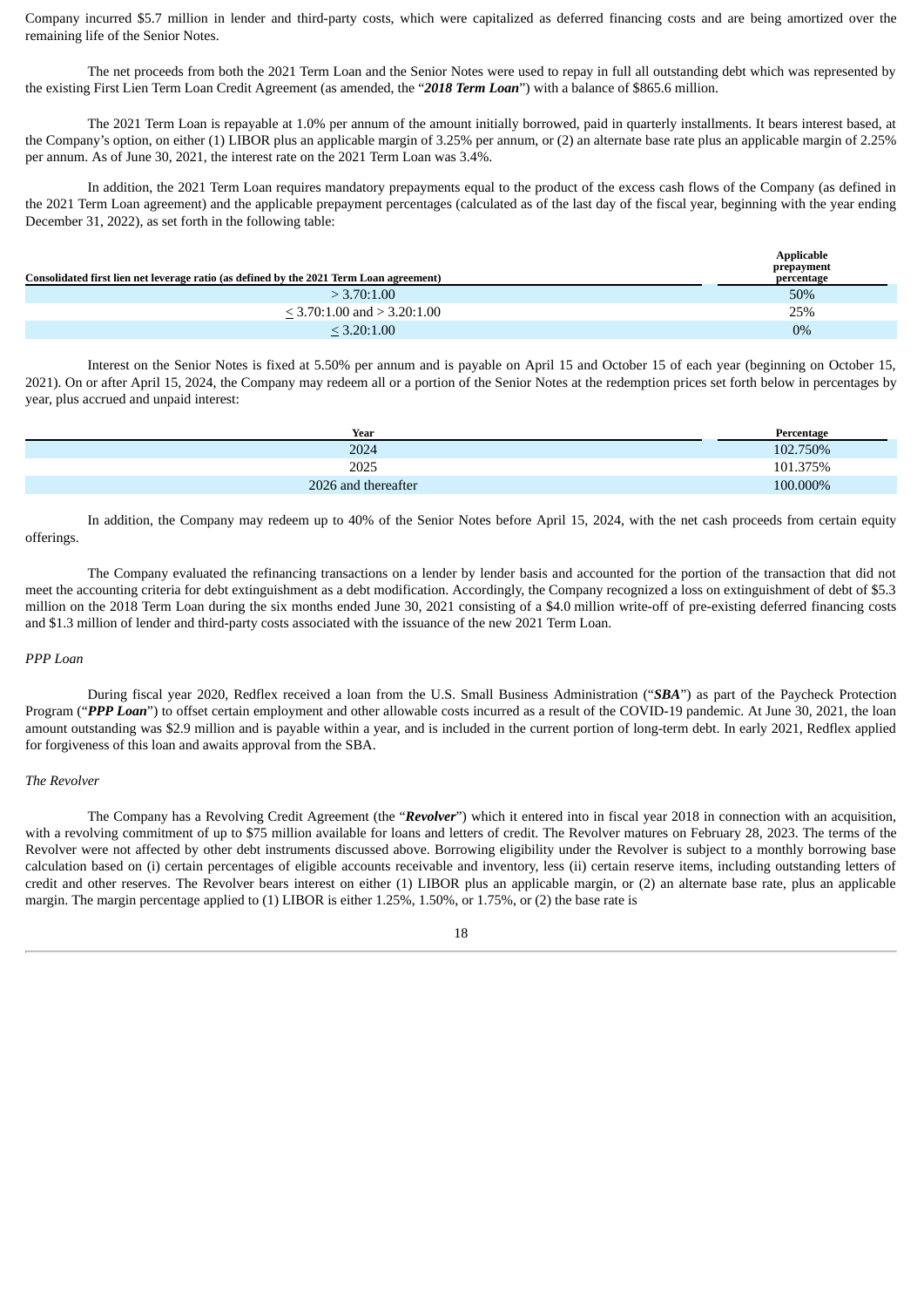either 0.25%, 0.50%, or 0.75%, depending on the Company's average availability to borrow under the commitment. At June 30, 2021, the Company had no outstanding borrowings on the Revolver and availability to borrow was \$57.0 million, net of \$6.2 million of outstanding letters of credit.

Interest on the unused portion of the Revolver is payable quarterly at 0.375% and the Company is also required to pay participation and fronting fees at 1.38% on \$6.2 million of outstanding letters of credit as of June 30, 2021.

All borrowings and other extensions of credits under the 2021 Term Loan, Senior Notes and the Revolver are subject to the satisfaction of customary conditions and restrictive covenants including absence of defaults and accuracy in material respects of representations and warranties. At June 30, 2021, the Company was compliant with all debt covenants. Substantially all of the Company's assets are pledged as collateral to secure the Company's indebtedness under the 2021 Term Loan.

#### *Interest Expense*

The Company recorded interest expense, including amortization of deferred financing costs and discounts, of \$11.7 million and \$9.5 million for the three months ended June 30, 2021 and 2020, respectively, and \$20.8 million and \$22.0 million for the six months ended June 30, 2021 and 2020, respectively.

The weighted average effective interest rates on the Company's outstanding borrowings were 4.1% and 3.4% at June 30, 2021 and December 31, 2020, respectively.

#### **8. Fair Value of Financial Instruments**

ASC Topic 820, *Fair Value Measurement,* includes a single definition of fair value to be used for financial reporting purposes, provides a framework for applying this definition and for measuring fair value under GAAP, and establishes a fair value hierarchy that categorizes into three levels the inputs to valuation techniques used to measure fair value. The three levels of the fair value hierarchy are summarized as follows:

*Level 1 –* Fair value is based on observable inputs such as quoted prices for identical assets or liabilities in active markets.

*Level 2* – Fair value is determined using quoted prices for similar assets or liabilities in active markets, quoted prices for identical or similar assets or liabilities in markets that are not active or inputs other than quoted prices that are directly or indirectly observable.

*Level 3* – Fair value is determined using one or more significant inputs that are unobservable in active markets at the measurement date, such as a pricing model, discounted cash flow, or similar technique.

The carrying amounts reported in the Company's condensed consolidated balance sheets for cash, accounts receivable, accounts payable, accrued expenses and the PPP Loan approximate fair value due to the immediate to short-term maturity of these financial instruments. The estimated fair value of the Company's long-term debt was calculated based upon available market information. The carrying value and the estimated fair value are as follows:

|                     | Level in                       | <b>June 30, 2021</b>                                        |  |                    | <b>December 31, 2020</b> |                                       |         |  |
|---------------------|--------------------------------|-------------------------------------------------------------|--|--------------------|--------------------------|---------------------------------------|---------|--|
| (\$ in thousands)   | <b>Fair Value</b><br>Hierarchy | <b>Estimated</b><br>Carrving<br><b>Fair Value</b><br>Amount |  | Carrving<br>Amount |                          | <b>Estimated</b><br><b>Fair Value</b> |         |  |
| 2021 Term Loan      |                                | 627,995                                                     |  | 628,780            | $-$                      |                                       |         |  |
| <b>Senior Notes</b> |                                | 344,571                                                     |  | 354,047            |                          |                                       |         |  |
| 2018 Term Loan      |                                | __                                                          |  |                    | 842,045                  |                                       | 861,314 |  |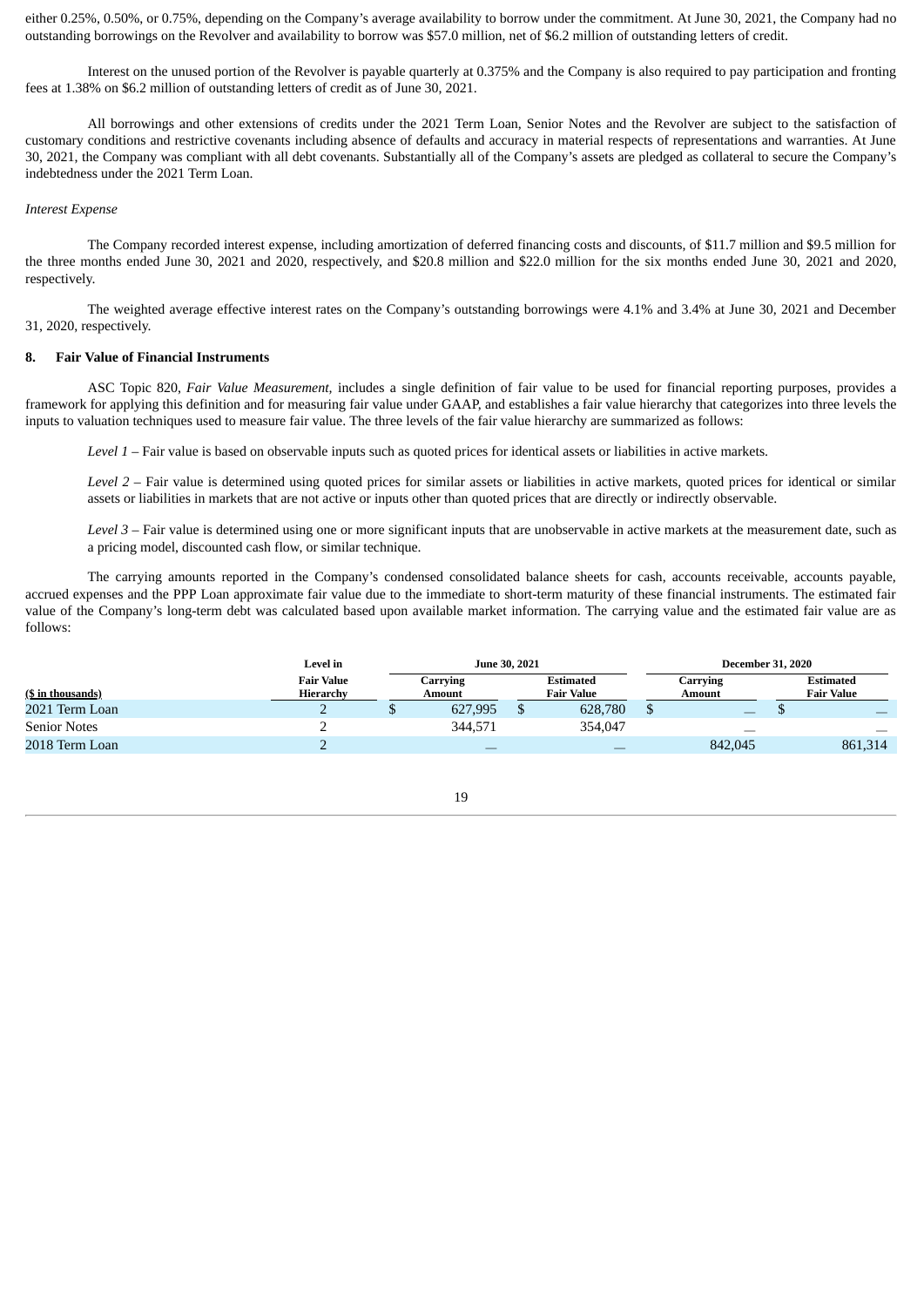The fair value of the private placement warrant liabilities is measured on a recurring basis and is estimated using the Black-Scholes option pricing model using significant unobservable inputs, primarily related to estimated volatility, and is therefore classified within level 3 of the fair value hierarchy. The key assumptions used were as follows:

|                           |   | <b>June 30, 2021</b> | <b>December 31, 2020</b> |         |
|---------------------------|---|----------------------|--------------------------|---------|
| Stock price               | Φ | 15.37                |                          | 13.42   |
| Strike price              |   | 11.50                |                          | 11.50   |
| Volatility                |   | 49.0%                |                          | 44.0%   |
| Remaining life (in years) |   | 2.3                  |                          | 2.8     |
| Risk-free interest rate   |   | 0.31%                |                          | 0.16%   |
| Expected dividend yield   |   | $0.0\%$              |                          | $0.0\%$ |
| Estimated fair value      | S | 6.15                 |                          | 4.63    |

The following summarizes the changes in the private placement warrant liabilities for the respective periods:

|                                                    | Three Months Ended June 30, |  |               |      |        | Six Months Ended June 30, |               |  |
|----------------------------------------------------|-----------------------------|--|---------------|------|--------|---------------------------|---------------|--|
|                                                    | 2021                        |  | 2020          | 2021 |        |                           | 2020          |  |
| (\$ in thousands)                                  |                             |  | (As restated) |      |        |                           | (As restated) |  |
| Beginning balance                                  | 32,933                      |  | 14,266        |      | 30,866 |                           | 29,733        |  |
| Change in fair value included in net income (loss) | 8,067                       |  | 8.334         |      | 10.134 |                           | (7, 133)      |  |
| Ending balance                                     | 41,000                      |  | 22,600        |      | 41,000 |                           | 22,600        |  |

# **9. Net Income (Loss) Per Share**

Basic net income (loss) per share is calculated by dividing net income (loss) by the weighted average shares outstanding during the period, without consideration of common stock equivalents. Diluted net income (loss) per share is calculated by adjusting the weighted average shares outstanding for the dilutive effect of common stock equivalents outstanding for the period, determined using the treasury-stock method.

The components of basic and diluted net income (loss) per share are as follows:

|                                                             |    | Three Months Ended June 30, |                       |               | Six Months Ended June 30, |    |         |  |  |
|-------------------------------------------------------------|----|-----------------------------|-----------------------|---------------|---------------------------|----|---------|--|--|
|                                                             |    | 2021                        | 2020<br>(As restated) |               | 2021                      |    | 2020    |  |  |
| (In thousands, except per share data)                       |    |                             |                       | (As restated) |                           |    |         |  |  |
| Numerator:                                                  |    |                             |                       |               |                           |    |         |  |  |
| Net income (loss)                                           | \$ | 3,992                       | \$<br>(23, 722)       | \$            | (4,923)                   | \$ | (1,582) |  |  |
| Denominator:                                                |    |                             |                       |               |                           |    |         |  |  |
| Weighted average shares - basic                             |    | 162,378                     | 161,710               |               | 162,338                   |    | 161,317 |  |  |
| Common stock equivalents                                    |    | 3,650                       |                       |               |                           |    |         |  |  |
| Weighted average shares - diluted                           |    | 166,028                     | 161,710               |               | 162,338                   |    | 161,317 |  |  |
| Net income (loss) per share - basic                         | S  | 0.02                        | \$<br>(0.15)          | \$            | (0.03)                    | \$ | (0.01)  |  |  |
| Net income (loss) per share - diluted                       | \$ | 0.02                        | \$<br>(0.15)          | \$            | (0.03)                    | \$ | (0.01)  |  |  |
| Antidilutive shares excluded from diluted net income (loss) |    |                             |                       |               |                           |    |         |  |  |
| per share $(1)$ :                                           |    |                             |                       |               |                           |    |         |  |  |
| Contingently issuable shares (2)                            |    | 5,000                       | 5,000                 |               | 5,000                     |    | 5,000   |  |  |
| Public warrants                                             |    |                             | 13,333                |               | 13,333                    |    | 13,333  |  |  |
| Private placement warrants                                  |    | 6,667                       | 6,667                 |               | 6,667                     |    | 6,667   |  |  |
| Non-qualified stock options                                 |    | 1,039                       | 699                   |               | 1,185                     |    | 699     |  |  |
| Performance share units                                     |    |                             | 116                   |               | 229                       |    | 116     |  |  |
| Restricted stock units                                      |    | 26                          | 3,377                 |               | 2,559                     |    | 3,377   |  |  |
| Total antidilutive shares excluded                          |    | 12,732                      | 29,192                |               | 28,973                    |    | 29,192  |  |  |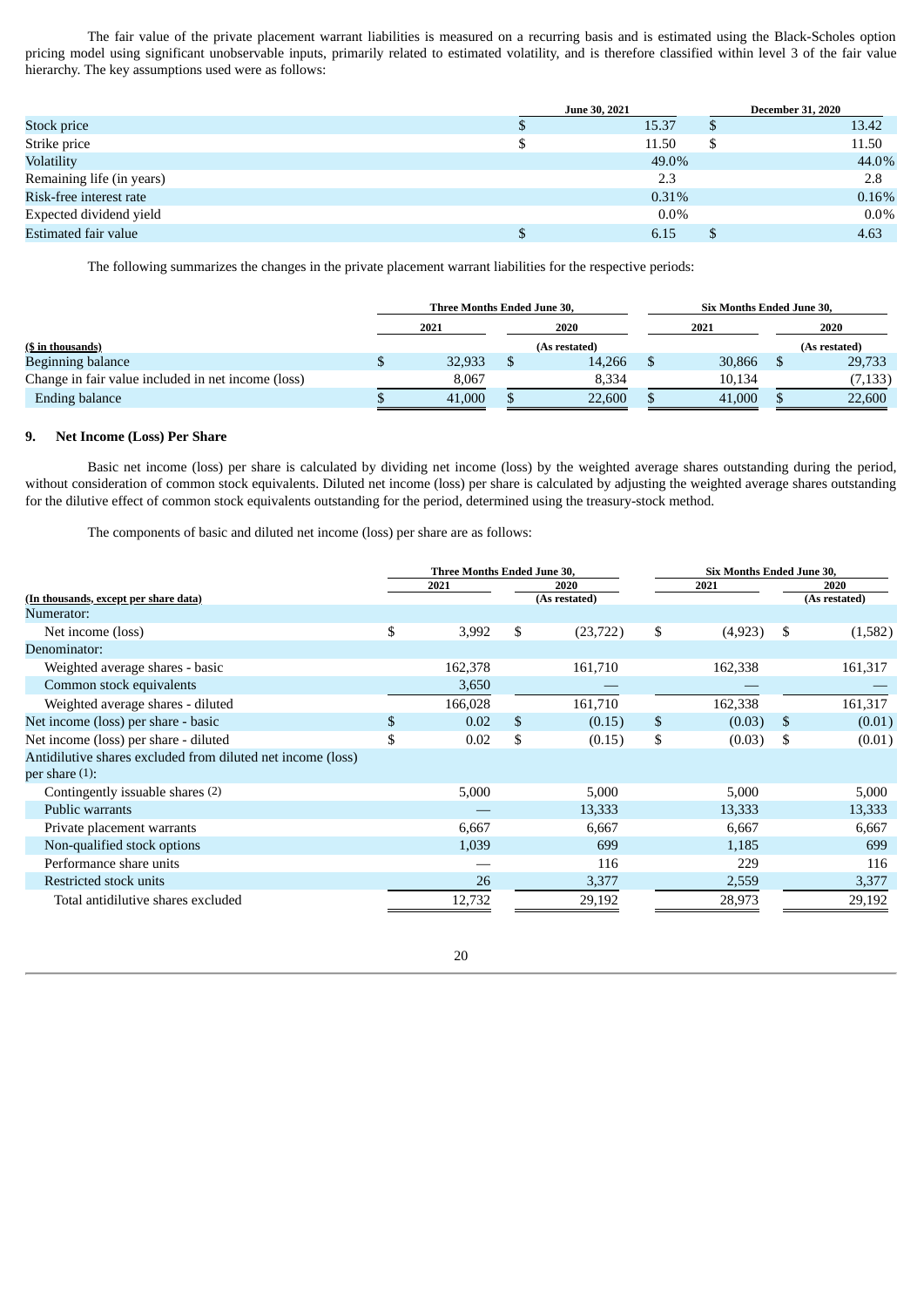- (1) These amounts represent the outstanding shares as of the three and six months ended June 30, 2021 and 2020.
- (2) Contingently issuable shares relate to the earn-out agreement as discussed in Note 12, *Related Party Transactions*.

# **10. Income Taxes**

The Company's interim income tax provision is determined using an estimated annual effective tax rate, adjusted for discrete items arising in that period. The estimated annual effective tax rate requires judgment and is dependent upon several factors. The Company provides for income taxes under the liability method. This approach requires the recognition of deferred tax assets and liabilities for the expected future tax consequences of differences between the tax basis of assets or liabilities and their carrying amounts in the financial statements.

The Company provides a valuation allowance for deferred tax assets if it is more likely than not that these items will expire before the Company is able to realize their benefit. The Company calculates the valuation allowance in accordance with the authoritative guidance relating to income taxes, which requires an assessment of both positive and negative evidence regarding the realizability of these deferred tax assets, when measuring the need for a valuation allowance. Significant judgment is required in determining any valuation allowance against deferred tax assets.

In December 2019, COVID-19 emerged and spread throughout the world causing severe disruption to the global economy. In March 2020, the Coronavirus Aid, Relief, and Economic Security Act ("*CARES Act*") was signed into law after COVID-19 was declared a pandemic. There were several income tax provisions and other non-tax matters incorporated into law as a result of the enactment of the CARES Act. The Company elected to delay the employer-side of the FICA payments with the intention of making the payments in 2021 and 2022.

The Company's effective income tax rate was 69.0% and 14.5% for the three months ended June 30, 2021 and 2020, respectively, and 549.6% and 33.9% for the six months ended June 30, 2021 and 2020, respectively. The primary driver of the effective tax rate variance is due to the Company's permanent differences related to the mark-to-market adjustment on the private placement warrants.

The total amount of unrecognized tax benefits increased by \$0.2 million during fiscal year 2021 primarily due to prior year tax positions. As of June 30, 2021, the total amount of unrecognized tax benefits was \$1.1 million, of which \$0.5 million would affect our effective tax rate if recognized. The Company recognizes interest and penalties related to unrecognized tax benefits through income tax expense. As of June 30, 2021, the Company had less than \$0.1 million accrued for the payment of interest and penalties.

The Company is subject to examination by the Internal Revenue Service and taxing authorities in various states. The Company's U.S. federal income tax returns remain subject to examination by tax authorities for the years 2017 to 2019. The Company's state income tax returns are no longer subject to income tax examination by tax authorities prior to 2016; however, the Company's net operating loss carryforwards and research credit carryforwards arising prior to that year are subject to adjustment. The Company is currently under audit by the State of Georgia for the years 2018 and 2019, however, no material adjustments are anticipated. The Company regularly assesses the likelihood of tax deficiencies in each of the tax jurisdictions and, accordingly, makes appropriate adjustments to the tax provision as deemed necessary.

## **11. Stock-Based Compensation**

The following details the components of stock-based compensation for the periods presented:

|                                              | <b>Three Months Ended June 30.</b> |       |       | <b>Six Months Ended June 30.</b> |       |  |  |
|----------------------------------------------|------------------------------------|-------|-------|----------------------------------|-------|--|--|
| (\$ in thousands)                            | 2021                               | 2020  | 2021  | 2020                             |       |  |  |
| <b>Operating expenses</b>                    | 248                                | 294   | 442   |                                  | 514   |  |  |
| Selling, general and administrative expenses | 3,325                              | 2.977 | 6.039 |                                  | 5,525 |  |  |
| Total stock-based compensation expense       | 3,573                              | 3,271 | 6.481 |                                  | 6,039 |  |  |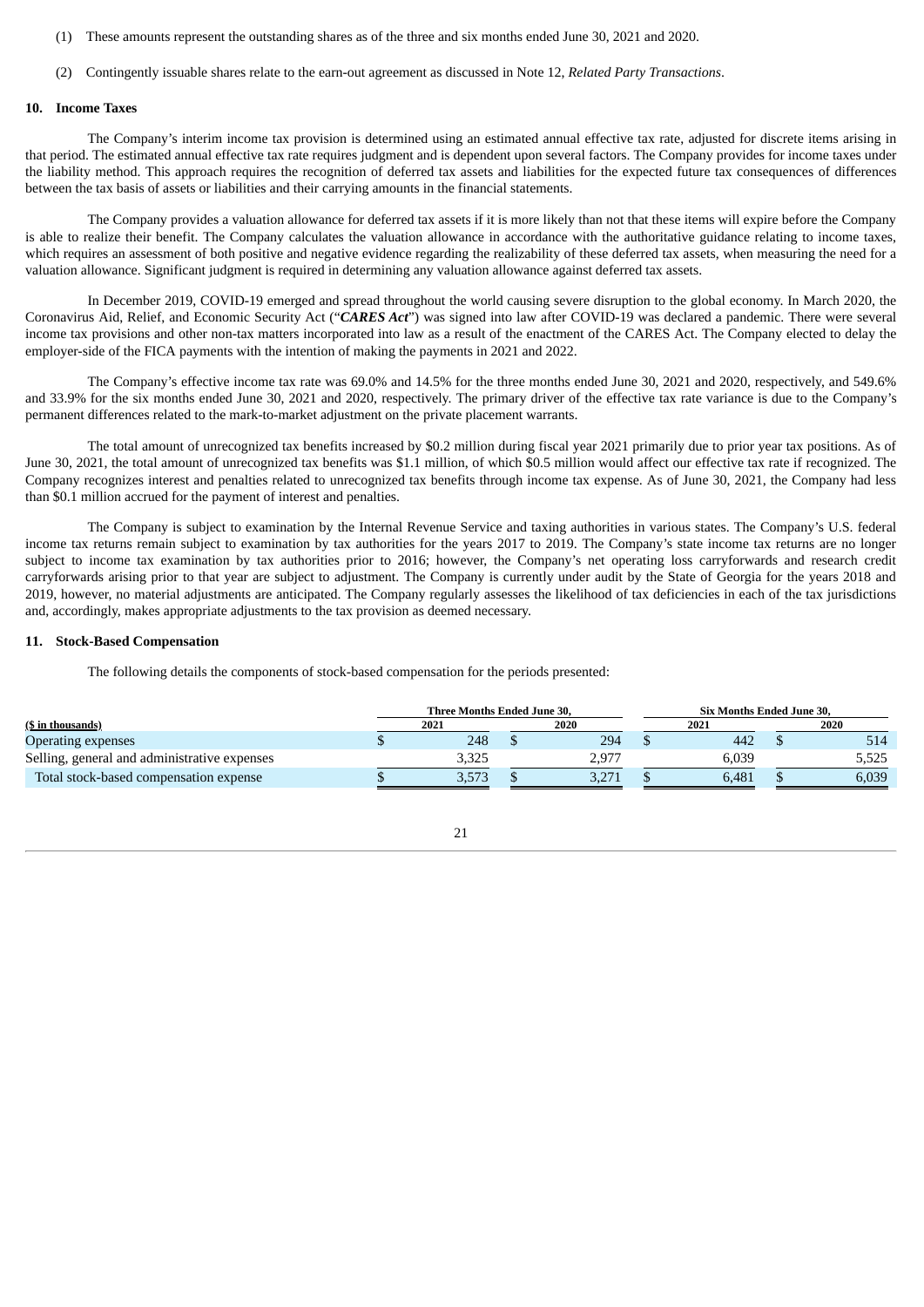#### **12. Related Party Transactions**

#### *Tax Receivable Agreement*

At the closing of the Business Combination, the Company entered into the Tax Receivable Agreement ("*TRA*") with PE Greenlight Holdings, LLC (the "*Platinum Stockholder*") and Greenlight Holding II Corporation as the stockholder representative. The TRA generally provides for the payment by the post-closing company to the Platinum Stockholder of 50% of the net cash savings, if any, in U.S. federal, state and local income tax that the postclosing company actually realizes (or is deemed to realize in certain circumstances) in periods after the closing of the Business Combination as a result of the increase in the tax basis of the intangible assets which resulted from an acquisition by the Company prior to the Business Combination. The postclosing company generally will retain the benefit of the remaining 50% of these cash savings. The Company estimated the potential maximum benefit to be paid would be approximately \$70.0 million, and recorded an initial liability and corresponding charge to equity at the closing of the Business Combination. Subsequently, the Company adjusted this amount.

At June 30, 2021, the TRA liability was approximately \$69.5 million of which \$5.2 million was the current portion and \$64.3 million was the non-current portion, both of which are included in the respective payable to related party pursuant to tax receivable agreement line items on the condensed consolidated balance sheet. The Company made a \$4.8 million payment during the first quarter of 2021 related to the current portion payable as of December 31, 2020.

The Company recorded a \$1.7 million charge for the three and six months ended June 30, 2021 and a \$4.4 million charge for the three and six months ended June 30, 2020. The TRA liability adjustment in 2021 is arising from higher estimated state tax rates due to changes in statutory rates, whereas in 2020 it is arising from higher estimated state tax rates due to a change in apportionment.

#### *Earn-Out Agreement*

Under the Merger Agreement, the Platinum Stockholder is entitled to receive additional shares of Class A Common Stock (the "*Earn-Out Shares"*) if the volume weighted average closing sale price of one share of Class A Common Stock on the Nasdaq exceeds certain thresholds for a period of at least 10 days out of 20 consecutive trading days at any time during the five-year period following the closing of the Business Combination (the "*Common Stock Price*").

The Earn-Out Shares are issued by the Company to the Platinum Stockholder as follows:

| <b>Common Stock Price thresholds</b> | One-time issuance of shares |
|--------------------------------------|-----------------------------|
| $> $13.00$ (a)                       | 2,500,000                   |
| $> $15.50$ (a)                       | 2,500,000                   |
| > \$18.00                            | 2,500,000                   |
| 820.50 >                             | 2,500,000                   |

(a) The first and second tranches of Earn-Out Shares have been issued, as discussed below.

If any of the Common Stock Price thresholds above (each, a "*Triggering Event*") are not achieved within the five-year period following the closing of the Business Combination, the Company will not be required to issue the Earn-Out Shares in respect of such Common Stock Price threshold. In no event shall the Platinum Stockholder be entitled to receive more than an aggregate of 10,000,000 Earn-Out Shares.

If, during the earn-out period, there is a change of control (as defined in the Merger Agreement) that will result in the holders of the Company's Class A Common Stock receiving a per share price equal to or in excess of the applicable Common Stock Price required in connection with any Triggering Event (an "*Acceleration Event*"), then immediately prior to the consummation of such change of control: (a) any such Triggering Event that has not previously occurred shall be deemed to have occurred; and (b) the Company shall issue the applicable Earn-Out Shares to the cash consideration stockholders (as defined in the Merger Agreement) (in accordance with their respective pro rata cash share), and the recipients of the issued Earn-Out Shares shall be eligible to participate in such change of control.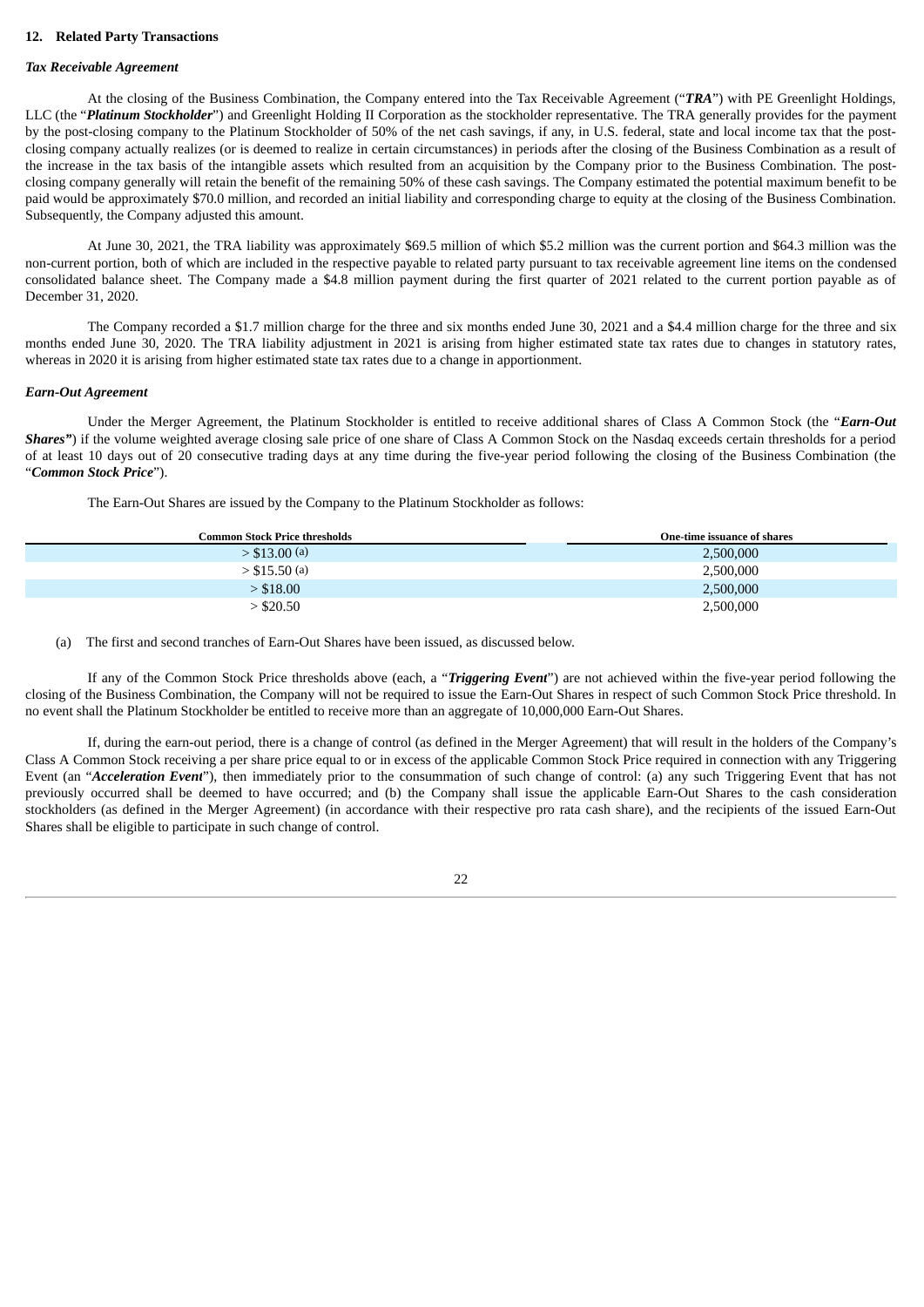The Company estimated the original fair value of the contingently issuable shares to be \$73.15 million, of which \$36.6 million remains contingently issuable as of June 30, 2021. The estimated value is not subject to future revisions during the five-year period discussed above. The Company used a Monte Carlo simulation option-pricing model to arrive at its original estimate. Each tranche was valued separately giving specific consideration to the tranche's price target. The simulation considered volatility and risk-free rates utilizing a peer group based on a five-year term. This was initially recorded as a distribution to shareholders and was presented as common stock contingent consideration. Upon the occurrence of a Triggering Event, any issuable shares would be transferred from common stock contingent consideration to common stock and additional paid-in capital accounts. Any contingently issuable shares not issued as a result of a Triggering Event not being attained by the end of the earn-out period will be canceled.

On April 26, 2019 and on January 27, 2020, the Triggering Events for the issuance of the first and second tranches of Earn-Out Shares occurred, as the volume weighted average closing sale price per share of the Company's Class A Common Stock as of that date had been greater than \$13.00 and \$15.50, respectively, for 10 out of 20 consecutive trading days. These Triggering Events resulted in the issuance of an aggregate 5,000,000 shares of the Company's Class A Common Stock to the Platinum Stockholder and an increase in the Company's common stock and additional paid-in capital accounts of \$36.6 million, with a corresponding decrease to the common stock contingent consideration account. At June 30, 2021, the potential future Earn-Out Shares issuable are between zero and 5.0 million.

# **13. Commitments and Contingencies**

The Company has issued various letters of credit under contractual arrangements with certain of its domestic vendors and customers. Outstanding letters of credit under these arrangements totaled \$6.2 million at June 30, 2021. In addition, the Company has \$3.0 million of bank guarantees and bonds at June 30, 2021 required to support bids and contracts with certain international customers.

The Company has non-cancelable purchase commitments to certain vendors. The aggregate non-cancelable purchase commitments outstanding at June 30, 2021 were \$38.2 million.

The Company is subject to tax audits in the normal course of business and does not have material contingencies recorded related to such audits.

The Company accrues for claims and contingencies when losses become probable and reasonably estimable. As of the end of each applicable reporting period, the Company reviews each of its matters and, where it is probable that a liability has been or will be incurred, the Company accrues for all probable and reasonably estimable losses. Where the Company can reasonably estimate a range of loss it may incur regarding such a matter, the Company records an accrual for the amount within the range that constitutes its best estimate. If the Company can reasonably estimate a range but no amount within the range appears to be a better estimate than any other, the Company uses the amount that is the low end of such range.

#### *NYC Investigation*

In January 2021, the New York City Law Department advised the Company that the City of New York was investigating certain matters related to the Company's installation work for its largest customer, NYCDOT. The Company was informed in March 2021 by the NYC Law Department that it had concluded its investigation, and an agreement was reached in principle to resolve the matter for approximately \$1.3 million, which was accrued during the three months ended March 31, 2021, subject to final administrative approvals.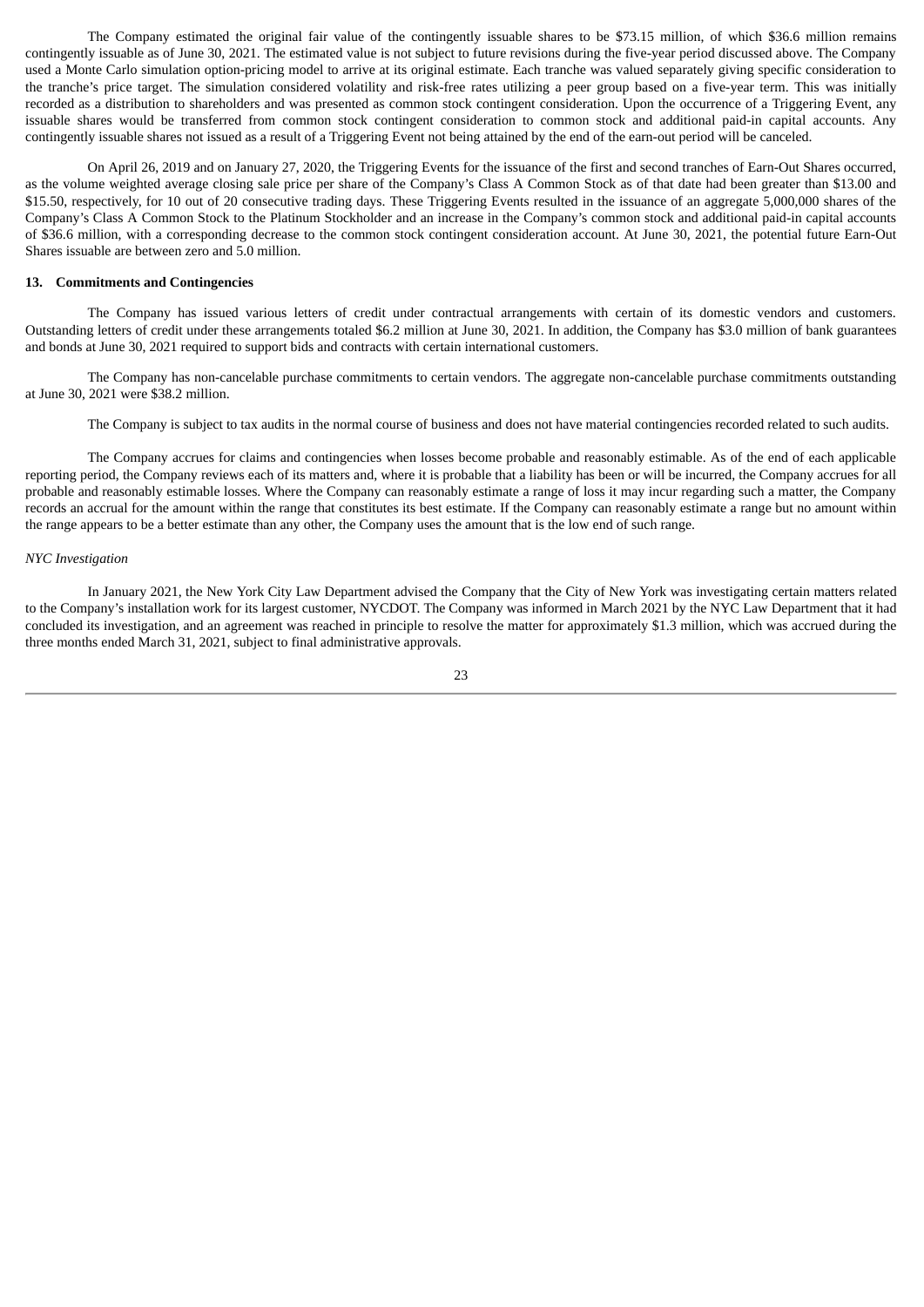The Company is subject to legal and regulatory actions that arise from time to time in the ordinary course of business. The Company records a liability when it believes it is probable a loss will be incurred and the amount of loss or range of loss can be reasonably estimated. The assessment as to whether a loss is probable, reasonably possible or remote, and as to whether a loss or a range of such loss is estimable, often involves significant judgment about future events. The Company has determined that resolution of pending matters is not probable to have a material adverse impact on its results of operations, cash flows, or financial position, and accordingly, no material contingency accruals are recorded. However, the outcome of litigation is inherently uncertain. As additional information becomes available, the Company reassesses the potential liability.

*Brantley v. City of Gretna* is a class action lawsuit filed in the 24th Judicial District Court of Jefferson Parish, Louisiana against the City of Gretna ("*City*") and its safety camera vendor, Redflex Traffic Systems, Inc. in April 2016. The plaintiff class, which was certified on March 30, 2021, alleges that the City's safety camera program was implemented and operated in violation of local ordinances and the state constitution, including that the City's hearing process violated the plaintiffs' due process rights for lack of a "neutral" arbiter of liability for traffic infractions. Plaintiffs seek recovery of traffic infraction fines paid. The City and Redflex Traffic Systems, Inc. have initiated an appeal of the trial court's ruling granting class certification, which remains pending. Based on the information available to the Company at present, it cannot reasonably estimate a range of loss for this action and, accordingly, it has not accrued any liability associated with this action.

#### **14. Segment Reporting**

The Company has two operating and reportable segments, Commercial Services and Government Solutions. Commercial Services offers toll and violation management solutions and title and registration services to commercial fleet vehicle owners, rental car companies and violation-issuing authorities. Government Solutions implements and administers traffic safety programs and products for municipalities and local and foreign government agencies of all sizes. The Company's Chief Operating Decision Maker function ("*CODM*") is comprised of the Company's CEO and certain defined representatives of the Company's executive management team. The Company's CODM monitors operating performance, allocates resources and deploys capital based on these two segments.

Segment performance is based on revenues and income (loss) from operations before depreciation, amortization, gain (loss) on disposal of assets, net, and stock-based compensation. The measure also excludes interest expense, net, income taxes and certain other transactions and is inclusive of other income, net. The tables below refer to this measure as segment profit (loss). The aforementioned items are not indicative of operating performance, and, as a result are not included in the measures that are reviewed by the CODM for the segments. Other income, net consists primarily of credit card rebates earned on the prepayment of tolling transactions and is therefore included in segment profit (loss). There are no significant non-cash items reported in segment profit (loss).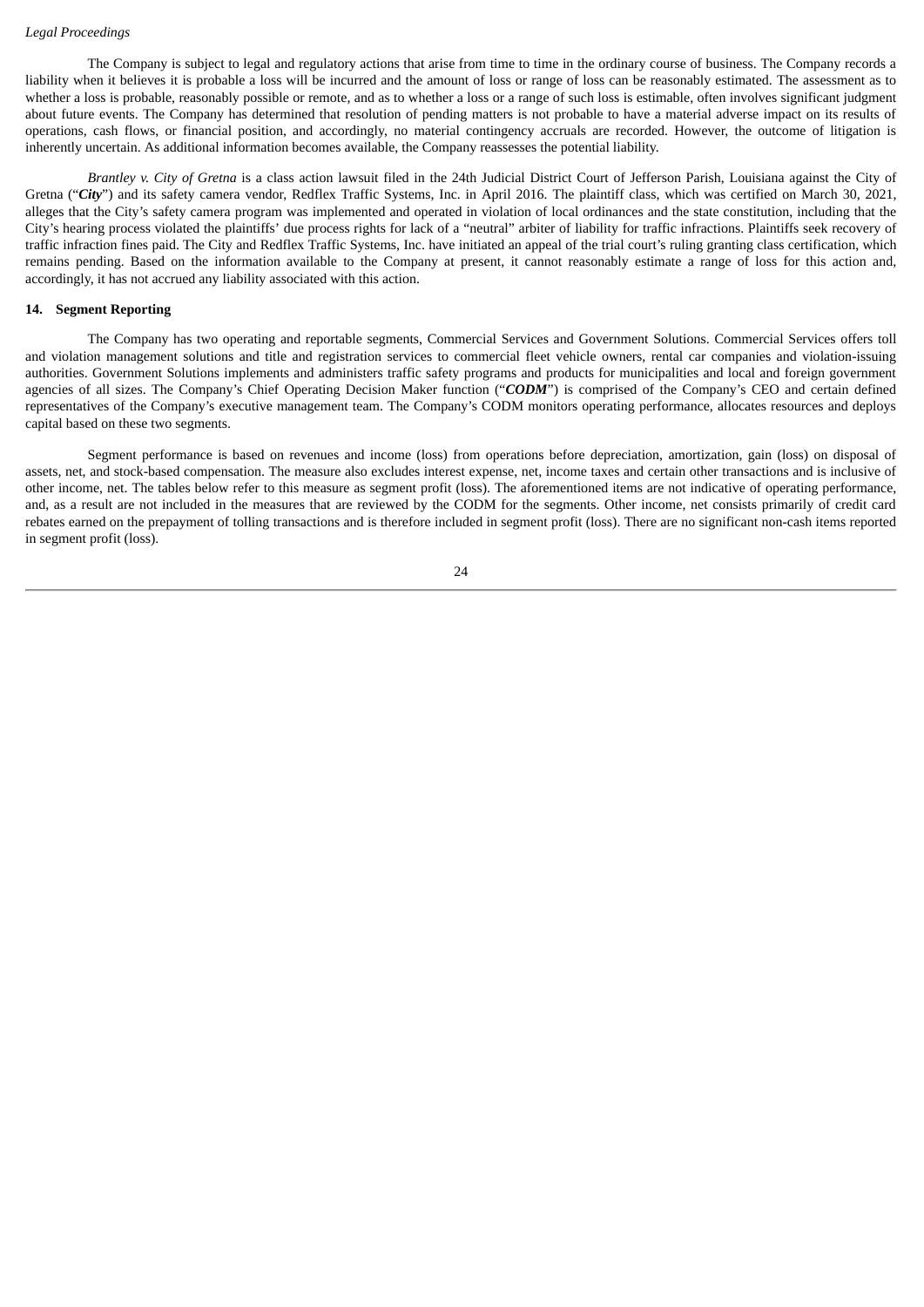The following tables set forth financial information by segment for the respective periods:

|                                                    | For the Three Months Ended June 30, 2021 |    |                                |              |                        |    |              |  |  |  |  |  |
|----------------------------------------------------|------------------------------------------|----|--------------------------------|--------------|------------------------|----|--------------|--|--|--|--|--|
| (\$ in thousands)                                  | Commercial<br><b>Services</b>            |    | Government<br><b>Solutions</b> |              | Corporate<br>and Other |    | <b>Total</b> |  |  |  |  |  |
| Service revenue                                    | \$<br>66,480                             | \$ | 49,946                         | $\mathbb{S}$ |                        |    | 116,426      |  |  |  |  |  |
| Product sales                                      |                                          |    | 12,231                         |              |                        |    | 12,231       |  |  |  |  |  |
| Total revenue                                      | 66,480                                   |    | 62,177                         |              |                        |    | 128,657      |  |  |  |  |  |
| Cost of service revenue                            | 905                                      |    | 427                            |              |                        |    | 1,332        |  |  |  |  |  |
| Cost of product sales                              |                                          |    | 6,144                          |              |                        |    | 6,144        |  |  |  |  |  |
| <b>Operating expenses</b>                          | 15,990                                   |    | 20,196                         |              |                        |    | 36,186       |  |  |  |  |  |
| Selling, general and administrative expenses       | 9,479                                    |    | 10,119                         |              | 3,306                  |    | 22,904       |  |  |  |  |  |
| Other income, net                                  | (2,594)                                  |    | (204)                          |              |                        |    | (2,798)      |  |  |  |  |  |
| Segment profit (loss)                              | 42,700                                   | \$ | 25,495                         | \$           | (3,306)                | \$ | 64,889       |  |  |  |  |  |
| Segment profit (loss)                              | \$<br>42,700                             | \$ | 25,495                         | \$           | (3,306)                | \$ | 64,889       |  |  |  |  |  |
| Depreciation and amortization                      |                                          |    |                                |              | 27,013                 |    | 27,013       |  |  |  |  |  |
| Gain on disposal of assets, net                    |                                          |    | (1)                            |              |                        |    | (1)          |  |  |  |  |  |
| Change in fair value of private placement warrants |                                          |    |                                |              | 8,067                  |    | 8,067        |  |  |  |  |  |
| Tax receivable agreement liability adjustment      |                                          |    |                                |              | 1,661                  |    | 1,661        |  |  |  |  |  |
| Stock-based compensation                           |                                          |    |                                |              | 3,573                  |    | 3,573        |  |  |  |  |  |
| Interest expense, net                              |                                          |    |                                |              | 11,680                 |    | 11,680       |  |  |  |  |  |
| Income (loss) before income tax provision          | 42,700                                   | \$ | 25,496                         | \$           | (55,300)               |    | 12,896       |  |  |  |  |  |

|                                                    | For the Three Months Ended June 30, 2020 |                               |    |                                |                |                        |    |               |  |  |  |
|----------------------------------------------------|------------------------------------------|-------------------------------|----|--------------------------------|----------------|------------------------|----|---------------|--|--|--|
|                                                    |                                          | Commercial<br><b>Services</b> |    | Government<br><b>Solutions</b> |                | Corporate<br>and Other |    | Total         |  |  |  |
| (\$ in thousands)                                  |                                          |                               |    |                                |                | (As restated)          |    | (As restated) |  |  |  |
| Service revenue                                    | \$                                       | 27,272                        | \$ | 35,543                         | $\mathfrak{S}$ |                        | \$ | 62,815        |  |  |  |
| Product sales                                      |                                          |                               |    | 16,994                         |                |                        |    | 16,994        |  |  |  |
| Total revenue                                      |                                          | 27,272                        |    | 52,537                         |                |                        |    | 79,809        |  |  |  |
| Cost of service revenue                            |                                          | 646                           |    | 367                            |                |                        |    | 1,013         |  |  |  |
| Cost of product sales                              |                                          |                               |    | 9,060                          |                |                        |    | 9,060         |  |  |  |
| <b>Operating expenses</b>                          |                                          | 10,750                        |    | 15,655                         |                |                        |    | 26,405        |  |  |  |
| Selling, general and administrative expenses       |                                          | 10,191                        |    | 7,150                          |                | 503                    |    | 17,844        |  |  |  |
| Other income, net                                  |                                          | (1,507)                       |    | (16)                           |                |                        |    | (1,523)       |  |  |  |
| <b>Segment profit (loss)</b>                       |                                          | 7,192                         | \$ | 20,321                         | \$             | (503)                  | \$ | 27,010        |  |  |  |
| Segment profit (loss)                              |                                          | 7,192                         | \$ | 20,321                         | \$             | (503)                  | \$ | 27,010        |  |  |  |
| Depreciation and amortization                      |                                          |                               |    |                                |                | 29,159                 |    | 29,159        |  |  |  |
| Loss on disposal of assets, net                    |                                          | 5                             |    | $\overline{2}$                 |                |                        |    |               |  |  |  |
| Change in fair value of private placement warrants |                                          |                               |    |                                |                | 8,334                  |    | 8,334         |  |  |  |
| Tax receivable agreement liability adjustment      |                                          |                               |    |                                |                | 4,446                  |    | 4,446         |  |  |  |
| Stock-based compensation                           |                                          |                               |    |                                |                | 3,271                  |    | 3,271         |  |  |  |
| Interest expense, net                              |                                          |                               |    |                                |                | 9,539                  |    | 9,539         |  |  |  |
| Income (loss) before income tax benefit            |                                          | 7,187                         | \$ | 20,319                         | \$             | (55,252)               |    | (27, 746)     |  |  |  |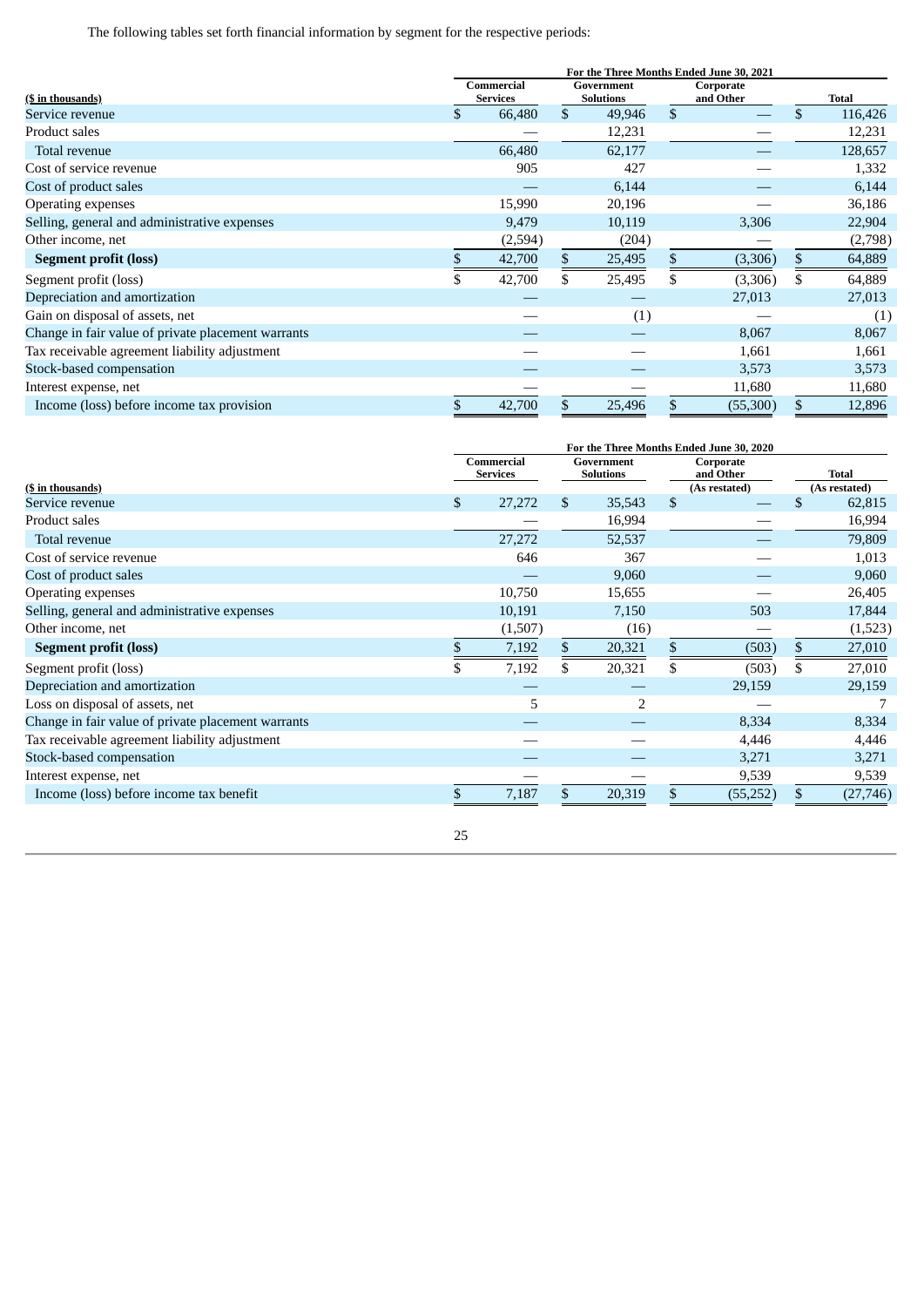|                                                    | For the Six Months Ended June 30, 2021 |    |                                |              |                        |    |              |  |  |  |  |  |
|----------------------------------------------------|----------------------------------------|----|--------------------------------|--------------|------------------------|----|--------------|--|--|--|--|--|
| (\$ in thousands)                                  | Commercial<br><b>Services</b>          |    | Government<br><b>Solutions</b> |              | Corporate<br>and Other |    | <b>Total</b> |  |  |  |  |  |
| Service revenue                                    | 112,169                                | \$ | 94,020                         | $\mathbb{S}$ |                        | \$ | 206,189      |  |  |  |  |  |
| Product sales                                      |                                        |    | 12,326                         |              |                        |    | 12,326       |  |  |  |  |  |
| Total revenue                                      | 112,169                                |    | 106,346                        |              |                        |    | 218,515      |  |  |  |  |  |
| Cost of service revenue                            | 1,436                                  |    | 776                            |              |                        |    | 2,212        |  |  |  |  |  |
| Cost of product sales                              |                                        |    | 6,171                          |              |                        |    | 6,171        |  |  |  |  |  |
| <b>Operating expenses</b>                          | 30,196                                 |    | 36,288                         |              |                        |    | 66,484       |  |  |  |  |  |
| Selling, general and administrative expenses       | 20,271                                 |    | 20,930                         |              | 7,432                  |    | 48,633       |  |  |  |  |  |
| Other income, net                                  | (4, 664)                               |    | (1, 147)                       |              |                        |    | (5, 811)     |  |  |  |  |  |
| Segment profit (loss)                              | 64,930                                 | \$ | 43,328                         | \$           | (7, 432)               | \$ | 100,826      |  |  |  |  |  |
| Segment profit (loss)                              | \$<br>64,930                           | \$ | 43,328                         | \$           | (7, 432)               | \$ | 100,826      |  |  |  |  |  |
| Depreciation and amortization                      |                                        |    |                                |              | 55,227                 |    | 55,227       |  |  |  |  |  |
| Loss on disposal of assets, net                    |                                        |    | 50                             |              |                        |    | 50           |  |  |  |  |  |
| Change in fair value of private placement warrants |                                        |    |                                |              | 10,134                 |    | 10,134       |  |  |  |  |  |
| Tax receivable agreement liability adjustment      |                                        |    |                                |              | 1,661                  |    | 1,661        |  |  |  |  |  |
| Stock-based compensation                           |                                        |    |                                |              | 6,481                  |    | 6,481        |  |  |  |  |  |
| Interest expense, net                              |                                        |    |                                |              | 20,844                 |    | 20,844       |  |  |  |  |  |
| Loss on extinguishment of debt                     |                                        |    |                                |              | 5,334                  |    | 5,334        |  |  |  |  |  |
| Income (loss) before income tax provision          | \$<br>64,930                           | \$ | 43,278                         | \$           | (107, 113)             | \$ | 1,095        |  |  |  |  |  |

|                                                    |                               |                                |                        | For the Six Months Ended June 30, 2020 |    |               |
|----------------------------------------------------|-------------------------------|--------------------------------|------------------------|----------------------------------------|----|---------------|
|                                                    | Commercial<br><b>Services</b> | Government<br><b>Solutions</b> | Corporate<br>and Other |                                        |    | <b>Total</b>  |
| (\$ in thousands)                                  |                               |                                |                        | (As restated)                          |    | (As restated) |
| Service revenue                                    | \$<br>88,514                  | \$<br>73,798                   | $\mathbb{S}$           |                                        | \$ | 162,312       |
| Product sales                                      |                               | 34,210                         |                        |                                        |    | 34,210        |
| Total revenue                                      | 88,514                        | 108,008                        |                        |                                        |    | 196,522       |
| Cost of service revenue                            | 1,453                         | 779                            |                        |                                        |    | 2,232         |
| Cost of product sales                              |                               | 17,750                         |                        |                                        |    | 17,750        |
| <b>Operating expenses</b>                          | 27,280                        | 31,164                         |                        |                                        |    | 58,444        |
| Selling, general and administrative expenses       | 23,575                        | 16,819                         |                        | 788                                    |    | 41,182        |
| Other income, net                                  | (4,396)                       | (52)                           |                        |                                        |    | (4, 448)      |
| Segment profit (loss)                              | 40,602                        | \$<br>41,548                   | \$                     | (788)                                  | S  | 81,362        |
| Segment profit (loss)                              | 40,602                        | \$<br>41,548                   |                        | (788)                                  |    | 81,362        |
| Depreciation and amortization                      |                               |                                |                        | 58,409                                 |    | 58,409        |
| Loss (gain) on disposal of assets, net             | 5                             | (2)                            |                        |                                        |    | 3             |
| Change in fair value of private placement warrants |                               |                                |                        | (7, 133)                               |    | (7, 133)      |
| Tax receivable agreement liability adjustment      |                               |                                |                        | 4,446                                  |    | 4,446         |
| Stock-based compensation                           |                               |                                |                        | 6,039                                  |    | 6,039         |
| Interest expense, net                              |                               |                                |                        | 21,990                                 |    | 21,990        |
| Income (loss) before income tax benefit            | 40,597                        | \$<br>41,550                   | \$                     | (84, 539)                              |    | (2, 392)      |

The Company primarily operates within the United States, Australia, Europe and Canada. Revenues are attributable to countries based upon the location of the customer. Revenues from international customers were \$5.0 million and \$3.0 million for the three months ended June 30, 2021 and 2020, respectively, and were \$7.8 million and \$6.9 million for the six months ended June 30, 2021 and 2020, respectively. The Company does not disaggregate assets by segment other than certain customer equipment and vehicles related to the Government Solutions segment. Refer to Note 5, *Goodwill and Intangible Assets* for goodwill balances by segment.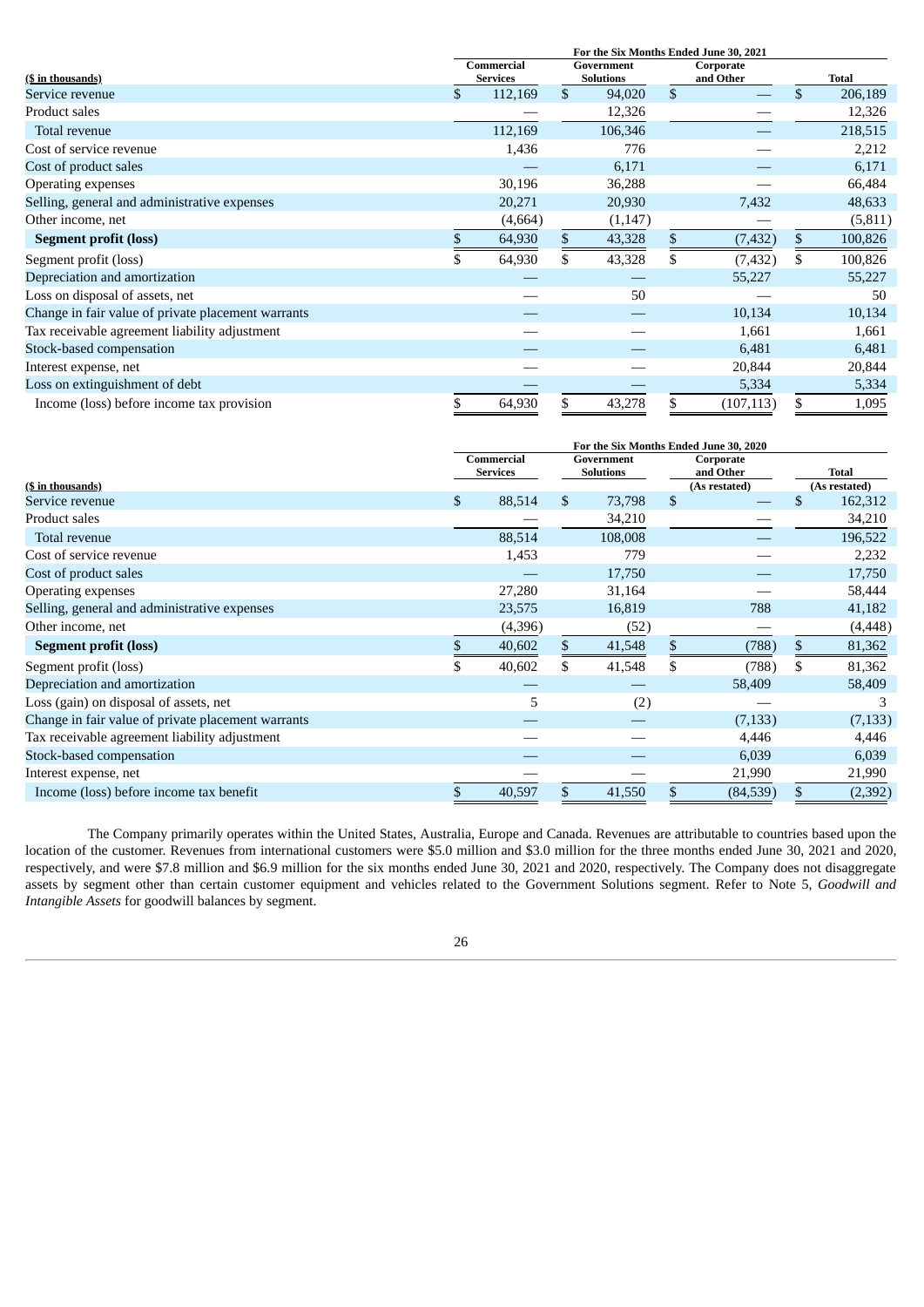#### **15. Guarantor/Non-Guarantor Financial Information**

VM Consolidated, Inc., a wholly owned subsidiary of the Company, is the lead borrower of the 2021 Term Loan, Senior Notes and the Revolver. VM Consolidated, Inc. is owned by the Company through a series of holding companies that ultimately end with the Company. VM Consolidated, Inc. is wholly owned by Greenlight Acquisition Corporation, which is wholly owned by Greenlight Intermediate Holding Corporation, which is wholly owned by Greenlight Holding Corporation, which is wholly owned by Verra Mobility Holdings, LLC, which is wholly owned by Verra Mobility Corporation or the Company. The principal elimination entries relate to investments in subsidiaries and intercompany balances and transactions, including transactions with the Company's wholly owned subsidiary guarantor and non-guarantor subsidiaries.

The following financial information presents the condensed consolidated balance sheets as of June 30, 2021 and the related condensed consolidated statements of operations and comprehensive income (loss) for the three and six months ended June 30, 2021 and the condensed consolidated statements of cash flows for the six months ended June 30, 2021 for the Company, the combined guarantor subsidiary and the combined non-guarantor subsidiaries.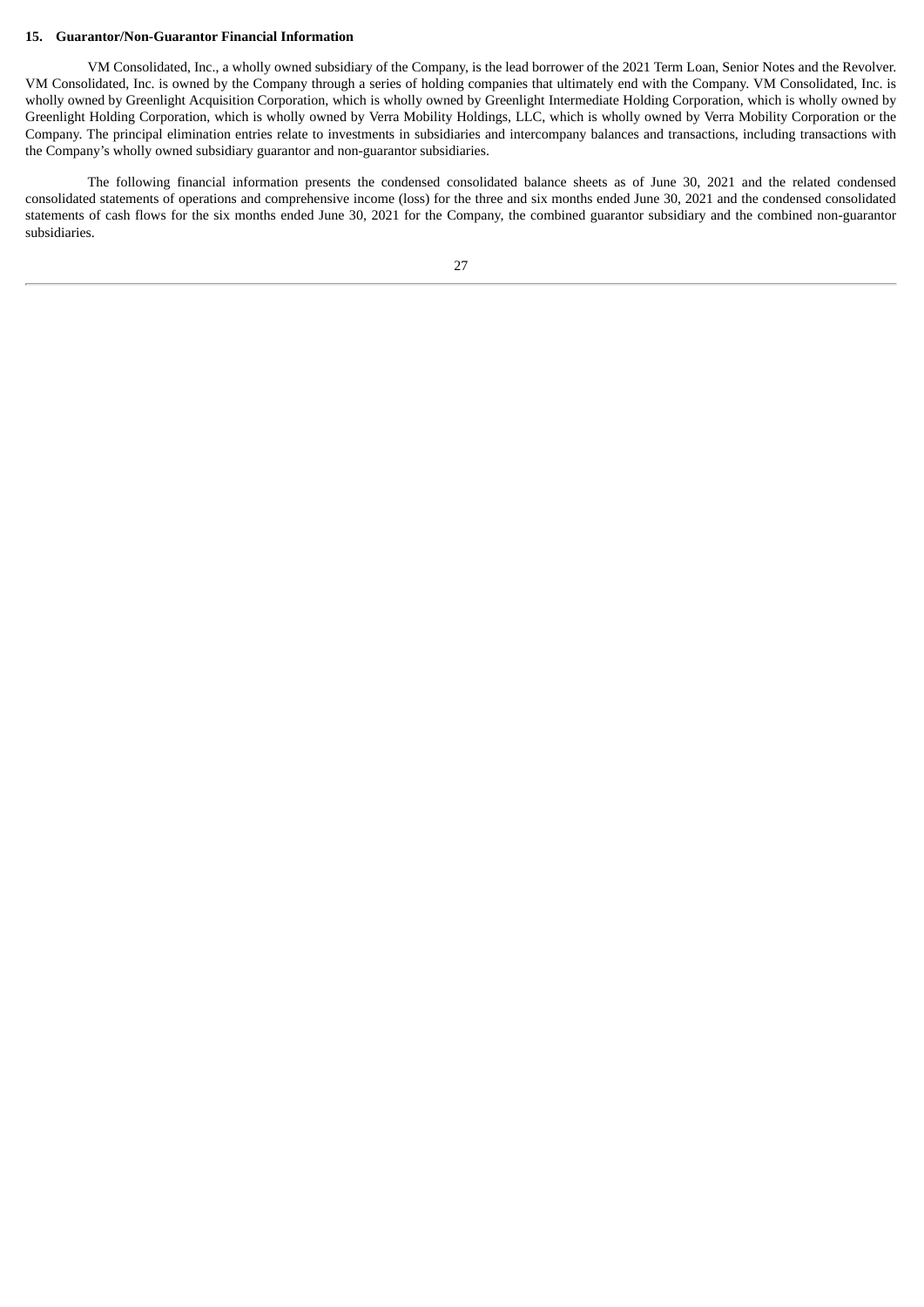# **Verra Mobility Corporation and Subsidiaries Condensed Consolidated Balance Sheets at June 30, 2021** (Unaudited)

| (\$ in thousands)                                                           | <b>VM</b><br>Consolidated<br><b>Verra Mobility</b><br>Inc.<br>Corporation<br>(Guarantor<br>(Ultimate Parent)<br>Subsidiary) |              |           |              | Non-<br>guarantor<br><b>Subsidiaries</b> |              | <b>Eliminations</b>      |     | <b>Consolidated</b> |
|-----------------------------------------------------------------------------|-----------------------------------------------------------------------------------------------------------------------------|--------------|-----------|--------------|------------------------------------------|--------------|--------------------------|-----|---------------------|
| <b>Assets</b>                                                               |                                                                                                                             |              |           |              |                                          |              |                          |     |                     |
| Current assets:                                                             |                                                                                                                             |              |           |              |                                          |              |                          |     |                     |
| Cash and cash equivalents                                                   | \$                                                                                                                          | \$           | 124,422   | \$           | 22,924                                   | $\mathbb{S}$ |                          | \$. | 147,346             |
| Restricted cash                                                             |                                                                                                                             |              | 734       |              | 2,425                                    |              |                          |     | 3,159               |
| Accounts receivable (net of allowance for credit loss of \$12.7<br>million) |                                                                                                                             |              | 205,254   |              | 9,671                                    |              |                          |     | 214.925             |
| Unbilled receivables                                                        |                                                                                                                             |              | 16,733    |              | 7,138                                    |              | $\overline{\phantom{0}}$ |     | 23,871              |
| Investment in subsidiary                                                    | 147,166                                                                                                                     |              | 211,612   |              |                                          |              | (358, 778)               |     |                     |
| Prepaid expenses and other current assets                                   |                                                                                                                             |              | 23,771    |              | 8,484                                    |              |                          |     | 32,255              |
| <b>Total current assets</b>                                                 | 147,166                                                                                                                     |              | 582,526   |              | 50.642                                   |              | (358, 778)               |     | 421.556             |
| Installation and service parts, net                                         | $\overline{\phantom{0}}$                                                                                                    |              | 8,145     |              | 2.041                                    |              |                          |     | 10,186              |
| Property and equipment, net                                                 |                                                                                                                             |              | 66,319    |              | 27,989                                   |              |                          |     | 94,308              |
| Operating lease assets                                                      | $\sim$                                                                                                                      |              | 29,512    |              | 5,150                                    |              |                          |     | 34,662              |
| Intangible assets, net                                                      |                                                                                                                             |              | 274,101   |              | 66,536                                   |              |                          |     | 340,637             |
| Goodwill                                                                    | $\overline{\phantom{0}}$                                                                                                    |              | 524,766   |              | 116,751                                  |              | $\overline{\phantom{0}}$ |     | 641,517             |
| Due from affiliates                                                         | 169,259                                                                                                                     |              |           |              |                                          |              | (169, 259)               |     |                     |
| Other non-current assets                                                    |                                                                                                                             |              | 2,660     |              | 13,665                                   |              |                          |     | 16,325              |
| <b>Total assets</b>                                                         | \$<br>316,425                                                                                                               | $\mathbb{S}$ | 1,488,029 | $\mathbb{S}$ | 282,774                                  | \$           | (528, 037)               | \$  | 1,559,191           |
| <b>Liabilities and Stockholders' Equity</b>                                 |                                                                                                                             |              |           |              |                                          |              |                          |     |                     |
| Current liabilities:                                                        |                                                                                                                             |              |           |              |                                          |              |                          |     |                     |
| Accounts payable                                                            | \$<br>$\overline{\phantom{0}}$                                                                                              | \$           | 28,124    | \$           | 19,279                                   | \$           | $\overline{\phantom{0}}$ | \$  | 47,403              |
| <b>Accrued liabilities</b>                                                  |                                                                                                                             |              | 26,511    |              | 18,217                                   |              |                          |     | 44,728              |
| Payable to related party pursuant to tax receivable agreement,              |                                                                                                                             |              |           |              |                                          |              |                          |     |                     |
| current portion                                                             |                                                                                                                             |              | 5,202     |              |                                          |              |                          |     | 5,202               |
| Current portion of long-term debt                                           |                                                                                                                             |              | 6,500     |              | 2,910                                    |              |                          |     | 9,410               |
| Total current liabilities                                                   |                                                                                                                             |              | 66,337    |              | 40,406                                   |              |                          |     | 106,743             |
| Long-term debt, net of current portion                                      |                                                                                                                             |              | 966,066   |              |                                          |              |                          |     | 966.066             |
| Operating lease liabilities, net of current portion                         | $\overline{\phantom{0}}$                                                                                                    |              | 28,337    |              | 4,383                                    |              | $\overline{\phantom{0}}$ |     | 32,720              |
| Payable to related party pursuant to tax receivable agreement, net of       |                                                                                                                             |              |           |              |                                          |              |                          |     |                     |
| current portion                                                             |                                                                                                                             |              | 64.329    |              |                                          |              |                          |     | 64.329              |
| Private placement warrant liabilities                                       |                                                                                                                             |              | 41,000    |              | $\overline{\phantom{a}}$                 |              |                          |     | 41,000              |
| Due to affiliates                                                           |                                                                                                                             |              | 151,830   |              | 17,429                                   |              | (169, 259)               |     |                     |
| Asset retirement obligation                                                 |                                                                                                                             |              | 6,439     |              | 3,620                                    |              | $\overline{\phantom{0}}$ |     | 10,059              |
| Deferred tax liabilities, net                                               |                                                                                                                             |              | 15,974    |              | 4,816                                    |              |                          |     | 20,790              |
| Other long-term liabilities                                                 | —                                                                                                                           |              | 551       |              | 508                                      |              |                          |     | 1,059               |
| <b>Total liabilities</b>                                                    |                                                                                                                             |              | 1,340,863 |              | 71,162                                   |              | (169, 259)               |     | 1,242,766           |
| Total stockholders' equity                                                  | 316,425                                                                                                                     |              | 147,166   |              | 211,612                                  |              | (358, 778)               |     | 316,425             |
| Total liabilities and stockholders' equity                                  | \$<br>316,425                                                                                                               | \$           | 1,488,029 | \$           | 282,774                                  | \$           | (528, 037)               | \$  | 1,559,191           |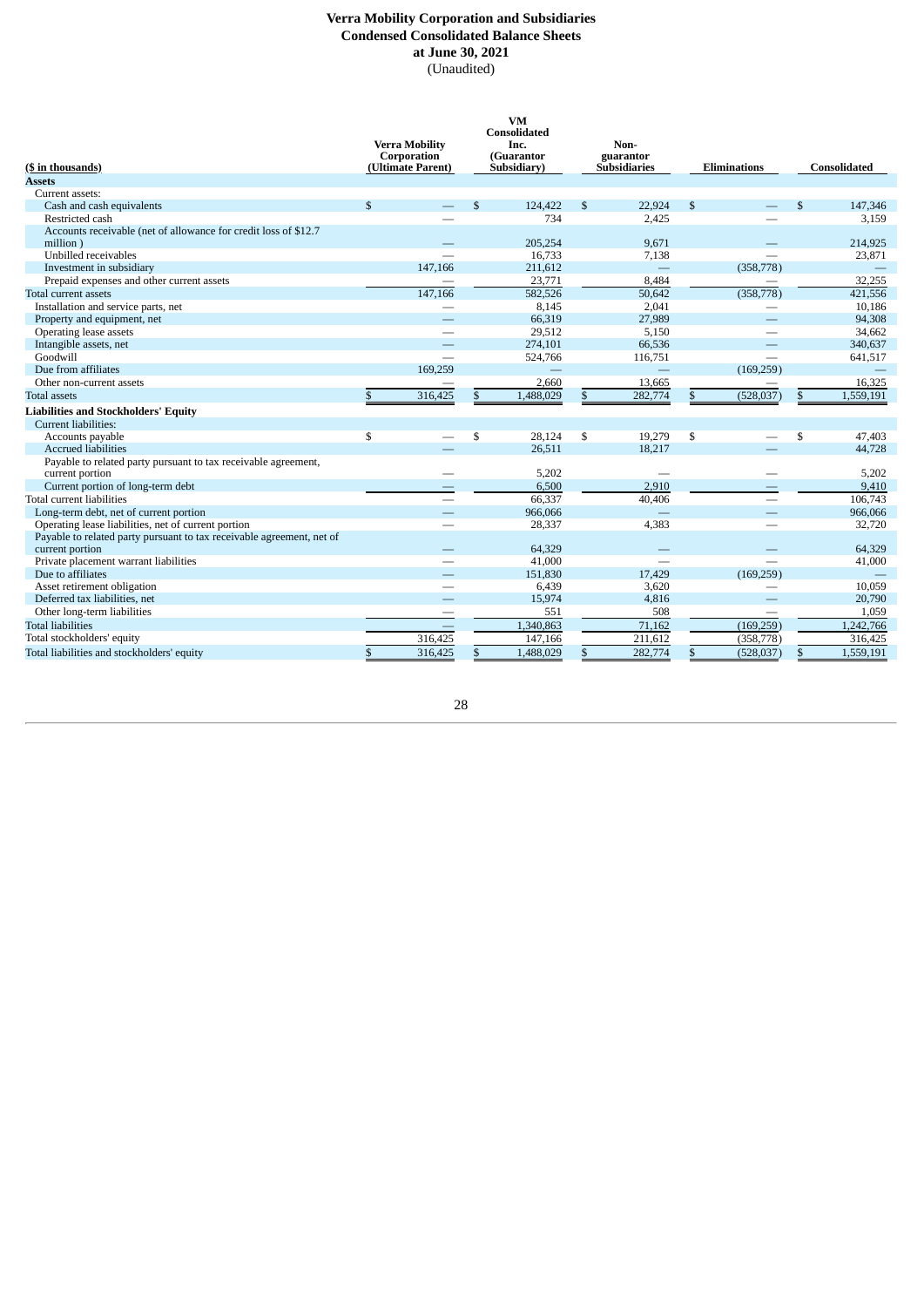# **Verra Mobility Corporation and Subsidiaries Condensed Consolidated Statements of Operations and Comprehensive Income Three Months Ended June 30, 2021** (Unaudited)

|                                                                       |                                        | <b>VM</b><br>Consolidated |                                  |                     |              |
|-----------------------------------------------------------------------|----------------------------------------|---------------------------|----------------------------------|---------------------|--------------|
|                                                                       | <b>Verra Mobility</b>                  | Inc.                      | Non-                             |                     |              |
| (\$ in thousands)                                                     | Corporation<br><b>Ultimate Parent)</b> | (Guarantor<br>Subsidiary) | guarantor<br><b>Subsidiaries</b> | <b>Eliminations</b> | Consolidated |
| Service revenue                                                       |                                        | 110,201                   | \$<br>6,225                      |                     | 116,426      |
| Product sales                                                         |                                        | 11,986                    | 245                              |                     | 12,231       |
| <b>Total revenue</b>                                                  |                                        | 122,187                   | 6,470                            |                     | 128,657      |
| Cost of service revenue                                               |                                        | 521                       | 811                              |                     | 1,332        |
| Cost of product sales                                                 |                                        | 6,037                     | 107                              |                     | 6,144        |
| <b>Operating expenses</b>                                             |                                        | 32,369                    | 4,065                            |                     | 36,434       |
| Selling, general and administrative expenses                          |                                        | 24,261                    | 1,968                            |                     | 26,229       |
| Depreciation, amortization and (gain) loss on disposal of assets, net |                                        | 25,023                    | 1,989                            |                     | 27,012       |
| Total costs and expenses                                              |                                        | 88,211                    | 8,940                            |                     | 97,151       |
| Income (loss) from operations                                         |                                        | 33,976                    | (2,470)                          |                     | 31,506       |
| (Income) loss from equity investment                                  | (3,992)                                | 2,610                     |                                  | 1,382               |              |
| Interest expense, net                                                 |                                        | 11,680                    |                                  |                     | 11,680       |
| Change in fair value of private placement warrants                    |                                        | 8,067                     |                                  |                     | 8,067        |
| Tax receivable agreement liability adjustment                         |                                        | 1,661                     |                                  |                     | 1,661        |
| Other income, net                                                     |                                        | (2,809)                   | 11                               |                     | (2,798)      |
| Total other expenses                                                  | (3,992)                                | 21,209                    | 11                               | 1,382               | 18,610       |
| Income (loss) before income taxes                                     | 3,992                                  | 12,767                    | (2,481)                          | (1,382)             | 12,896       |
| Income tax provision                                                  |                                        | 8,775                     | 129                              |                     | 8,904        |
| Net income (loss)                                                     | 3,992                                  | 3,992                     | (2,610)                          | (1, 382)            | 3,992        |
| Other comprehensive income:                                           |                                        |                           |                                  |                     |              |
| Change in foreign currency translation adjustment                     |                                        |                           | 351                              |                     | 351          |
| Total comprehensive income                                            | 3,992                                  | 3,992                     | (2,259)                          | (1, 382)            | 4,343        |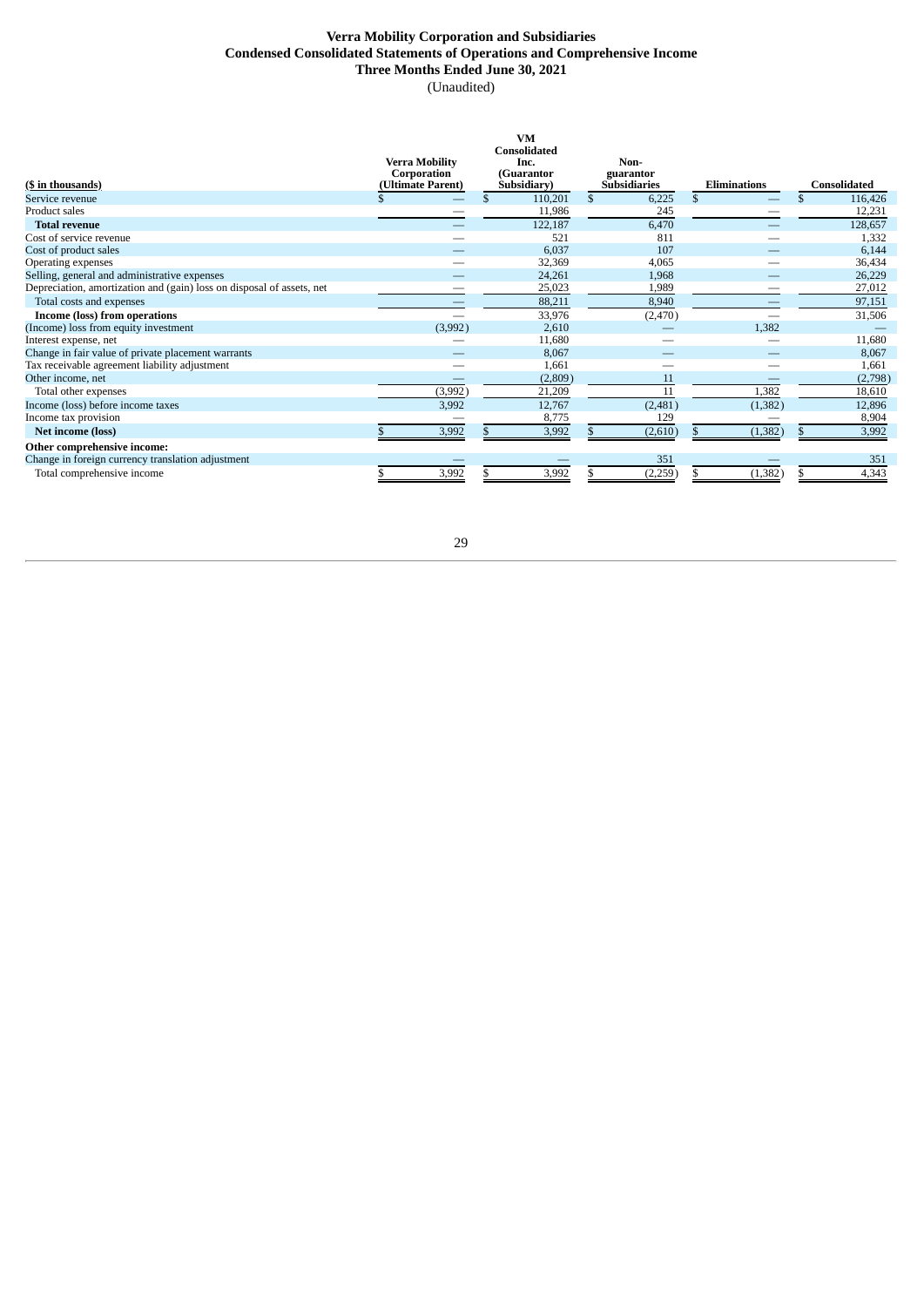# **Verra Mobility Corporation and Subsidiaries Condensed Consolidated Statements of Operations and Comprehensive Loss Six Months Ended June 30, 2021** (Unaudited)

| (\$ in thousands)                                                     | <b>Verra Mobility</b><br>Corporation<br>(Ultimate Parent) |    | <b>VM</b><br>Consolidated<br>Non-<br>Inc.<br>(Guarantor<br>guarantor<br>Subsidiary)<br><b>Subsidiaries</b> |    |          | <b>Eliminations</b> | Consolidated |
|-----------------------------------------------------------------------|-----------------------------------------------------------|----|------------------------------------------------------------------------------------------------------------|----|----------|---------------------|--------------|
| Service revenue                                                       |                                                           |    | 197,204                                                                                                    | \$ | 8,985    | \$                  | 206,189      |
| Product sales                                                         |                                                           |    | 12,081                                                                                                     |    | 245      |                     | 12,326       |
| <b>Total revenue</b>                                                  |                                                           |    | 209,285                                                                                                    |    | 9,230    |                     | 218,515      |
| Cost of service revenue                                               |                                                           |    | 916                                                                                                        |    | 1,296    |                     | 2,212        |
| Cost of product sales                                                 |                                                           |    | 6,064                                                                                                      |    | 107      |                     | 6,171        |
| Operating expenses                                                    |                                                           |    | 60,452                                                                                                     |    | 6,474    |                     | 66,926       |
| Selling, general and administrative expenses                          |                                                           |    | 51,684                                                                                                     |    | 2,988    |                     | 54,672       |
| Depreciation, amortization and (gain) loss on disposal of assets, net |                                                           |    | 52,241                                                                                                     |    | 3,036    |                     | 55,277       |
| Total costs and expenses                                              |                                                           |    | 171,357                                                                                                    |    | 13,901   |                     | 185,258      |
| Income (loss) from operations                                         |                                                           |    | 37,928                                                                                                     |    | (4,671)  |                     | 33,257       |
| Loss from equity investment                                           | 4,923                                                     |    | 4,479                                                                                                      |    |          | (9,402)             |              |
| Interest expense, net                                                 |                                                           |    | 20,844                                                                                                     |    |          |                     | 20,844       |
| Change in fair value of private placement warrants                    |                                                           |    | 10,134                                                                                                     |    |          |                     | 10,134       |
| Tax receivable agreement liability adjustment                         |                                                           |    | 1,661                                                                                                      |    |          |                     | 1,661        |
| Loss on extinguishment of debt                                        |                                                           |    | 5,334                                                                                                      |    |          |                     | 5,334        |
| Other income, net                                                     |                                                           |    | (5,823)                                                                                                    |    | 12       |                     | (5, 811)     |
| Total other expenses                                                  | 4,923                                                     |    | 36,629                                                                                                     |    | 12       | (9,402)             | 32,162       |
| (Loss) income before income taxes                                     | (4, 923)                                                  |    | 1,299                                                                                                      |    | (4,683)  | 9,402               | 1,095        |
| Income tax provision (benefit)                                        |                                                           |    | 6,222                                                                                                      |    | (204)    |                     | 6,018        |
| <b>Net loss</b>                                                       | (4, 923)                                                  |    | (4,923)                                                                                                    |    | (4, 479) | 9,402               | (4,923)      |
| Other comprehensive income:                                           |                                                           |    |                                                                                                            |    |          |                     |              |
| Change in foreign currency translation adjustment                     |                                                           |    |                                                                                                            |    | 161      |                     | 161          |
| Total comprehensive loss                                              | \$<br>(4, 923)                                            | \$ | (4,923)                                                                                                    | \$ | (4,318)  | \$<br>9,402         | (4,762)      |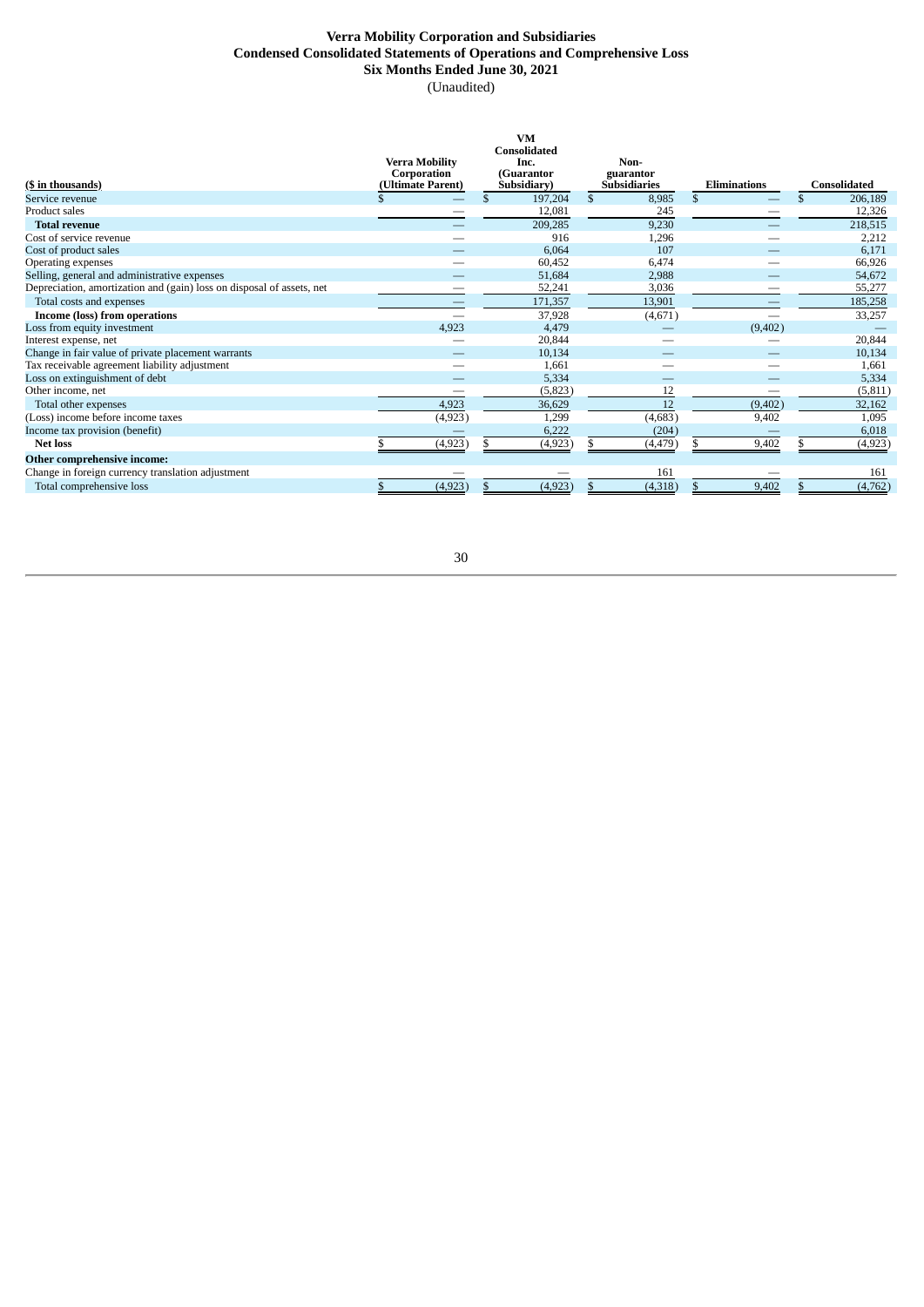# **Verra Mobility Corporation and Subsidiaries Condensed Consolidated Statements of Cash Flows Six Months Ended June 30, 2021** (Unaudited)

| (\$ in thousands)                                                               | <b>Verra Mobility</b><br>Corporation<br>(Ultimate Parent) | <b>VM</b><br><b>Consolidated</b><br>Inc.<br>(Guarantor<br>Subsidiary) | Non-<br>guarantor<br><b>Subsidiaries</b> | <b>Eliminations</b> | Consolidated             |               |
|---------------------------------------------------------------------------------|-----------------------------------------------------------|-----------------------------------------------------------------------|------------------------------------------|---------------------|--------------------------|---------------|
| <b>Cash Flows from Operating Activities:</b>                                    |                                                           |                                                                       |                                          |                     |                          |               |
| Net loss                                                                        | \$<br>(4,923)                                             | \$<br>(4,923)                                                         | \$<br>(4, 479)                           | \$                  | 9,402                    | \$<br>(4,923) |
| Adjustments to reconcile net loss to net cash provided by operating activities: |                                                           |                                                                       |                                          |                     |                          |               |
| Depreciation and amortization                                                   |                                                           | 52,191                                                                | 3.036                                    |                     |                          | 55,227        |
| Amortization of deferred financing costs and discounts                          |                                                           | 2,722                                                                 |                                          |                     |                          | 2,722         |
| Change in fair value of private placement warrants                              |                                                           | 10,134                                                                |                                          |                     |                          | 10,134        |
| Tax receivable agreement liability adjustment                                   |                                                           | 1,661                                                                 |                                          |                     |                          | 1.661         |
| Loss on extinguishment of debt                                                  |                                                           | 5,334                                                                 |                                          |                     | $\overline{\phantom{0}}$ | 5,334         |
| Credit loss expense                                                             |                                                           | 3,770                                                                 | 93                                       |                     |                          | 3,863         |
| Deferred income taxes                                                           |                                                           | $\overline{\phantom{0}}$                                              | (825)                                    |                     |                          | (825)         |
| Stock-based compensation                                                        |                                                           | 6,481                                                                 | $\overline{\phantom{0}}$                 |                     |                          | 6,481         |
| Other                                                                           |                                                           | 257                                                                   |                                          |                     | $\overline{\phantom{0}}$ | 257           |
| Loss from equity investment                                                     | 4.923                                                     | 4,479                                                                 |                                          |                     | (9,402)                  |               |
| Changes in operating assets and liabilities:                                    |                                                           |                                                                       |                                          |                     |                          |               |
| Accounts receivable, net                                                        |                                                           | (42, 276)                                                             | (694)                                    |                     |                          | (42,970)      |
| Unbilled receivables                                                            |                                                           | (3,281)                                                               | 1,183                                    |                     |                          | (2,098)       |
| Prepaid expenses and other assets                                               |                                                           | 167                                                                   | (1,344)                                  |                     |                          | (1,177)       |
| Accounts payable and accrued liabilities                                        |                                                           | 11,979                                                                | (7,642)                                  |                     |                          | 4,337         |
| Due to affiliates                                                               |                                                           | (11, 731)                                                             | 11,731                                   |                     |                          |               |
| Other liabilities                                                               |                                                           | 445                                                                   | (990)                                    |                     |                          | (545)         |
| Net cash provided by operating activities                                       |                                                           | 37,409                                                                | 69                                       |                     |                          | 37,478        |
| <b>Cash Flows from Investing Activities:</b>                                    |                                                           |                                                                       |                                          |                     |                          |               |
| Acquisition of business, net of cash and restricted cash acquired               |                                                           | (107,004)                                                             | 二                                        |                     |                          | (107,004)     |
| Purchases of installation and service parts and property and equipment          |                                                           | (7, 834)                                                              | (423)                                    |                     |                          | (8,257)       |
| Cash proceeds from the sale of assets                                           |                                                           | 159                                                                   |                                          |                     |                          | 159           |
| Cash contribution to subsidiary                                                 |                                                           | (23, 219)                                                             |                                          |                     | 23,219                   |               |
| Net cash used in investing activities                                           |                                                           | (137, 898)                                                            | (423)                                    |                     | 23,219                   | (115, 102)    |
| <b>Cash Flows from Financing Activities:</b>                                    |                                                           |                                                                       |                                          |                     |                          |               |
| Borrowings of long-term debt                                                    |                                                           | 996,750                                                               |                                          |                     |                          | 996,750       |
| Repayment of long-term debt                                                     |                                                           | (867, 268)                                                            | (14, 013)                                |                     |                          | (881, 281)    |
| Payment of debt issuance costs                                                  |                                                           | (6,507)                                                               |                                          |                     |                          | (6,507)       |
| Payment of debt extinguishment costs                                            |                                                           | (1,066)                                                               |                                          |                     |                          | (1,066)       |
| Proceeds from exercise of stock options                                         |                                                           | 87                                                                    |                                          |                     |                          | 87            |
| Capital contribution from VM Consolidated Inc.                                  | $\sim$                                                    |                                                                       | 23,219                                   |                     | (23, 219)                |               |
| Payment of employee tax withholding related to RSUs vesting                     |                                                           | (953)                                                                 |                                          |                     |                          | (953)         |
| Net cash provided by financing activities                                       |                                                           | 121,043                                                               | 9,206                                    |                     | (23, 219)                | 107,030       |
| Effect of exchange rate changes on cash and cash equivalents                    | $\overline{\phantom{0}}$                                  |                                                                       | 207                                      |                     |                          | 207           |
| Net increase in cash, cash equivalents and restricted cash                      | $\overline{\phantom{0}}$                                  | 20.554                                                                | 9,059                                    |                     |                          | 29.613        |
| Cash, cash equivalents and restricted cash - beginning of period                |                                                           | 104,602                                                               | 16,290                                   |                     |                          | 120,892       |
| Cash, cash equivalents and restricted cash - end of period                      | \$<br>$\overline{\phantom{m}}$                            | \$<br>125,156                                                         | \$<br>25,349                             | \$                  |                          | \$<br>150,505 |

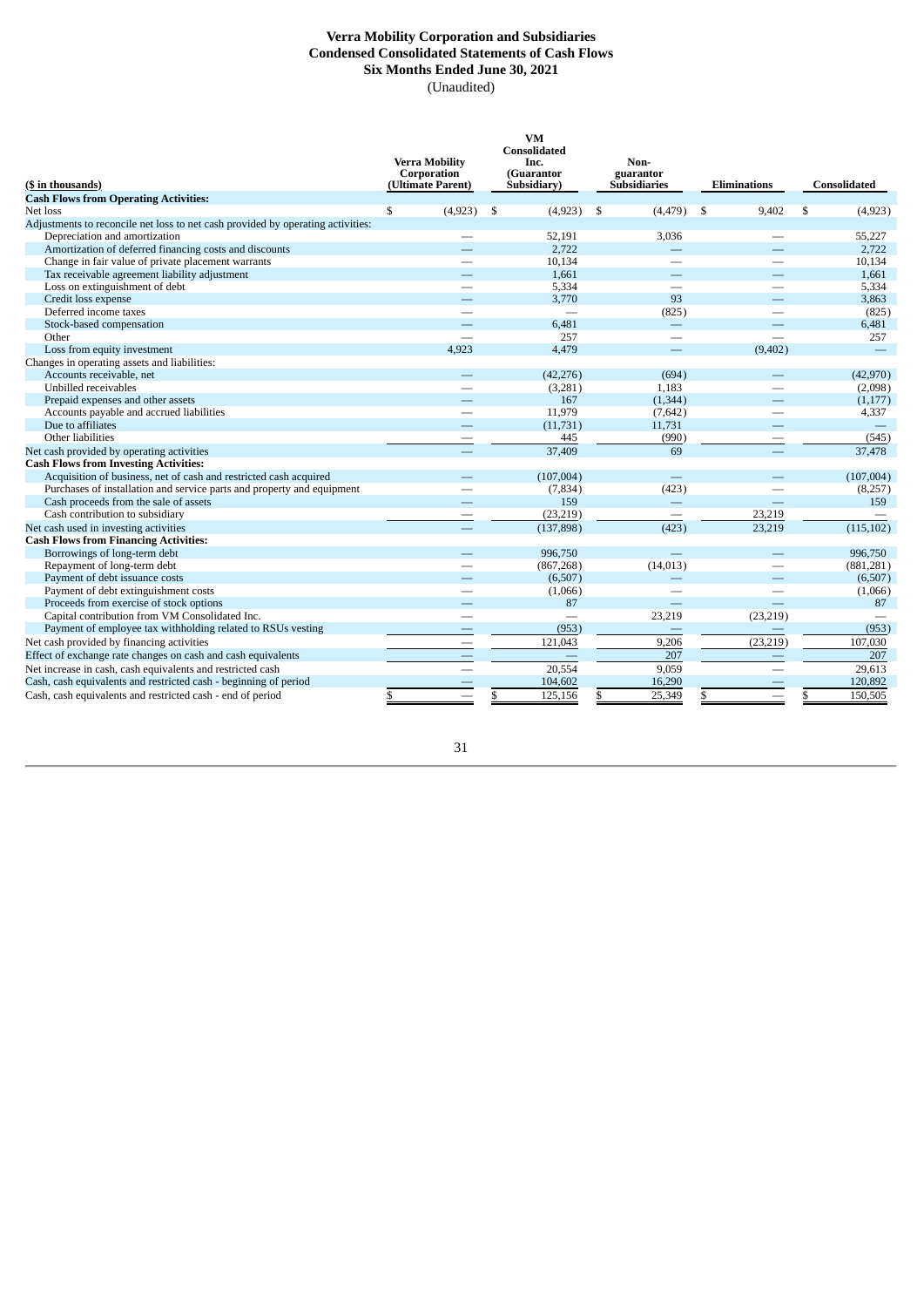# **Verra Mobility Corporation and Subsidiaries Condensed Consolidated Statements of Cash Flows (Continued) Six Months Ended June 30, 2021** (Unaudited)

|                                                                                                                                     | <b>Verra Mobility</b><br>Corporation<br>(Ultimate Parent) |                                 | <b>VM</b><br>Consolidated<br>Inc.<br><b>(Guarantor</b><br>Subsidiarv) | Non-<br>guarantor<br><b>Subsidiaries</b> | Eliminations |                   | Consolidated |
|-------------------------------------------------------------------------------------------------------------------------------------|-----------------------------------------------------------|---------------------------------|-----------------------------------------------------------------------|------------------------------------------|--------------|-------------------|--------------|
| Supplemental cash flow information:                                                                                                 |                                                           |                                 |                                                                       |                                          |              |                   |              |
| Interest paid                                                                                                                       |                                                           | $\hspace{0.1mm}-\hspace{0.1mm}$ | 13.054                                                                | $\hspace{0.05cm}$                        |              | $\hspace{0.05cm}$ | 13,054       |
| Income taxes paid, net of refunds                                                                                                   |                                                           |                                 | 4.945                                                                 | 50                                       |              |                   | 4.995        |
| Supplemental non-cash investing and financing activities:                                                                           |                                                           |                                 |                                                                       |                                          |              |                   |              |
| Purchases of installation and service parts and property and equipment in accounts<br>payable and accrued liabilities at period-end |                                                           |                                 | 3,358                                                                 |                                          |              |                   | 3,358        |

# **16. Subsequent Event**

On July 29, 2021, the Company's Board of Directors authorized a share repurchase program for up to an aggregate amount of \$100 million of its outstanding shares of Class A common stock over the next twelve months. The level at which the Company repurchases depends on a number of factors, including its financial condition, capital requirements, cash flows, results of operations, future business prospects and other factors its management may deem relevant. The timing, volume and nature of repurchases are subject to market conditions, applicable securities laws and other factors and may be amended, suspended or discontinued at any time.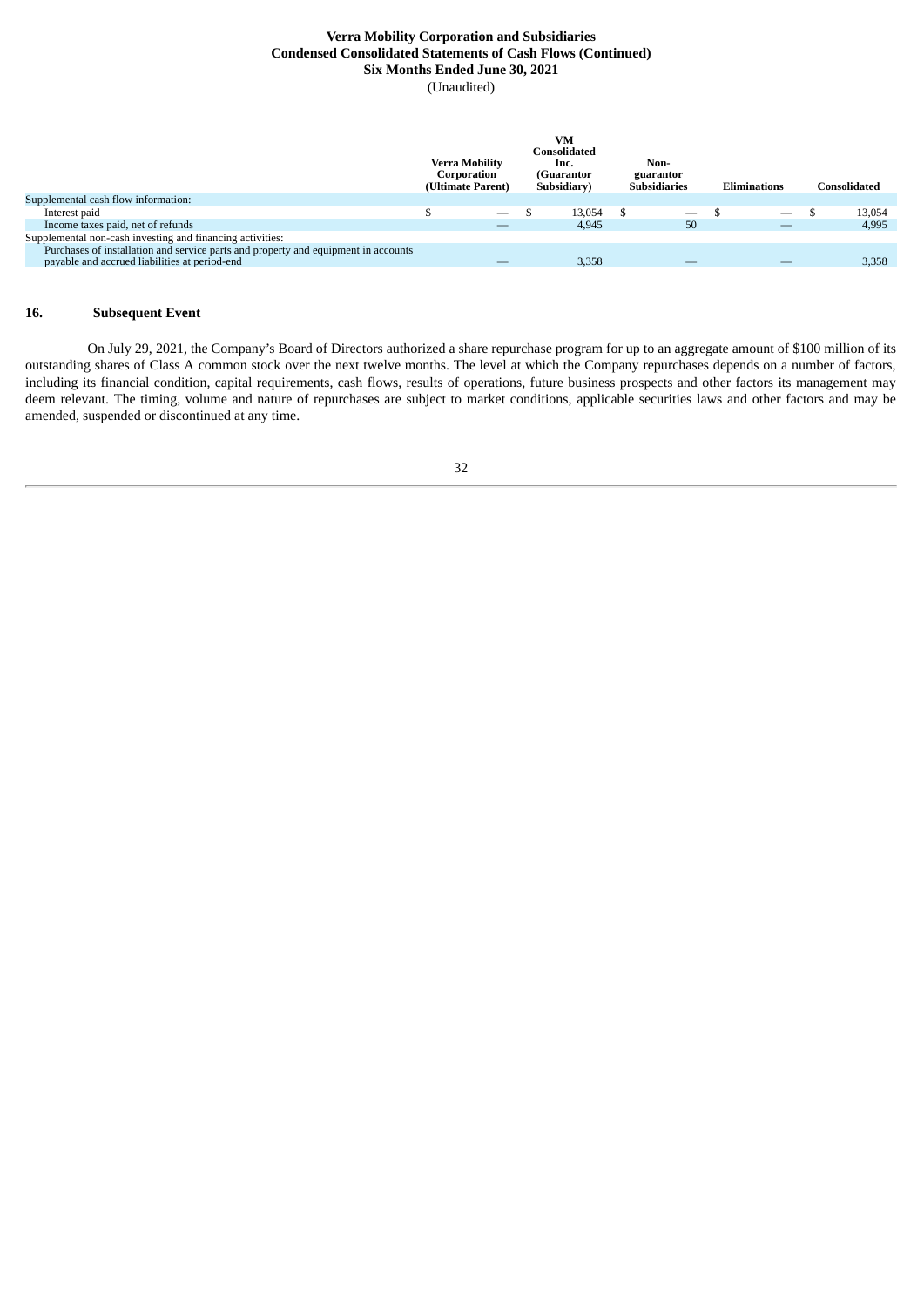#### <span id="page-32-0"></span>**Item 2. Management's Discussion and Analysis of Financial Condition and Results of Operations**

The following discussion and analysis should be read together with our Annual Report on Form 10-K/A for the year ended December 31, 2020 filed on May 17, 2021, and our financial statements included in Part I, Item 1 "Financial Statements" of this Quarterly Report on Form 10-O. This discussion contains forward-looking statements based upon current expectations that involve risks and uncertainties. Our actual results may differ materially from those anticipated in these forward-looking statements as a result of various factors, including those set forth in Part II, Item 1A "Risk Factors" in this Quarterly Report on Form 10-Q and those set forth in Part I, Item 1A "Risk Factors" in our Annual Report on Form 10-K/A for the year ended December 31, 2020 filed on May 17, 2021. Please also refer to the section entitled "Cautionary Note Regarding Forward-Looking Statements."

#### **Business Overview**

We believe we are a leading provider of smart mobility technology solutions and services to customers located throughout the world, primarily within the United States, Australia, Europe and Canada. These solutions and services include toll and violations management, automated safety solutions, title and registration, and other data-driven solutions to our customers, which include rental car companies ("*RACs*"), fleet management companies ("*FMC*s"), other large fleet owners, state and local government agencies (both domestic and international), school districts and violation-issuing authorities. Our solutions simplify the smart mobility ecosystem by utilizing what we believe are industry-leading capabilities, information and technology expertise, and integrated hardware and software to efficiently facilitate the automated processing of tolls and violations and safety solutions for hundreds of agencies and millions of end users annually, while also making cities and roadways safer for everyone.

#### **Recent Events**

### *Redflex Acquisition*

On June 17, 2021, we completed the previously announced acquisition of Redflex Holdings Limited ("*Redflex*"), a public company limited by shares, incorporated in Australia and listed on the Australian Securities Exchange. Redflex is a provider of intelligent traffic management products and services that are sold and managed in the Asia Pacific, North America, United Kingdom, Europe, and Middle East regions. Redflex develops, manufactures, and operates a wide range of platform-based solutions, utilizing advanced sensor and image capture technologies that enable active management of state and local motorways. We included the financial results of Redflex in the condensed consolidated financial statements from the date of acquisition, which were not material.

Pursuant to the Scheme Implementation Agreement (the "*Agreement*") entered into by us and Redflex on January 21, 2021, as amended by the Deed of Amendment and Consent, dated April 30, 2021, VM Consolidated, Inc., our indirect wholly owned subsidiary, purchased one hundred percent of the outstanding equity of Redflex at A\$0.96 per share resulting in consideration of A\$152.5 million, or approximately US\$117.9 million. See Note 3*. Acquisition,* for additional details on the Redflex acquisition.

#### *Unsecured Senior Notes Offering and Refinancing*

On March 26, 2021, VM Consolidated Inc., our indirect wholly owned subsidiary, completed a private offering (the "*Offering*") of \$350.0 million aggregate principal amount of its 5.50% Senior Notes due 2029 (the "*Senior Notes*"). We used the net proceeds from the Offering, together with the proceeds of the term loan incurred pursuant to an amendment and restatement agreement no. 1 (the "*Restatement Agreement*") to our First Lien Term Loan Credit Agreement dated as of March 1, 2018, as amended (the "*Credit Agreement*"), to refinance our outstanding term loan (the "*Refinancing*") and to pay fees and expenses in connection with the Offering and Refinancing. We used the remainder of the net proceeds, together with cash on hand, to pay approximately \$118.0 million of cash purchase consideration for our acquisition of Redflex.

In connection with the Offering, we entered into the Restatement Agreement, which includes, among other changes, amending certain provisions of the Credit Agreement as follows:

• permit and account for the repayment of the then outstanding term loan, together with all accrued and unpaid interest, and the incurrence of the new term loan on March 26, 2021 in the original principal amount of \$650.0 million due March 26, 2028;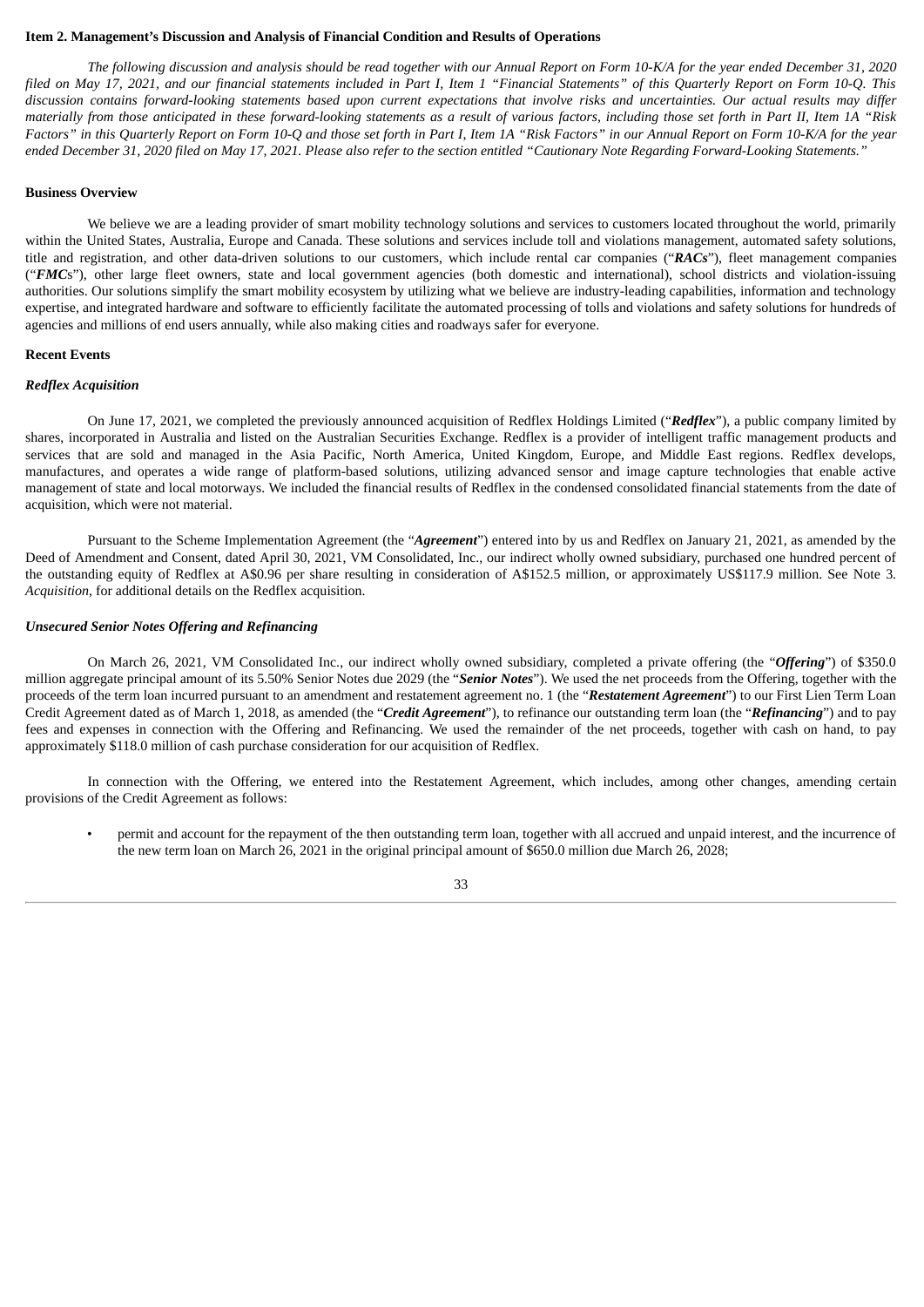- permit the issuance of the Senior Notes, which were issued on the effective date of the Restatement Agreement, and our related incurrence of indebtedness in respect of such Senior Notes and the guarantee by our subsidiary guarantor of such Senior Notes;
- expressly permit the acquisition of Redflex by VM Consolidated Inc.; and
- amend certain provisions dealing with interest rate replacement provisions in the case where any interest rate benchmark applicable to the loans and commitment fees in the future ceases to be available.

See Note 7*. Long-term Debt* for more information on interest payments, redemption options and costs incurred for the Offering and Refinancing.

# **Segment Information**

We have two operating and reportable segments, Commercial Services and Government Solutions:

- Our Commercial Services segment offers toll and violation management solutions and title and registration services for RACs and FMCs in North America. In Europe, we provide violations processing through Euro Parking Collection plc ("*EPC*") and consumer tolling services through Pagatelia S.L ("*Pagatelia*").
- Our Government Solutions segment offers photo enforcement solutions and services to its customers. Through our recent acquisition of Redflex on June 17, 2021, we expanded our current footprint in the United States and gained access to international markets. We provide complete, end-to-end speed, red-light, school bus stop arm and bus lane enforcement solutions within the United States and Canada. We implement and administer traffic safety programs for municipalities, counties, school districts and law enforcement agencies. The newly acquired international operations through Redflex primarily involve the sale of traffic enforcement products and related maintenance services.

Segment performance is based on revenues and income (loss) from operations before depreciation, amortization, gain (loss) on disposal of assets, net, and stock-based compensation. The measure also excludes interest expense, net, income taxes and certain other transactions and is inclusive of other income, net.

#### **Executive Summary**

We operate under long-term contracts and have a highly reoccurring service revenue model. We continue to execute on our strategy of growing revenues with existing customers, expanding offerings into adjacent markets through innovation or acquisition and reducing operating costs. During the periods presented, we:

- grew total revenue \$22.0 million from \$196.5 million for the six months ended June 30, 2020 to \$218.5 million for the six months ended June 30, 2021. The increase was attributable to service revenue resulting from improved travel demand that positively impacted the rental car industry in our Commercial Services segment, and growth in both speed and red-light programs in our Government Solutions segment; and
- generated cash flows from operations of \$37.5 million and \$22.5 million for the six months ended June 30, 2021 and 2020, respectively. Our cash on hand was \$147.3 million as of June 30, 2021.

### **Primary Components of Our Operating Results**

## *Revenues*

Total revenue consists of service revenue generated by our Commercial Services and Government Solutions segments and product sales generated by the Government Solutions segment.

*Service Revenue*. Our Commercial Services segment generates service revenue primarily through the management and operation of tolling programs and processing violations for RACs, FMCs and other large fleet customers. These solutions are full service offerings by which we enroll plates of our customers' vehicles and transponders with tolling authority accounts, pay tolls and violations on the customers' behalf and, through proprietary technology, integrate with customer data to match the toll or violation to the driver and then bill the driver (or our customer, as applicable) for use of the service. The cost of certain tolls, violations and our customers' share of administration fees are netted against revenue. We also generate service revenue in our Commercial Services segment through processing titles and registrations for our customers.

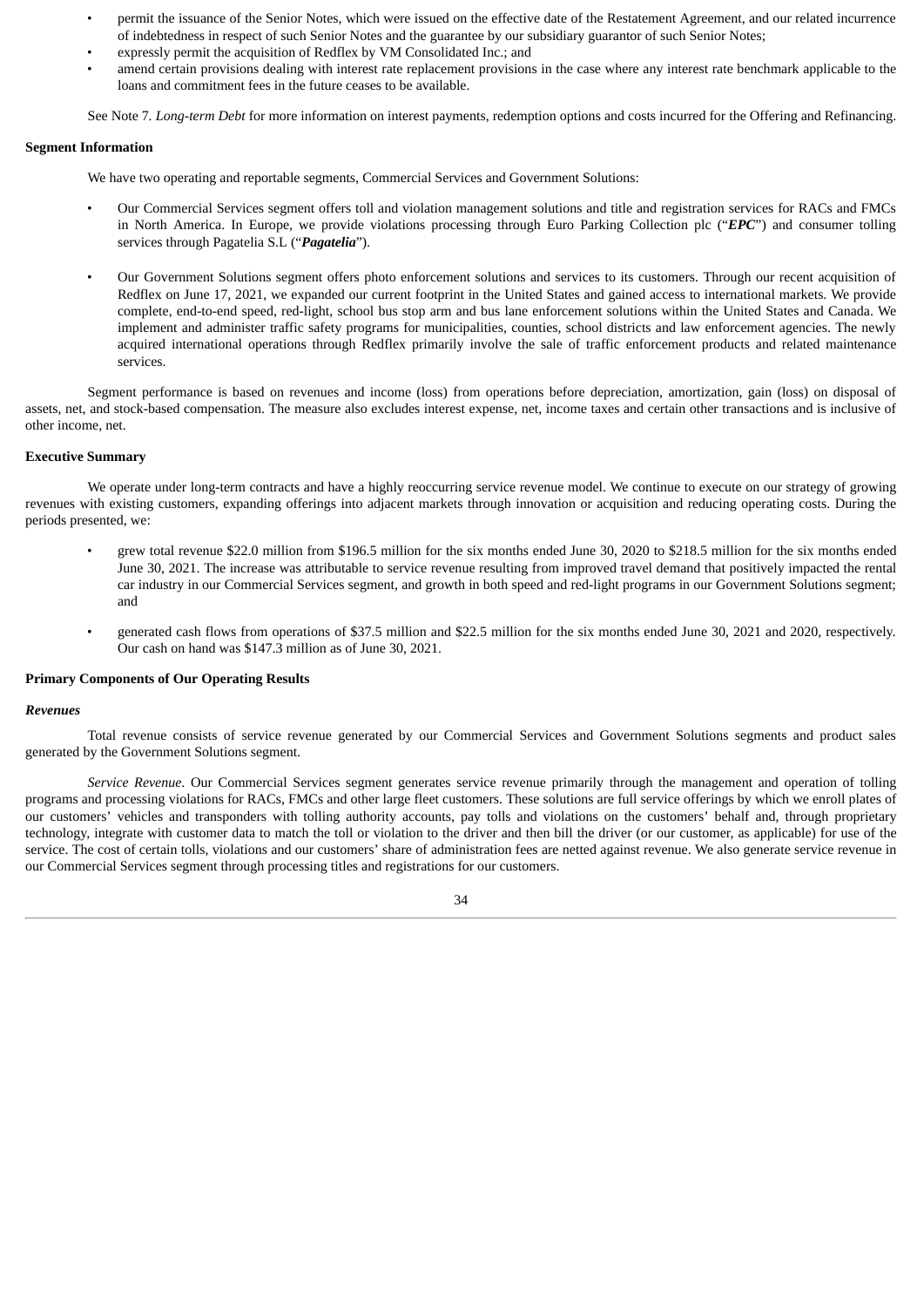Our Government Solutions segment generates service revenue through the operation and maintenance of photo enforcement systems. This revenue is generally tied to long-term contracts, and revenue is recognized either when services are performed or when citations are issued or paid, depending on the terms of the customer contract. Revenue drivers in this segment include the number of systems installed and the monthly revenue per system. Ancillary service revenue is generated in our Government Solutions segment from payment processing, pass-through fees for collection expense, and other fees.

*Product Sales.* Product sales are generated by the sale of photo enforcement equipment primarily to international customers in the Government Solutions segment. These international customers along with certain domestic customers purchase this equipment, and their buying patterns vary greatly from period to period. We recognize product sales revenue when the equipment is accepted or installed.

# *Cost and Expenses*

*Cost of Service Revenue.* Cost of service revenue consists of collection and other professional services provided by third parties associated with the delivery of certain ancillary services performed by both our Government Solutions and Commercial Services segments.

*Cost of Product Sales.* Cost of product sales consists of the cost to acquire and install photo enforcement equipment purchased by our Government Solutions customers.

*Operating Expenses*. Operating expenses include payroll and payroll-related costs (including stock-based compensation), costs related to the operation of our call centers and other operational costs, including transaction processing, print, postage and communication costs.

*Selling, General and Administrative Expenses*. Selling, general and administrative expenses include payroll and payroll-related costs (including stock-based compensation), real estate lease expense, insurance costs, professional services fees and general corporate expenses.

*Depreciation, Amortization and (Gain) Loss on Disposal of Assets, Net*. Depreciation, amortization and (gain) loss on disposal of assets, net includes depreciation on property, plant and equipment, and amortization of definite-lived intangible assets. This line item also includes any one-time gains or losses incurred in connection with the disposal of certain assets.

*Interest Expense, Net*. This includes interest expense and amortization of deferred financing costs and discounts and is net of interest income.

*Change in Fair Value of Private Placement Warrants*. Change in fair value of private placement warrants consists of adjustments to the liability related to the 6,666,666 warrants originally issued to Gores Sponsor II, LLC in a private placement in connection with our initial public offering (the "*Private Placement Warrants*") from the remeasurement to fair value at the end of each reporting period.

*Tax Receivable Agreement Liability Adjustment*. Tax receivable agreement liability adjustment consists of adjustments made to our Tax Receivable Agreement (the "*TRA*") with PE Greenlight Holdings, LLC and Greenlight Holding II Corporation due to changes in estimates.

*Loss on Extinguishment of Debt.* Loss on extinguishment of debt generally consists of early payment penalties, the write-off of original issue discounts and deferred financing costs associated with debt extinguishment.

*Other Income, Net*. Other income, net primarily consists of volume rebates earned from total spend on purchasing cards and gain or loss on foreign currency transactions.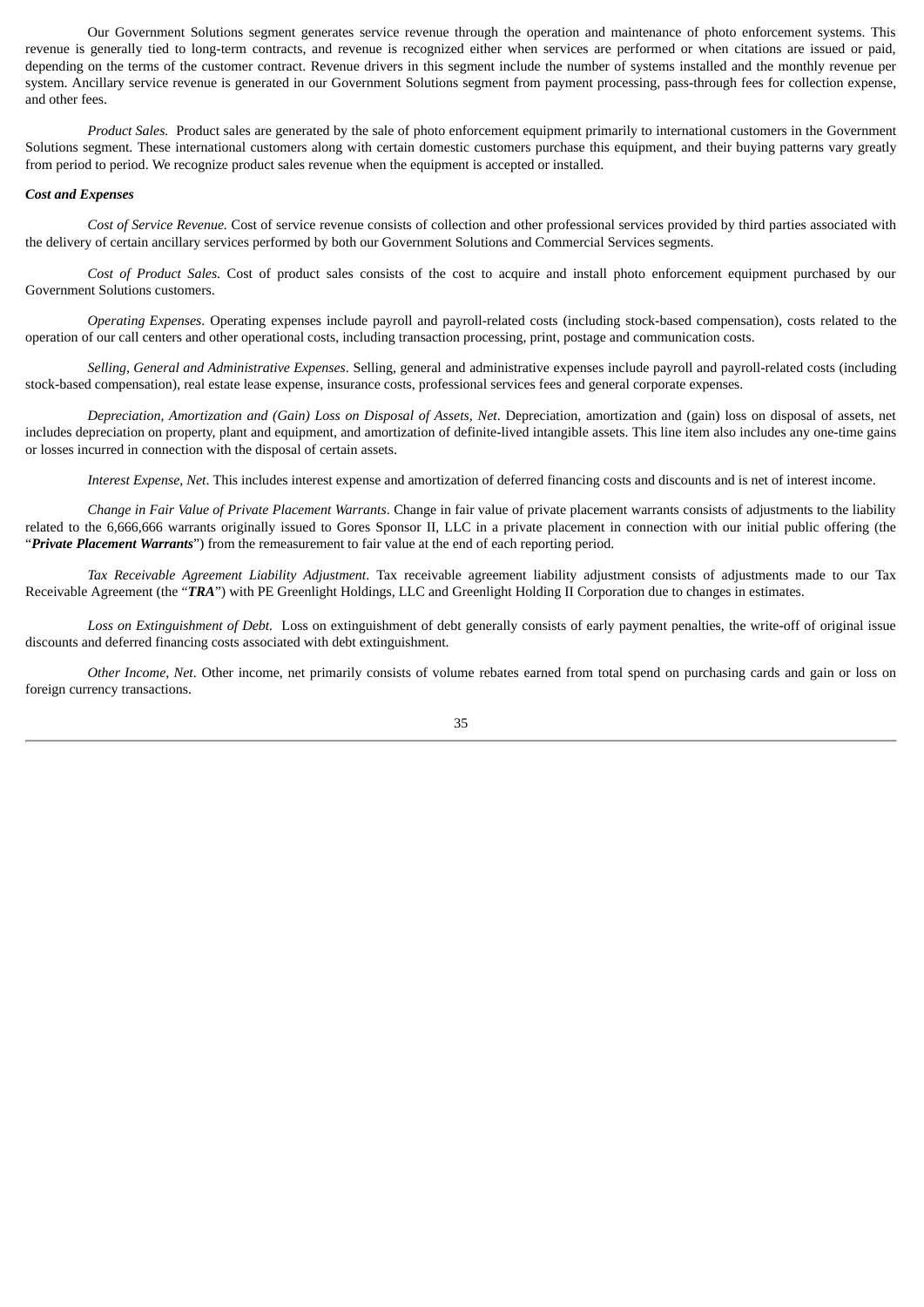#### **Results of Operations**

# *Three Months Ended June 30, 2021 Compared to Three Months Ended June 30, 2020*

The following table sets forth our statements of operations data and expresses each item as a percentage of total revenue for the periods presented as well as the changes between periods. The tables and information provided in this section were derived from exact numbers and may have immaterial rounding differences.

|                                                    |               |     |               | <b>Three Months Ended June 30,</b> |            |    |                                            |            |
|----------------------------------------------------|---------------|-----|---------------|------------------------------------|------------|----|--------------------------------------------|------------|
|                                                    |               |     |               | <b>Percentage of Revenue</b>       |            |    | <b>Increase (Decrease)</b><br>2021 vs 2020 |            |
|                                                    | 2021          |     | 2020          | 2021                               | 2020       |    |                                            | $\%$       |
| (\$ in thousands)                                  |               |     | (As restated) |                                    |            |    |                                            |            |
| Service revenue                                    | \$<br>116,426 | \$. | 62,815        | 90.5%                              | 78.7%      | S. | 53,611                                     | 85.3%      |
| Product sales                                      | 12,231        |     | 16,994        | 9.5%                               | 21.3%      |    | (4,763)                                    | $(28.0)\%$ |
| <b>Total revenue</b>                               | 128,657       |     | 79,809        | 100.0%                             | 100.0%     |    | 48,848                                     | 61.2%      |
| Cost of service revenue                            | 1,332         |     | 1,013         | 1.0%                               | 1.3%       |    | 319                                        | 31.5%      |
| Cost of product sales                              | 6,144         |     | 9,060         | 4.8%                               | 11.4%      |    | (2,916)                                    | (32.2)%    |
| Operating expenses                                 | 36,434        |     | 26,699        | 28.3%                              | 33.4%      |    | 9,735                                      | 36.5%      |
| Selling, general and administrative expenses       | 26,229        |     | 20,821        | 20.4%                              | 26.1%      |    | 5,408                                      | 26.0%      |
| Depreciation, amortization and (gain) loss on      |               |     |               |                                    |            |    |                                            |            |
| disposal of assets, net                            | 27,012        |     | 29,166        | 21.0%                              | 36.5%      |    | (2, 154)                                   | (7.4)%     |
| Total costs and expenses                           | 97,151        |     | 86,759        | 75.5%                              | 108.7%     |    | 10,392                                     | 12.0%      |
| Income (loss) from operations                      | 31,506        |     | (6,950)       | 24.5%                              | (8.7)%     |    | 38,456                                     | 553.3%     |
| Interest expense, net                              | 11,680        |     | 9,539         | 9.1%                               | 11.9%      |    | 2,141                                      | 22.4%      |
| Change in fair value of private placement warrants | 8,067         |     | 8,334         | 6.3%                               | 10.4%      |    | (267)                                      | $(3.2)\%$  |
| Tax receivable agreement liability adjustment      | 1,661         |     | 4,446         | 1.3%                               | 5.6%       |    | (2,785)                                    | $(62.6)\%$ |
| Other income, net                                  | (2,798)       |     | (1,523)       | (2.2)%                             | (1.9)%     |    | (1,275)                                    | 83.7%      |
| Total other expenses                               | 18,610        |     | 20,796        | 14.5%                              | 26.0%      |    | (2, 186)                                   | $(10.5)\%$ |
| Income (loss) before income taxes                  | 12,896        |     | (27, 746)     | 10.0%                              | $(34.7)\%$ |    | 40,642                                     | 146.5%     |
| Income tax provision (benefit)                     | 8,904         |     | (4,024)       | 6.9%                               | $(5.0)\%$  |    | 12,928                                     | 321.3%     |
| Net income (loss)                                  | 3,992         | S   | (23, 722)     | 3.1%                               | $(29.7)\%$ | S  | 27,714                                     | 116.8%     |

*Service Revenue.* Service revenue increased by \$53.6 million, or 85.3%, to \$116.4 million for the three months ended June 30, 2021 from \$62.8 million for the three months ended June 30, 2020, representing 90.5% and 78.7% of total revenue, respectively. The following table depicts service revenue by segment:

|                             |              |  |        | Three Months Ended June 30.  |             |                                            |        |        |
|-----------------------------|--------------|--|--------|------------------------------|-------------|--------------------------------------------|--------|--------|
|                             |              |  |        | <b>Percentage of Revenue</b> |             | <b>Increase (Decrease)</b><br>2021 vs 2020 |        |        |
| (\$ in thousands)           | 2021<br>2020 |  | 2021   | 2020                         |             |                                            | %      |        |
| <b>Service revenue</b>      |              |  |        |                              |             |                                            |        |        |
| Commercial Services         | 66.480       |  | 27.272 | 51.7%                        | $34.2\%$ \$ |                                            | 39,208 | 143.8% |
| <b>Government Solutions</b> | 49.946       |  | 35.543 | 38.8%                        | 44.5%       |                                            | 14.403 | 40.5%  |
| Total service revenue       | 116,426      |  | 62,815 | 90.5%                        | 78.7%       |                                            | 53,611 | 85.3%  |

Commercial Services service revenue increased by \$39.2 million, or 143.8%, from \$27.3 million for the three months ended June 30, 2020 to \$66.5 million for the three months ended June 30, 2021. This increase was primarily due to the increased travel demand in the RAC industry that impacted volume in the three months ended June 30, 2021 compared to the prior year which was negatively impacted by the COVID-19 pandemic.

Government Solutions service revenue includes revenue from speed, red-light, school bus stop arm and bus lane photo enforcement systems. Service revenue increased by \$14.4 million to \$49.9 million for the three months ended June 30, 2021 from \$35.5 million in the same period in 2020. Our speed program revenue grew approximately \$9.4 million during the three months ended June 30, 2021 compared to the same period in 2020, due to an increase in the total number of camera systems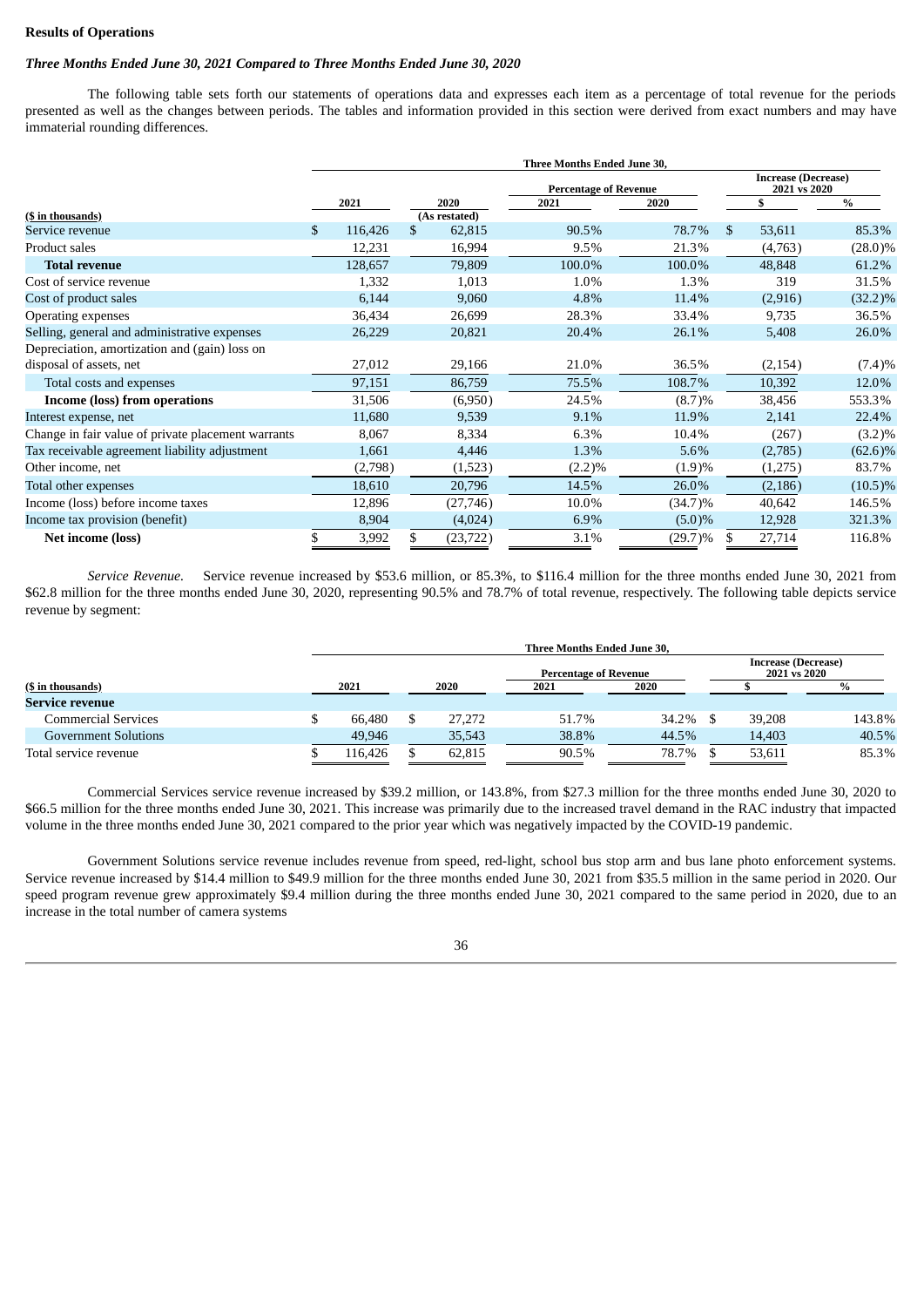installed in 2020 that had a full year impact in 2021, and this trend should continue into future quarters. In addition, revenue from red-light programs increased by \$3.5 million which was mainly attributable to the inclusion of Redflex operations for twelve days in June 2021 with no comparable amounts in the prior year, and general increase in travel and related vehicle traffic in 2021 compared to prior year which was negatively impacted by the COVID-19 pandemic.

We maintained an average of 5,966 active camera systems during the three months ended June 30, 2021 compared to an average of 3,293 for the three months ended June 30, 2020, excluding Redflex cameras for each respective period. The increase in active camera systems was primarily due to the expansion of speed enforcement systems with existing customers and the restart of cameras that were temporarily inactive due to COVID-19.

*Product Sales.* Product sales were \$12.2 million and \$17.0 million for the three months ended June 30, 2021 and 2020, respectively. Product sales decreased \$4.8 million due to the timing of installations for a single customer that is expanding its school zone speed program. Product sales revenue is generated from international customers and certain domestic customers in the Government Solutions segment who purchase their equipment and their buying patterns vary greatly from year to year.

*Cost of Service Revenue.* Cost of service revenue increased slightly from \$1.0 million for the three months ended June 30, 2020 to \$1.3 million for the three months ended June 30, 2021. The increase resulted from increased costs from third-party professional services associated with the delivery of certain ancillary services.

*Cost of Product Sales.* Cost of product sales decreased by \$2.9 million from \$9.1 million in the three months ended June 30, 2020 to \$6.1 million in the three months ended June 30, 2021, which was consistent with the decrease in product sales.

*Operating Expenses.* Operating expenses increased by \$9.7 million, or 36.5%, from \$26.7 million for the three months ended June 30, 2020 to \$36.4 million for the three months ended June 30, 2021. The increase was primarily attributable to increase in wages expense, recurring services, and subcontractor expenses resulting from increased operations in 2021, which were lower in the 2020 period due to the impact from the COVID-19 pandemic. The increase is partially due to the inclusion of Redflex operations for the 12 days of June 2021 with no comparable amount in prior year. Operating expenses as a percentage of total revenue decreased from 33.4% to 28.3% for the three months ended June 30, 2020 and 2021, respectively. The following table presents operating expenses by segment:

|                                                          |        |  |        | Three Months Ended June 30.  |             |                                            |            |
|----------------------------------------------------------|--------|--|--------|------------------------------|-------------|--------------------------------------------|------------|
|                                                          |        |  |        | <b>Percentage of Revenue</b> |             | <b>Increase (Decrease)</b><br>2021 vs 2020 |            |
| (\$ in thousands)                                        | 2021   |  | 2020   | 2021                         | 2020        |                                            | %          |
| <b>Operating expenses</b>                                |        |  |        |                              |             |                                            |            |
| <b>Commercial Services</b>                               | 15.990 |  | 10.750 | 12.4%                        | $13.5\%$ \$ | 5.240                                      | 48.7%      |
| <b>Government Solutions</b>                              | 20,196 |  | 15,655 | 15.7%                        | 19.6%       | 4,541                                      | 29.0%      |
| Total operating expenses before stock-based compensation | 36.186 |  | 26.405 | 28.1%                        | 33.1%       | 9.781                                      | 37.0%      |
| Stock-based compensation                                 | 248    |  | 294    | $0.2\%$                      | $0.3\%$     | (46)                                       | $(15.6)\%$ |
| Total operating expenses                                 | 36.434 |  | 26.699 | 28.3%                        | 33.4%       | 9,735                                      | 36.5%      |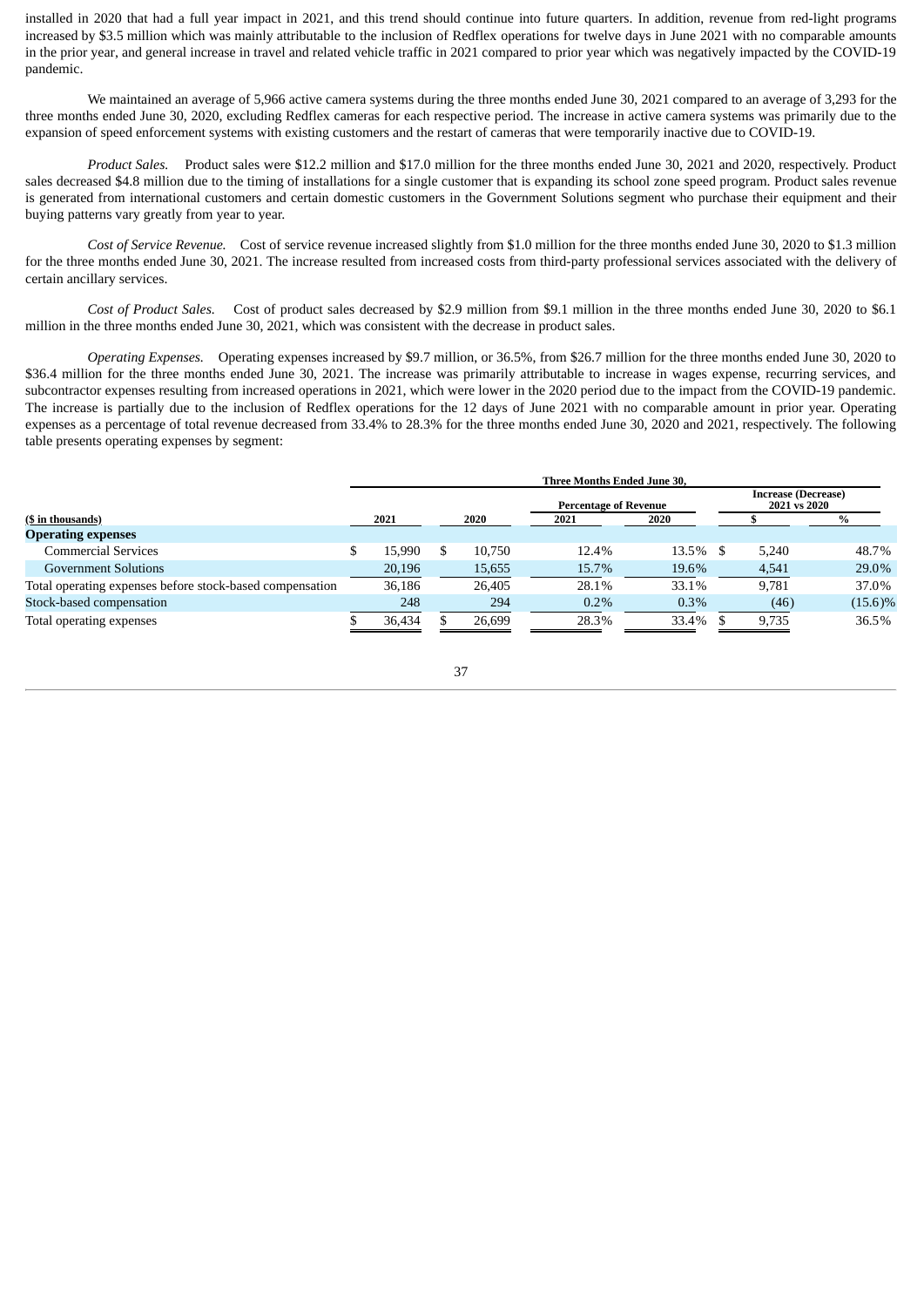*Selling, General and Administrative Expenses.* Selling, general and administrative expenses increased to \$26.2 million for the three months ended June 30, 2021 compared to \$20.8 million for the same period in 2020. The increase is primarily due to \$3.3 million of transaction costs incurred related to the Reflex acquisition, increased wages expense due to the reinstatement of employee bonus accrual in 2021, and the inclusion of Redflex operations for the 12 days of June 2021 with no comparable amounts in prior year. These increases were partially offset by a \$3.9 million reduction to the credit loss expense resulting from changes in loss rate estimates based on improved economic conditions. Selling, general and administrative expenses as a percentage of total revenue decreased from 26.1% to 20.4% for the three months ended June 30, 2020 and 2021, respectively. The following table presents selling, general and administrative expenses by segment:

|                                                    | <b>Three Months Ended June 30.</b> |        |  |        |                              |             |  |                                            |           |  |  |  |
|----------------------------------------------------|------------------------------------|--------|--|--------|------------------------------|-------------|--|--------------------------------------------|-----------|--|--|--|
|                                                    |                                    |        |  |        | <b>Percentage of Revenue</b> |             |  | <b>Increase (Decrease)</b><br>2021 vs 2020 |           |  |  |  |
| (\$ in thousands)                                  |                                    | 2021   |  | 2020   | 2021                         | 2020        |  |                                            | $\%$      |  |  |  |
| Selling, general and administrative expenses       |                                    |        |  |        |                              |             |  |                                            |           |  |  |  |
| Commercial Services                                | \$                                 | 9.479  |  | 10.191 | 7.4%                         | 12.8% \$    |  | (712)                                      | $(7.0)\%$ |  |  |  |
| <b>Government Solutions</b>                        |                                    | 10.119 |  | 7,150  | 7.8%                         | $9.0\%$     |  | 2.969                                      | 41.5%     |  |  |  |
| Corporate and other                                |                                    | 3,306  |  | 503    | 2.6%                         | 0.6%        |  | 2,803                                      | 557.3%    |  |  |  |
| Total selling, general and administrative          |                                    |        |  |        |                              |             |  |                                            |           |  |  |  |
| expenses before stock-based compensation           |                                    | 22,904 |  | 17,844 | 17.8%                        | 22.4%       |  | 5.060                                      | 28.4%     |  |  |  |
| Stock-based compensation                           |                                    | 3,325  |  | 2,977  | 2.6%                         | 3.7%        |  | 348                                        | 11.7%     |  |  |  |
| Total selling, general and administrative expenses |                                    | 26.229 |  | 20.821 | 20.4%                        | $26.1\%$ \$ |  | 5.408                                      | 26.0%     |  |  |  |

*Depreciation, Amortization and (Gain) Loss on Disposal of Assets, Net.* Depreciation, amortization and (gain) loss on disposal of assets, net, decreased from \$29.2 million for the three months ended June 30, 2020 to \$27.0 million for the same period in 2021. The decrease was mainly due to certain trademark intangibles being fully amortized for the three months ended June 30, 2021.

*Interest Expense, Net.* Interest expense, net increased by \$2.2 million from \$9.5 million for the three months ended June 30, 2020 to \$11.7 million for the same period in 2021. This increase is primarily due to the increased borrowings as part of the debt restructuring in March 2021 in conjunction with the fixed rate on the Senior Notes which is approximately 200 basis points higher than the 2021 Term Loan interest rate during the three months ended June 30, 2021. See "*Liquidity and Capital Resources*."

*Change in Fair Value of Private Placement Warrants*. We recorded a loss of \$8.1 million and \$8.3 million for the three months ended June 30, 2021 and 2020, respectively, related to the changes in fair value of our Private Placement Warrants which are accounted for as liabilities on our condensed consolidated balance sheets. The change in fair value is the result of remeasurement of the liability at the end of each reporting period.

*Tax Receivable Agreement Liability Adjustment*. We recorded \$1.7 million and \$4.4 million in charges for the three months ended June 30, 2021 and 2020, respectively. The TRA liability adjustment in 2021 is arising from higher estimated state tax rates due to changes in statutory rates, whereas in 2020 it is arising from higher estimated state tax rates due to a change in apportionment.

*Other Income, Net.* We pay a high volume of tolls on behalf of our customers with purchasing cards which generate rebates based on volume, payment terms and rebate frequency. Other income, net was \$2.8 million for the three months ended June 30, 2021, compared to \$1.5 million for the three months ended June 30, 2020. The increase is attributable to increased tolling activity due to travel demand that positively affected the RAC industry during the three months ended June 30, 2021.

*Income Tax Provision (Benefit).* Income tax provision was \$8.9 million representing an effective tax rate of 69.0% for the three months ended June 30, 2021 compared to a tax benefit of \$4.0 million, representing an effective tax benefit of 14.5% for the same period in 2020. The primary driver of the effective tax rate variance is from the Company's permanent differences related to the mark-to-market adjustment on the private placement warrants.

*Net Income (Loss).* We had net income of \$4.0 million for the three months ended June 30, 2021, as compared to a net loss of \$23.7 million for the three months ended June 30, 2020. The \$27.7 million increase in net income was primarily due to increase in revenues resulting from improved travel demand experienced by our RAC customers, and the other statement of operations activity discussed above.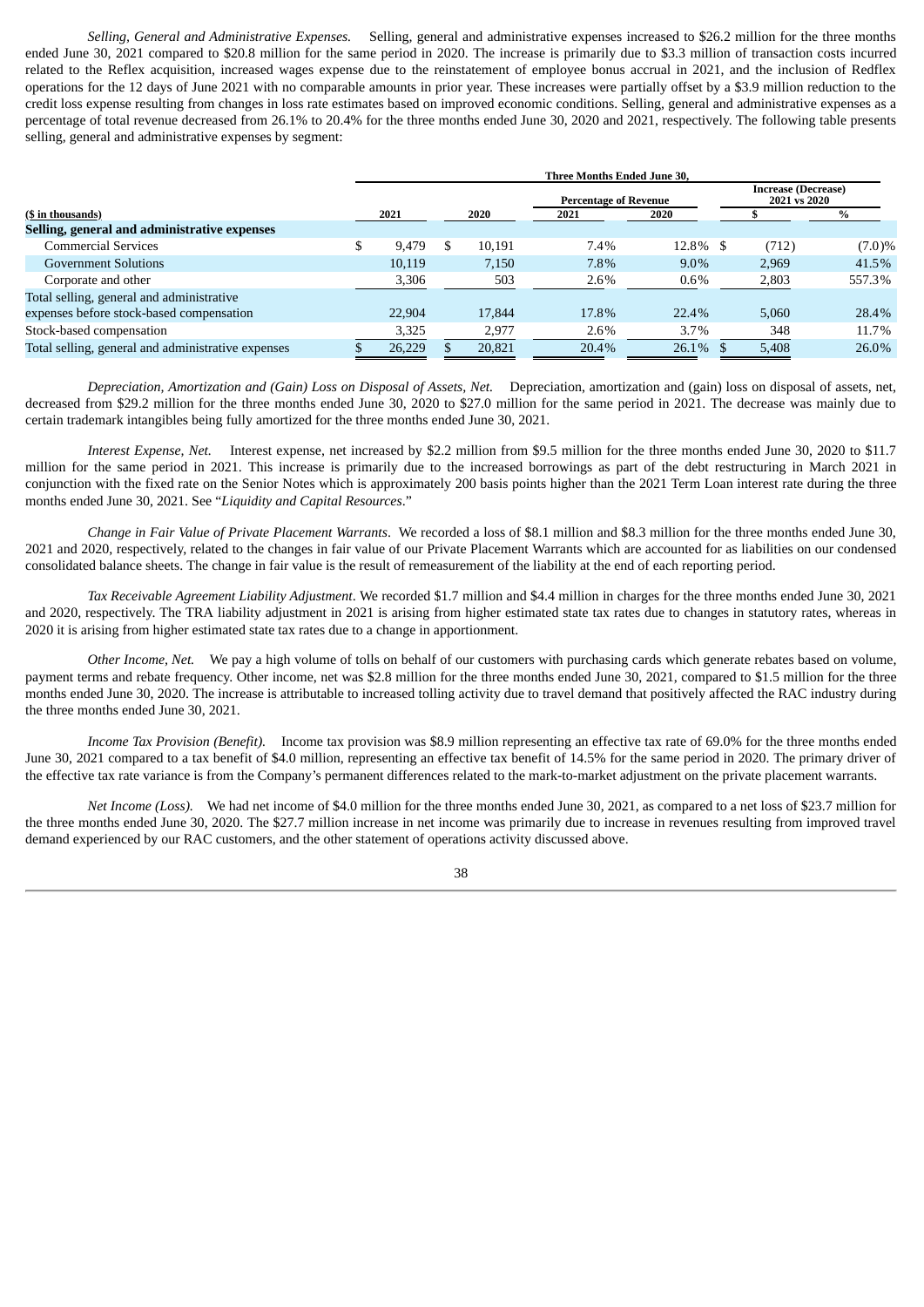#### *Six Months Ended June 30, 2021 Compared to Six Months Ended June 30, 2020*

The following table sets forth our statements of operations data and expresses each item as a percentage of total revenue for the periods presented as well as the changes between periods. The tables and information provided in this section were derived from exact numbers and may have immaterial rounding differences.

|                                                    |                |               | Six Months Ended June 30,    |           |                                            |               |
|----------------------------------------------------|----------------|---------------|------------------------------|-----------|--------------------------------------------|---------------|
|                                                    |                |               | <b>Percentage of Revenue</b> |           | <b>Increase (Decrease)</b><br>2021 vs 2020 |               |
|                                                    | 2021           | 2020          | 2021                         | 2020      |                                            | $\frac{0}{0}$ |
| (\$ in thousands)                                  |                | (As restated) |                              |           |                                            |               |
| Service revenue                                    | \$<br>206,189  | \$<br>162,312 | 94.4%                        | 82.6%     | \$<br>43,877                               | 27.0%         |
| Product sales                                      | 12,326         | 34,210        | 5.6%                         | 17.4%     | (21, 884)                                  | $(64.0)\%$    |
| <b>Total revenue</b>                               | 218,515        | 196,522       | 100.0%                       | 100.0%    | 21,993                                     | 11.2%         |
| Cost of service revenue                            | 2,212          | 2,232         | 1.0%                         | 1.1%      | (20)                                       | (0.9)%        |
| Cost of product sales                              | 6,171          | 17,750        | 2.8%                         | 9.1%      | (11,579)                                   | $(65.2)\%$    |
| Operating expenses                                 | 66,926         | 58,958        | 30.6%                        | 30.0%     | 7,968                                      | 13.5%         |
| Selling, general and administrative expenses       | 54,672         | 46,707        | 25.1%                        | 23.8%     | 7,965                                      | 17.1%         |
| Depreciation, amortization and (gain) loss on      |                |               |                              |           |                                            |               |
| disposal of assets, net                            | 55,277         | 58,412        | 25.3%                        | 29.7%     | (3, 135)                                   | (5.4)%        |
| Total costs and expenses                           | 185,258        | 184,059       | 84.8%                        | 93.7%     | 1,199                                      | 0.7%          |
| <b>Income from operations</b>                      | 33,257         | 12,463        | 15.2%                        | 6.3%      | 20,794                                     | 166.8%        |
| Interest expense, net                              | 20,844         | 21,990        | 9.6%                         | 11.2%     | (1,146)                                    | (5.2)%        |
| Change in fair value of private placement warrants | 10,134         | (7, 133)      | 4.6%                         | $(3.6)\%$ | 17,267                                     | 242.1%        |
| Tax receivable agreement liability adjustment      | 1,661          | 4,446         | $0.8\%$                      | $2.2\%$   | (2,785)                                    | $(62.6)\%$    |
| Loss on extinguishment of debt                     | 5,334          |               | 2.4%                         |           | 5,334                                      | n/a           |
| Other income, net                                  | (5,811)        | (4, 448)      | (2.7)%                       | $(2.3)\%$ | (1,363)                                    | 30.6%         |
| Total other expenses                               | 32,162         | 14,855        | 14.7%                        | 7.5%      | 17,307                                     | 116.5%        |
| Income (loss) before income taxes                  | 1,095          | (2, 392)      | 0.5%                         | $(1.2)\%$ | 3,487                                      | 145.8%        |
| Income tax provision (benefit)                     | 6,018          | (810)         | 2.8%                         | (0.4)%    | 6,828                                      | 843.0%        |
| <b>Net loss</b>                                    | \$<br>(4, 923) | \$<br>(1,582) | $(2.3)\%$                    | (0.8)%    | \$<br>(3,341)                              | 211.2%        |

*Service Revenue.* Service revenue increased by \$43.9 million, or 27.0%, to \$206.2 million for the six months ended June 30, 2021 from \$162.3 million for the six months ended June 30, 2020, representing 94.4% and 82.6% of total revenue, respectively. The following table depicts service revenue by segment:

|                             |  | <b>Six Months Ended June 30.</b> |  |         |                              |          |  |                                            |               |  |  |  |  |
|-----------------------------|--|----------------------------------|--|---------|------------------------------|----------|--|--------------------------------------------|---------------|--|--|--|--|
| (\$ in thousands)           |  |                                  |  |         | <b>Percentage of Revenue</b> |          |  | <b>Increase (Decrease)</b><br>2021 vs 2020 |               |  |  |  |  |
|                             |  | 2021                             |  | 2020    | 2021                         | 2020     |  |                                            | $\frac{0}{0}$ |  |  |  |  |
| <b>Service revenue</b>      |  |                                  |  |         |                              |          |  |                                            |               |  |  |  |  |
| Commercial Services         |  | 112.169                          |  | 88.514  | 51.4%                        | 45.0% \$ |  | 23,655                                     | 26.7%         |  |  |  |  |
| <b>Government Solutions</b> |  | 94,020                           |  | 73.798  | 43.0%                        | 37.6%    |  | 20,222                                     | 27.4%         |  |  |  |  |
| Total service revenue       |  | 206,189                          |  | 162,312 | 94.4%                        | 82.6%    |  | 43,877                                     | 27.0%         |  |  |  |  |

Commercial Services service revenue increased by \$23.7 million, or 26.7%, from \$88.5 million for the six months ended June 30, 2020 to \$112.2 million for the six months ended June 30, 2021. This increase was primarily due to the increased travel demand in the RAC industry that impacted volume in the six months ended June 30, 2021 compared to prior year which was negatively impacted by the COVID-19 pandemic. The consecutive revenue growth was approximately \$20.7 million in the second quarter of 2021 compared to the first quarter of 2021.

Government Solutions service revenue includes revenue from speed, red-light, school bus stop arm and bus lane photo enforcement systems. Service revenue increased by \$20.2 million to \$94.0 million for the six months ended June 30, 2021 from \$73.8 million in the same period in 2020. Our speed program revenue grew approximately \$15.9 million during the six months ended June 30, 2021 compared to the same period in 2020, due to an increase in the total number of camera systems installed in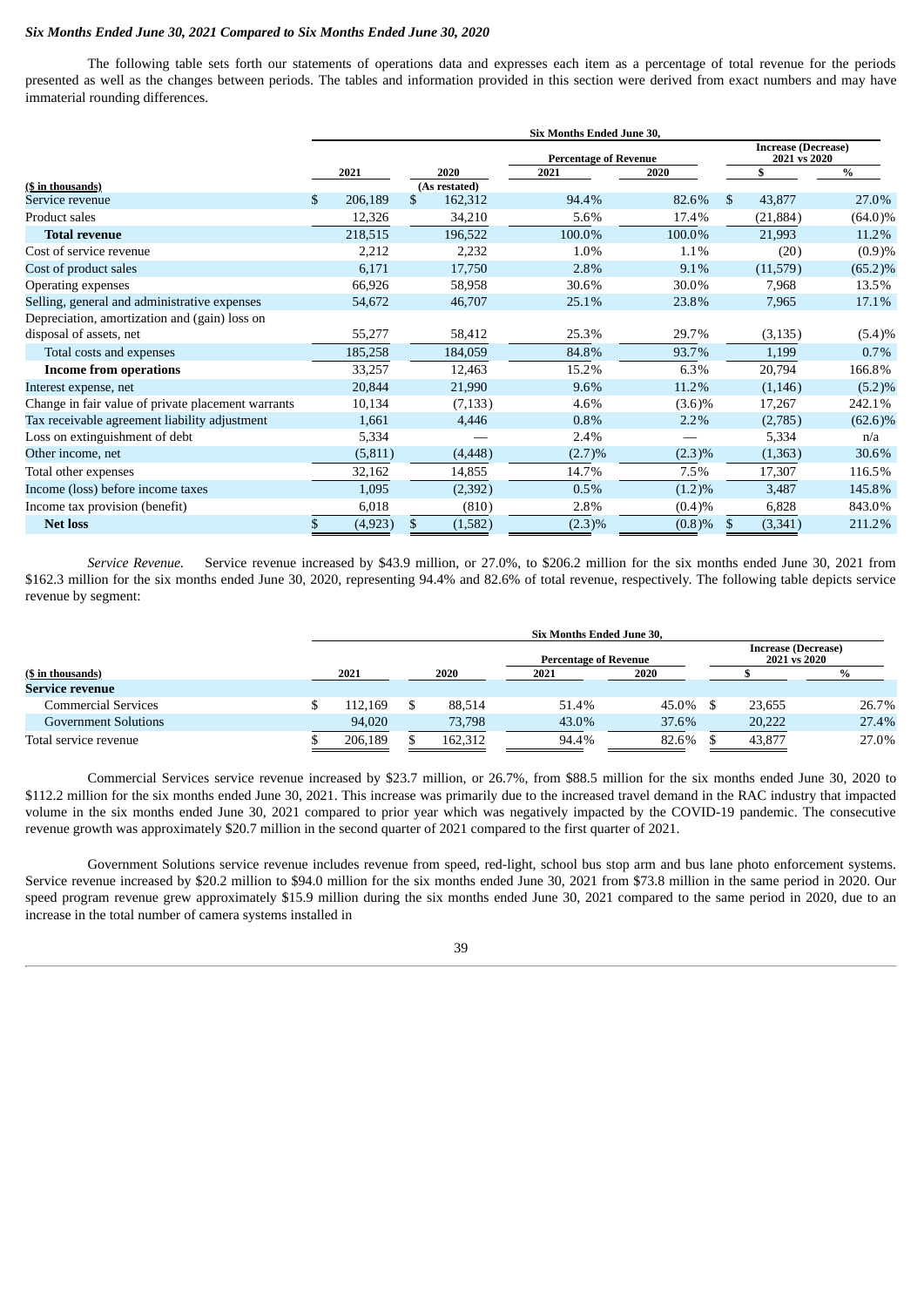2020 that had a full year impact in 2021, and this trend should continue into future quarters. In addition, revenue from red-light programs increased by \$3.8 million which was mainly attributable to the inclusion of Redflex operations for twelve days in June 2021 with no comparable amounts in the prior year, and general increase in travel and related vehicle traffic in 2021 compared to prior year which was negatively impacted by the COVID-19 pandemic.

We maintained an average of 5,352 active camera systems during the six months ended June 30, 2021 compared to an average of 4,147 for the six months ended June 30, 2020, excluding Redflex cameras for each respective period. The increase in active camera systems was primarily due to the expansion of speed enforcement systems with existing customers which was partially offset by 525 cameras that were temporarily inactive due to COVID-19.

*Product Sales.* Product sales were \$12.3 million and \$34.2 million for the six months ended June 30, 2021 and 2020, respectively. Product sales decreased \$21.9 million due to the timing of installations at a single customer that is expanding its school zone speed program. Product sales revenue is generated from international customers and certain domestic customers in the Government Solutions segment who purchase their equipment and their buying patterns vary greatly from year to year.

*Cost of Service Revenue.* Cost of service revenue remained constant at \$2.2 million for both six month periods ended June 30, 2021 and 2020. Cost of service revenue relates to costs of collection and other third-party professional services associated with the delivery of certain ancillary services performed by both of our segments.

*Cost of Product Sales.* Cost of product sales decreased by \$11.6 million from \$17.8 million in the six months ended June 30, 2020 to \$6.2 million in the six months ended June 30, 2021, which was consistent with the decrease in product sales.

*Operating Expenses.* Operating expenses increased by \$8.0 million, or 13.5%, from \$58.9 million for the six months ended June 30, 2020 to \$66.9 million for the six months ended June 30, 2021. The increase was primarily attributable to increase in wages expense, recurring services, and subcontractor expenses resulting from increased operations in 2021, which were lower in the 2020 year due to the impact from the COVID-19 pandemic. The increases in costs were partially offset by a decrease in operational equipment costs. Operating expenses as a percentage of revenue increased slightly from 30% to 30.6% for the six months ended June 30, 2020 and 2021, respectively. The following table presents operating expenses by segment:

|                                                          |        |  |        | <b>Six Months Ended June 30.</b> |                              |  |       |                                            |
|----------------------------------------------------------|--------|--|--------|----------------------------------|------------------------------|--|-------|--------------------------------------------|
|                                                          |        |  |        |                                  | <b>Percentage of Revenue</b> |  |       | <b>Increase (Decrease)</b><br>2021 vs 2020 |
| (\$ in thousands)                                        | 2021   |  | 2020   | 2021                             | 2020                         |  |       | $\%$                                       |
| <b>Operating expenses</b>                                |        |  |        |                                  |                              |  |       |                                            |
| <b>Commercial Services</b>                               | 30.196 |  | 27,280 | 13.8%                            | 13.9% \$                     |  | 2.916 | 10.7%                                      |
| <b>Government Solutions</b>                              | 36,288 |  | 31,164 | 16.6%                            | 15.8%                        |  | 5,124 | 16.4%                                      |
| Total operating expenses before stock-based compensation | 66.484 |  | 58.444 | 30.4%                            | 29.7%                        |  | 8.040 | 13.8%                                      |
| Stock-based compensation                                 | 442    |  | 514    | $0.2\%$                          | $0.3\%$                      |  | (72)  | $(14.0)\%$                                 |
| Total operating expenses                                 | 66.926 |  | 58,958 | 30.6%                            | 30.0%                        |  | 7,968 | 13.5%                                      |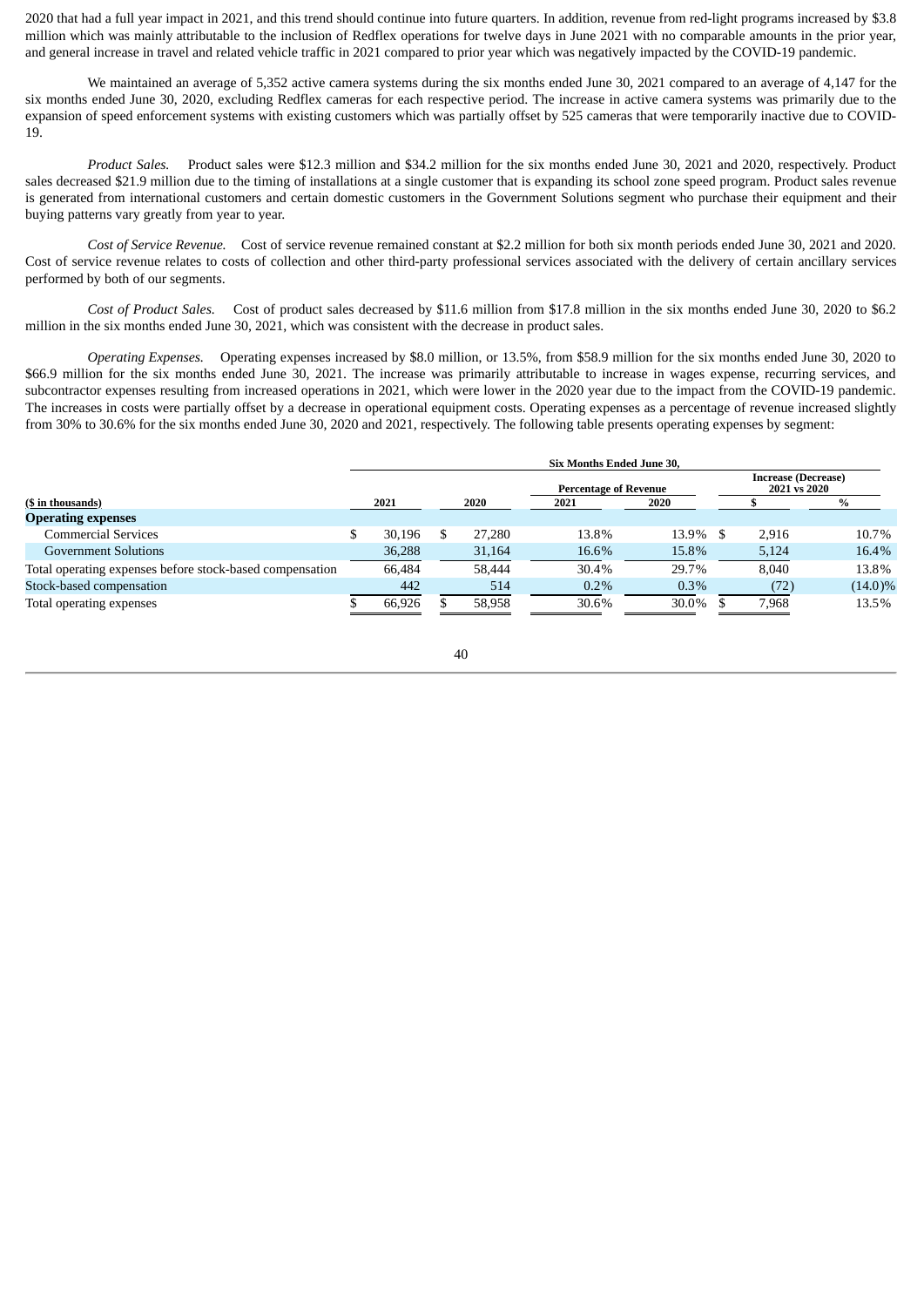*Selling, General and Administrative Expenses.* Selling, general and administrative expenses increased by \$8.0 million to \$54.7 million for the six months ended June 30, 2021 compared to \$46.7 million for the same period in 2020. The increase is primarily due to \$7.4 million in transaction costs incurred related to the Reflex acquisition, increased wages expense due to the reinstatement of employee bonus accrual in 2021, increased professional expenses and the inclusion of Redflex operations for the 12 days of June 2021 with no comparable amounts in prior year. These increases were partially offset by a \$6.9 million reduction to the credit loss expense resulting from changes in loss rate estimates based on improved economic conditions. Selling, general and administrative expenses as a percentage of revenue increased from 23.8% to 25.1% for the six months ended June 30, 2020 and 2021, respectively. The following table presents selling, general and administrative expenses by segment:

|                                                    |              |              | <b>Six Months Ended June 30.</b> |                              |  |         |                                            |
|----------------------------------------------------|--------------|--------------|----------------------------------|------------------------------|--|---------|--------------------------------------------|
|                                                    |              |              |                                  | <b>Percentage of Revenue</b> |  |         | <b>Increase (Decrease)</b><br>2021 vs 2020 |
| (\$ in thousands)                                  | 2021         | 2020         | 2021                             | 2020                         |  |         | $\%$                                       |
| Selling, general and administrative expenses       |              |              |                                  |                              |  |         |                                            |
| <b>Commercial Services</b>                         | \$<br>20.271 | \$<br>23,575 | 9.3%                             | $12.0\%$ \$                  |  | (3,304) | $(14.0)\%$                                 |
| <b>Government Solutions</b>                        | 20,930       | 16,819       | 9.6%                             | 8.6%                         |  | 4,111   | 24.4%                                      |
| Corporate and other                                | 7,432        | 788          | 3.4%                             | $0.4\%$                      |  | 6,644   | 843.1%                                     |
| Total selling, general and administrative          |              |              |                                  |                              |  |         |                                            |
| expenses before stock-based compensation           | 48.633       | 41.182       | 22.3%                            | 21.0%                        |  | 7,451   | 18.1%                                      |
| Stock-based compensation                           | 6,039        | 5,525        | 2.8%                             | 2.8%                         |  | 514     | 9.3%                                       |
| Total selling, general and administrative expenses | 54.672       | 46,707       | 25.1%                            | 23.8% \$                     |  | 7.965   | 17.1%                                      |

*Depreciation, Amortization and (Gain) Loss on Disposal of Assets, Net.* Depreciation, amortization and (gain) loss on disposal of assets, net, decreased from \$58.4 million for the six months ended June 30, 2020 to \$55.3 million for the same period in 2021. The decrease was mainly due to certain trademark intangibles being fully amortized for four months out of the six months period ended June 30, 2021.

*Interest Expense, Net.* Interest expense, net decreased by approximately \$1.2 million from \$22.0 million for the six months ended June 30, 2020 to \$20.8 million for the same period in 2021. The decrease is primarily due to lower interest rates in 2021 compared to the same period in 2020. See "*Liquidity and Capital Resources*" below.

*Tax Receivable Agreement Liability Adjustment*. We recorded \$1.7 million and \$4.4 million in charges for the six months ended June 30, 2021 and 2020, respectively. The TRA liability adjustment in 2021 is arising from higher estimated state tax rates due to changes in statutory rates, whereas in 2020 it is arising from higher estimated state tax rates due to a change in apportionment.

*Other Income, Net.* We pay a high volume of tolls on behalf of our customers with purchasing cards which generate rebates based on volume, payment terms and rebate frequency. Other income, net was \$5.8 million for the six months ended June 30, 2021, compared to \$4.4 million for the six months ended June 30, 2020. The increase is attributable to increased tolling activity due to travel demand that positively affected the RAC industry during the six months ended June 30, 2021.

*Income Tax Provision (Benefit).* Income tax provision was \$6.0 million representing an effective tax rate of 549.6% for the six months ended June 30, 2021 compared to a tax benefit of \$0.8 million, representing an effective tax benefit rate of 33.9% for the same period in 2020. The primary driver of the effective tax rate variance is from the Company's permanent differences related to the mark-to-market adjustment on the private placement warrants.

*Net Loss.* We had a net loss of \$ 4.9 million for the six months ended June 30, 2021, as compared to a net loss of \$1.6 million for the six months ended June 30, 2020. The increase in net loss was mainly due to other expenses incurred related to the change in the fair value of Private Placement Warrants and loss on extinguishment of debt, and the other statements of operations activity discussed above.

#### **Liquidity and Capital Resources**

Our principal sources of liquidity are cash flow from operations and available borrowings under our 2021 Term Loan, Unsecured Senior Notes and the Revolver (all of which are defined below).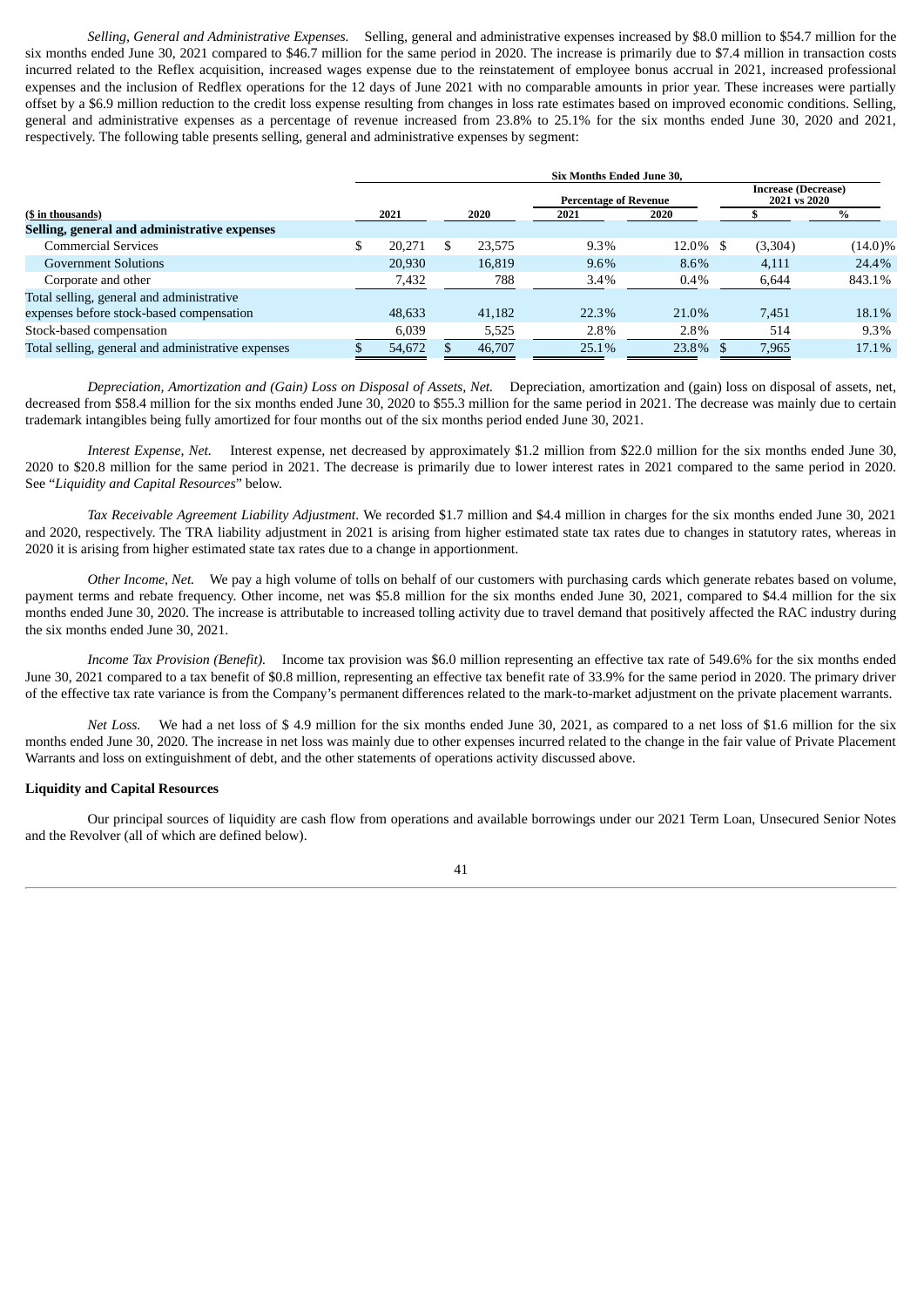We have incurred significant long-term debt as a result of acquisitions completed in prior years as well as the Redflex acquisition in the current

year.

We believe that our existing cash and cash equivalents, cash flows provided by operating activities and our availability to borrow under our Revolver (as defined below) will be sufficient to meet operating cash requirements and service debt obligations for at least the next 12 months. Our ability to generate sufficient cash from our operating activities depends on our future performance, which is subject to general economic, political, financial, competitive and other factors beyond our control. In addition, our future capital expenditures and other cash requirements could be higher than currently expected due to various factors, including any expansion of our business or strategic acquisitions. Should we pursue strategic acquisitions, we may need to raise additional capital, which may be in the form of additional long-term debt, borrowings on our Revolver, or equity financings, all of which may not be available to us on favorable terms or at all.

We have the ability to borrow under our Revolver to meet obligations as they come due. As of June 30, 2021, we had \$57.0 million available for borrowing, net of letters of credit, under our Revolver.

### *Concentration of Credit Risk*

As of June 30, 2021, the City of New York Department of Transportation ("*NYCDOT*") represented 59% of total accounts receivable, net. The Company provides photo enforcement services to NYCDOT under two primary agreements, (i) a legacy contract relating to photo enforcement cameras that were installed prior to fiscal year 2020 (the "*Legacy Contract*"), and (ii) an emergency contract for the purchase, installation, maintenance and operation of the expanded speed camera program beginning in 2020 (the "*Emergency Contract*"). At June 30, 2021, the Legacy Contract had an open receivable balance of \$30.8 million, of which \$22.3 million had aged beyond NYCDOT's 45-day payment terms. As of June 30, 2021, the Company has invoiced NYCDOT for \$64.4 million in product revenue and \$36.7 million in service revenue under the Emergency Contract, and the Emergency Contract had an open receivable balance of \$96.3 million, of which \$79.5 million had aged beyond NYCDOT's 45-day payment terms. The total outstanding receivables balance has increased approximately \$6 million in the second quarter of 2021 compared to the first quarter due to additional invoices under both contracts. The Company collected \$28.1 million during the second quarter of 2021 related to both contracts. There is no material reserve related to open receivables as amounts are deemed collectible based on current conditions and expectations. Please also see section entitled "*Risk Factors*."

The following table sets forth certain captions indicated on our statements of cash flows for the respective periods:

|                                                     | <b>Six Months Ended June 30.</b> |  |           |  |  |  |
|-----------------------------------------------------|----------------------------------|--|-----------|--|--|--|
| (\$ in thousands)                                   | 2021                             |  | 2020      |  |  |  |
| Net cash provided by operating activities           | 37.478                           |  | 22,543    |  |  |  |
| Net cash used in investing activities               | (115.102)                        |  | (14,252)  |  |  |  |
| Net cash provided by (used in) financing activities | 107,030                          |  | (25, 501) |  |  |  |

#### *Cash Flows from Operating Activities*

Cash provided by operating activities increased by \$14.9 million, from \$22.5 million for the six months ended June 30, 2020 to \$37.5 million for the six months ended June 30, 2021. Net loss year over year increased by \$3.3 million, from \$1.6 million in 2020 to \$4.9 million in 2021. We had increases to adjustments to net loss resulting from changes in the fair value of private placement warrants and the \$5.3 million loss on extinguishment of debt, which were offset partially by the change in the TRA liability adjustment and the decrease in the credit loss expense. The major changes in operating assets and liabilities were driven by an increase in accounts payable and accrued liabilities, which was partially offset by a decrease in unbilled receivables and prepaid assets compared to the prior year.

## *Cash Flows from Investing Activities*

Cash used in investing activities was \$115.1 million and \$14.3 million for the six months ended June 30, 2021 and 2020, respectively. The cash used in 2021 was primarily related to the acquisition of Redflex on June 17, 2021 by VM Consolidated, Inc. of one hundred percent of the outstanding equity of Redflex at A\$0.96 per share for total consideration of A\$152.5 million, or approximately US\$117.9 million. The cash used in 2020 was related to purchases of installation and service parts and property and equipment.

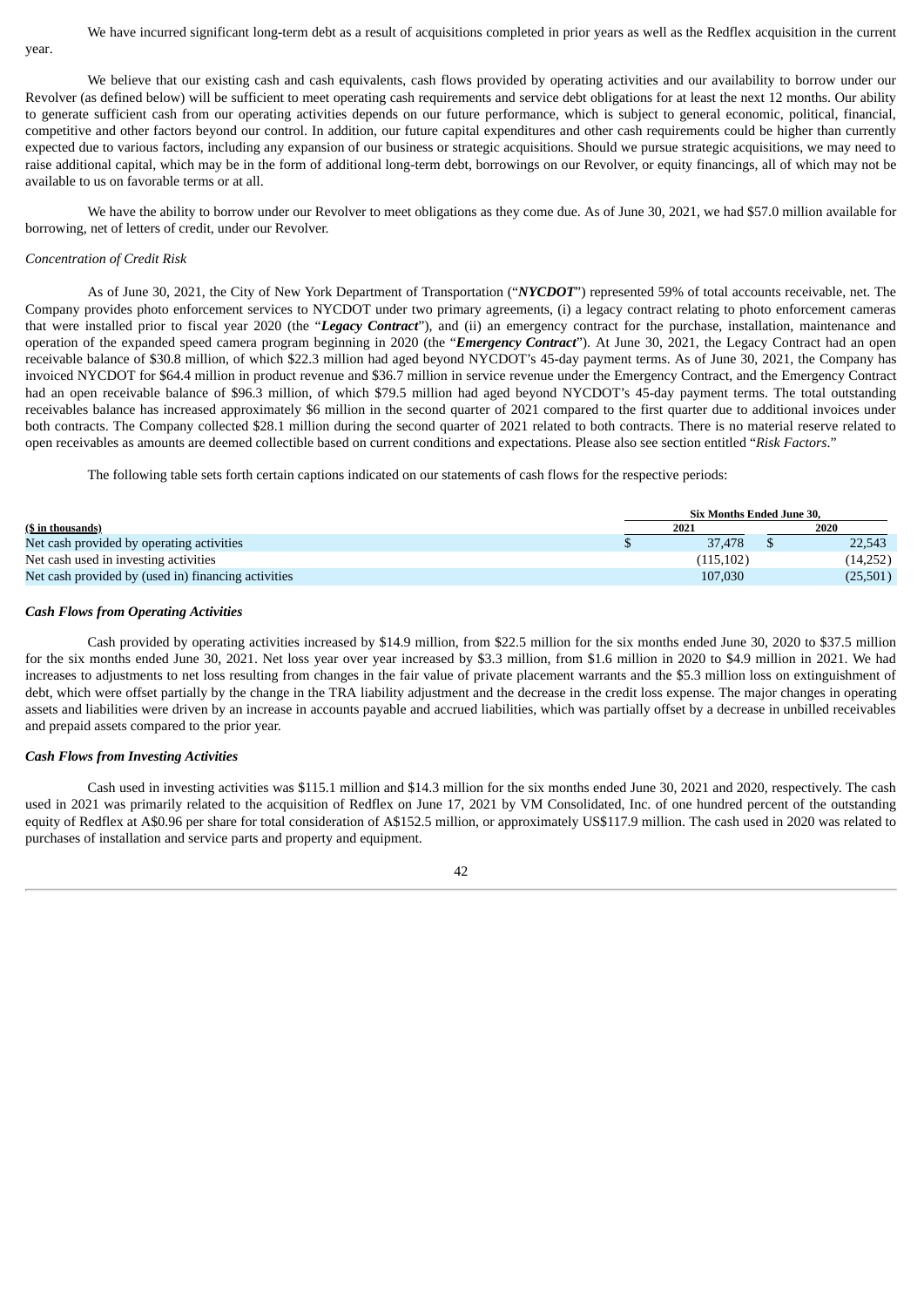#### *Cash Flows from Financing Activities*

Cash provided by (used in) financing activities was \$107.0 million and \$(25.5) million for the six months ended June 30, 2021 and 2020, respectively. We had aggregate borrowings of \$996.8 million during 2021 consisting of the 2021 Term Loan and Senior Notes (defined below) and repayments of \$881.3 million on outstanding debt related to the 2018 and 2021 Term Loans, and debt related to Redflex subsequent to the acquisition. The 2018 Term Loan has been fully repaid in March 2021. The aggregate borrowings net of the repayments were used in part to fund the close of the Redflex acquisition discussed above. The cash used in financing activities in 2020 was mainly due to a \$19.7 million mandatory prepayment of excess cash flows we made pursuant to the terms of the 2018 Term Loan, and costs associated with refinancing it in February 2020.

#### *Long-term Debt*

#### *2021 Term Loan and Senior Notes*

In March 2021, VM Consolidated, Inc., our wholly owned subsidiary, entered into an Amendment and Restatement Agreement No.1 to the First Lien Term Loan Credit Agreement (the "*2021 Term Loan*") with a syndicate of lenders. The 2021 Term Loan has an aggregate borrowing of \$650 million, maturing on March 26, 2028, and an accordion feature providing for an additional \$250 million of term loans, subject to satisfaction of certain requirements. In connection with the 2021 Term Loan, we had an offering discount cost of \$3.3 million and \$0.7 million of deferred financing costs, both of which were capitalized and are amortized over the remaining life of the 2021 Term Loan.

In addition, in March 2021, VM Consolidated, Inc. issued an aggregate principal amount of \$350 million in Senior Unsecured Notes (the "*Senior Notes*"), due on April 15, 2029. In connection with the issuance of the Senior Notes, we incurred \$5.7 million in lender and third-party costs, which were capitalized as deferred financing costs and are being amortized over the remaining life of the Senior Notes.

The net proceeds from both the 2021 Term Loan and the Senior Notes were used to repay in full all outstanding debt which was represented by the existing First Lien Term Loan Credit Agreement (as amended, the "*2018 Term Loan*") with a balance of \$865.6 million.

The 2021 Term Loan is repayable at 1.0% per annum of the amount initially borrowed, paid in quarterly installments. It bears interest based, at our option, on either (1) LIBOR plus an applicable margin of 3.25% per annum, or (2) an alternate base rate plus an applicable margin of 2.25% per annum. As of June 30, 2021, the interest rate on the 2021 Term Loan was 3.4%.

In addition, the 2021 Term Loan requires mandatory prepayments equal to the product of the excess cash flows of the Company (as defined in the 2021 Term Loan agreement) and the applicable prepayment percentages (calculated as of the last day of the fiscal year, beginning with the year ending December 31, 2022), as set forth in the following table:

| Consolidated first lien net leverage ratio (as defined by the 2021 Term Loan agreement) | <b>Applicable</b><br>prepayment<br>percentage |
|-----------------------------------------------------------------------------------------|-----------------------------------------------|
| > 3.70:1.00                                                                             | 50%                                           |
| $<$ 3.70:1.00 and $>$ 3.20:1.00                                                         | 25%                                           |
| $<$ 3.20:1.00                                                                           | 0%                                            |

Interest on the Senior Notes is fixed at 5.50% per annum and is payable on April 15 and October 15 of each year (beginning on October 15, 2021). On or after April 15, 2024, we may redeem all or a portion of the Senior Notes at the redemption prices set forth below in percentages by year, plus accrued and unpaid interest:

| Year                | Percentage |
|---------------------|------------|
| 2024                | 102.750%   |
| 2025                | 101.375%   |
| 2026 and thereafter | 100.000%   |

In addition, we may redeem up to 40% of the Senior Notes before April 15, 2024, with the net cash proceeds from certain equity offerings.

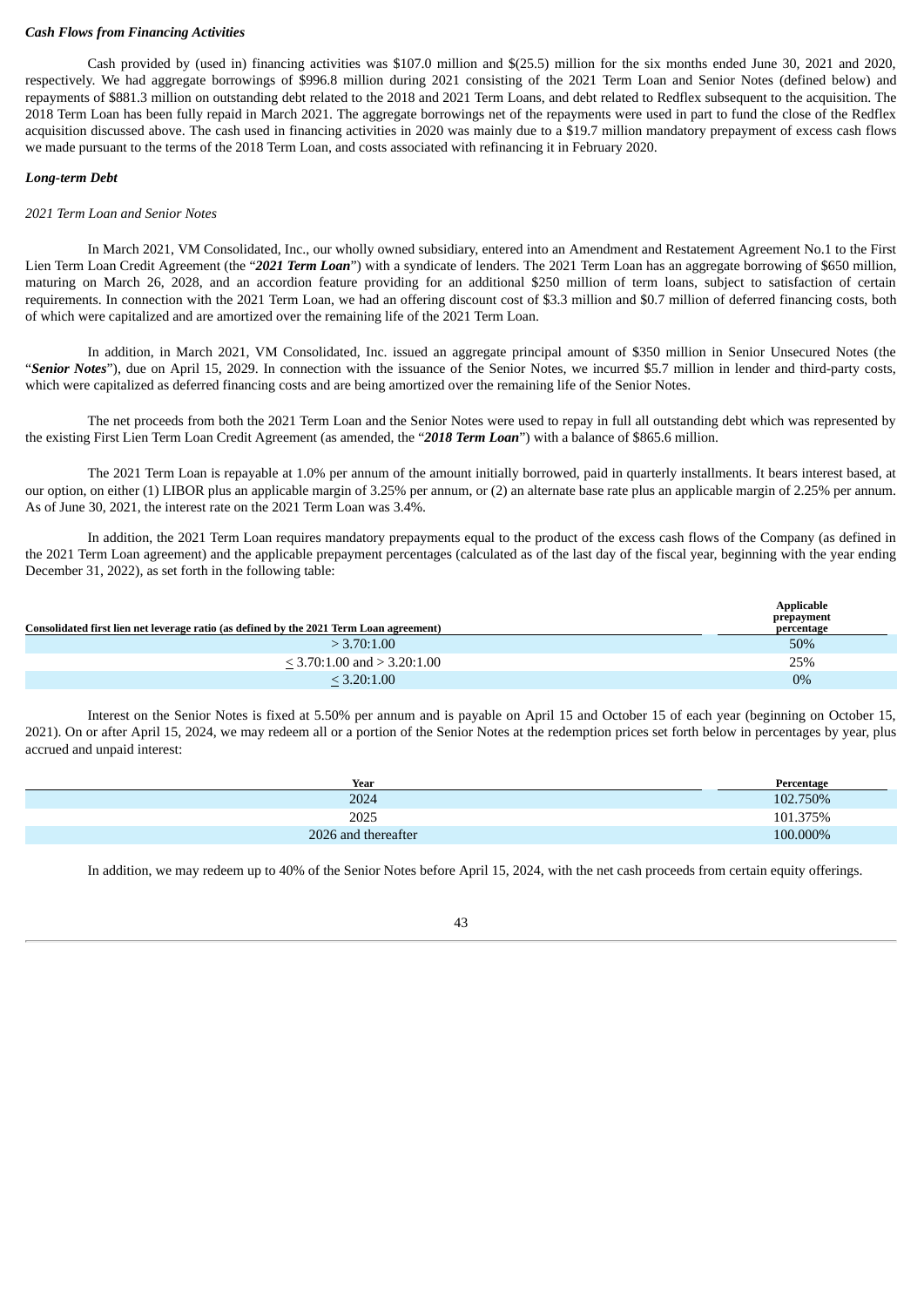We evaluated the refinancing transactions on a lender by lender basis and accounted for the portion of the transaction that did not meet the accounting criteria for debt extinguishment as a debt modification. Accordingly, we recognized a loss on extinguishment of debt of \$5.3 million on the 2018 Term Loan during the six months ended June 30, 2021 consisting of a \$4.0 million write-off of pre-existing deferred financing costs and \$1.3 million of lender and third-party costs associated with the issuance of the new 2021 Term Loan.

### *PPP Loan*

During fiscal year 2020, Redflex received a loan from the U.S. Small Business Administration ("*SBA*") as part of the Paycheck Protection Program ("*PPP Loan*") to offset certain employment and other allowable costs incurred as a result of the COVID-19 pandemic. At June 30, 2021, the loan amount outstanding was \$2.9 million and is payable within a year, and is included in the current portion of long-term debt. In early 2021, Redflex applied for forgiveness of this loan and awaits approval from the SBA.

#### *The Revolver*

We have a Revolving Credit Agreement (the "*Revolver*") which we entered into in fiscal year 2018 in connection with an acquisition, with a revolving commitment of up to \$75 million available for loans and letters of credit. The Revolver matures on February 28, 2023. The terms of the Revolver were not affected by other debt instruments discussed above. Borrowing eligibility under the Revolver is subject to a monthly borrowing base calculation based on (i) certain percentages of eligible accounts receivable and inventory, less (ii) certain reserve items, including outstanding letters of credit and other reserves. The Revolver bears interest on either (1) LIBOR plus an applicable margin, or (2) an alternate base rate, plus an applicable margin. The margin percentage applied to (1) LIBOR is either 1.25%, 1.50%, or 1.75%, or (2) the base rate is either 0.25%, 0.50%, or 0.75%, depending on our average availability to borrow under the commitment. At June 30, 2021, we had no outstanding borrowings on the Revolver and our availability to borrow was \$57.0 million, net of \$6.2 million of outstanding letters of credit.

Interest on the unused portion of the Revolver is payable quarterly at 0.375% and we are also required to pay participation and fronting fees at 1.38% on \$6.2 million of outstanding letters of credit as of June 30, 2021.

All borrowings and other extensions of credits under the 2021 Term Loan, the Senior Notes and the Revolver are subject to the satisfaction of customary conditions and restrictive covenants including absence of defaults and accuracy in material respects of representations and warranties. At June 30, 2021, we were compliant with all debt covenants. Substantially all of our assets are pledged as collateral to secure our indebtedness under the 2021 Term Loan.

### *Interest Expense*

We recorded interest expense, including amortization of deferred financing costs and discounts, of \$11.7 million and \$9.5 million for the three months ended June 30, 2021 and 2020, respectively, and \$20.8 million and \$22.0 million for the six months ended June 30, 2021 and 2020, respectively.

### **Off-Balance Sheet Arrangements**

We do not have any material off-balance sheet financing arrangements as of June 30, 2021.

#### **Critical Accounting Policies, Estimates and Judgments**

The preparation of condensed consolidated financial statements in conformity with generally accepted accounting principles in the United States requires management to make estimates and assumptions that affect the amounts reported in the financial statements and the accompanying notes. Significant items subject to such estimates and assumptions include the fair values assigned to net assets acquired (including identifiable intangible assets) in business combinations, the carrying amounts of inventory, long-lived assets, goodwill, the allowance for credit loss, fair value of private placement warrant liabilities, valuation allowances on deferred tax assets, asset retirement obligations, contingent consideration and the recognition and measurement of loss contingencies. Management believes that its estimates and assumptions are reasonable in the circumstances; however, actual results could differ materially from those estimates.

Refer to our 2020 Annual Report on Form 10-K/A filed on May 17, 2021 for our critical accounting policies, estimates and judgments.

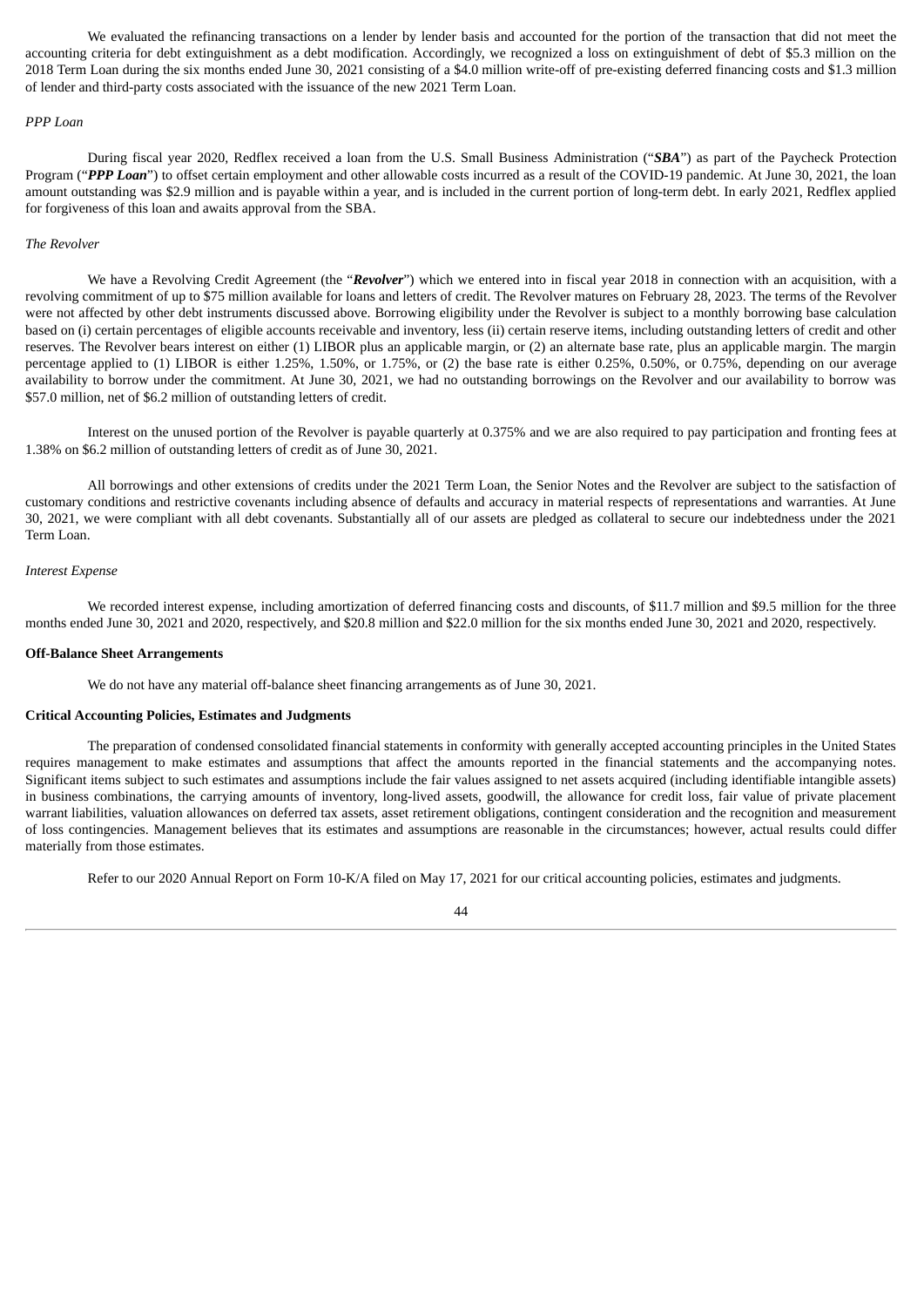#### **Recent Accounting Pronouncements**

For a discussion of recent accounting pronouncements, refer to Note 2, *Significant Accounting Policies*, in Part I, Item 1, Financial Statements.

#### <span id="page-44-0"></span>**Item 3. Quantitative and Qualitative Disclosures About Market Risk**

We are exposed to market risk due to the variable interest rate on the 2021 Term Loan described in Part I, Item 2. Management's Discussion and Analysis of Financial Condition and Results of Operations—*Liquidity and Capital Resources*.

Interest rate risk represents our exposure to fluctuations in interest rates associated with the variable rate debt represented by the 2021 Term Loan, which has an outstanding balance of \$648.4 million and an interest rate of 3.4% at June 30, 2021. Based on the June 30, 2021 balance outstanding, each 1% movement in interest rates will result in an approximately \$6.5 million change in annual interest expense.

We have not engaged in any hedging activities during the six months ended June 30, 2021. We do not expect to engage in any hedging activities with respect to the market risk to which we are exposed.

#### <span id="page-44-1"></span>**Item 4. Controls and Procedures**

#### *Evaluation of Disclosure Controls and Procedures*

Our disclosure controls and procedures (as defined in Rules 13a-15(e) or 15d-15(e) under the Exchange Act) are designed to ensure that information required to be disclosed in the reports that we file or submit under the Exchange Act is recorded, processed, summarized, and reported within the time periods specified in the SEC's rules and forms and to ensure that information required to be disclosed is accumulated and communicated to management, including our principal executive and financial officers, to allow timely decisions regarding disclosure. Our Chief Executive Officer and Chief Financial Officer, with assistance from other members of management, have reviewed the effectiveness of our disclosure controls and procedures as of June 30, 2021 and, based on their evaluation, have concluded the controls and procedures were effective as a material weakness in internal control over financial reporting that was disclosed in our Annual Report on Form 10-K/A filed on May 17, 2021 for the year ended December 31, 2020 was remediated.

#### *Changes in Internal Control Over Financial Reporting*

Other than those changes related to the classification of the Private Placement Warrants, there have been no changes in our internal control over financial reporting (as defined in Rules 13a-15(f) or 15d-15(f) of the Exchange Act) that occurred during the quarter ended June 30, 2021 that have materially affected, or are reasonably likely to materially affect, the Company's internal control over financial reporting.

#### *Remediation*

As previously described in Part II, Item 9A. "Controls and Procedures" in our Annual Report on Form 10-K/A filed on May 17, 2021 for the year ended December 31, 2020, we executed our remediation plan to address the material weakness related to classification of the Company's Private Placement Warrants as liabilities instead of as components of equity. Review procedures around the valuation and classification have been implemented and management has concluded, through testing, that these controls are operating effectively.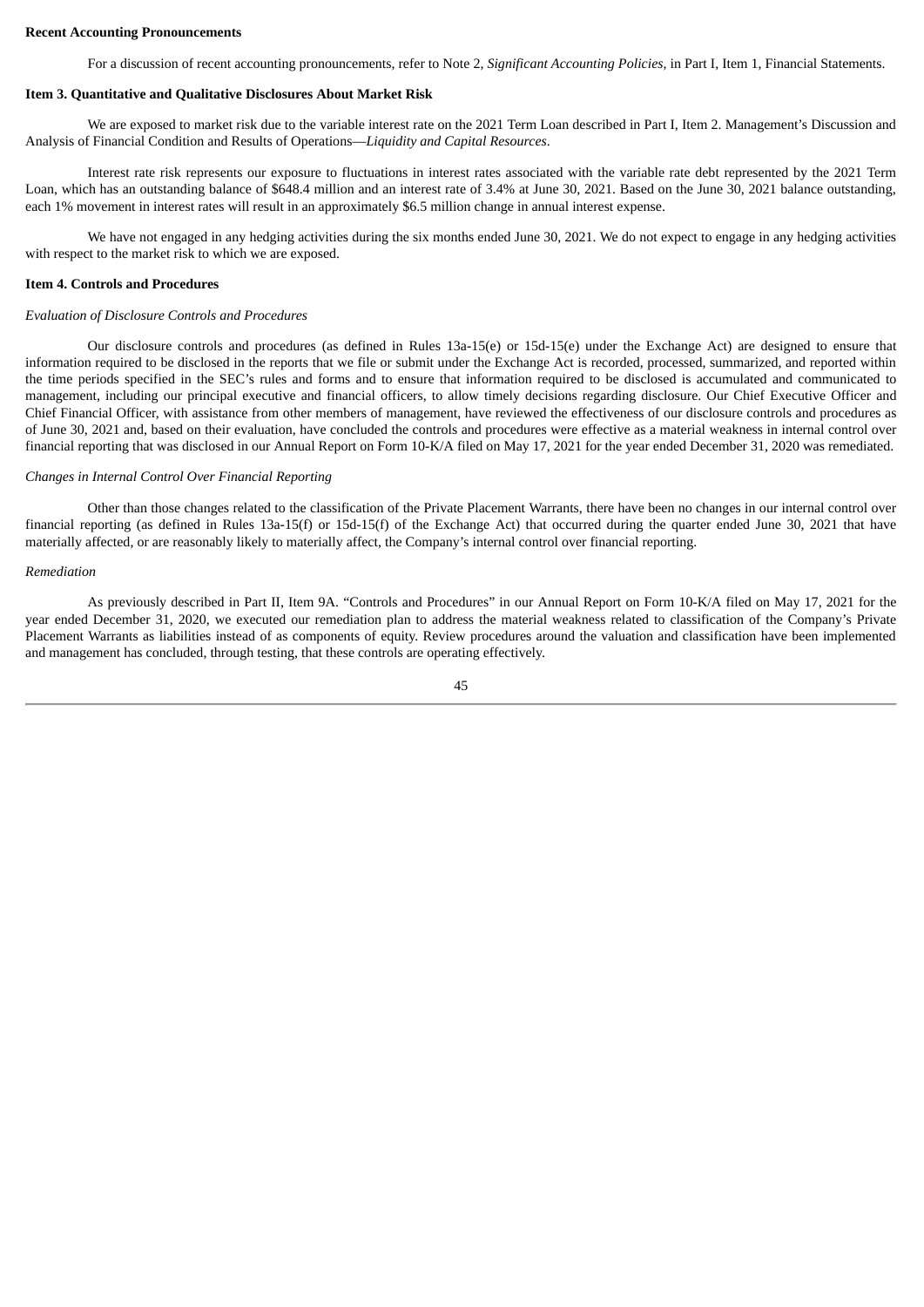#### <span id="page-45-0"></span>**PART II—OTHER INFORMATION**

# <span id="page-45-1"></span>**Item 1. Legal Proceedings**

On November 2, 2020, PlusPass, Inc. ("*PlusPass*") commenced an action in the United States District Court, Central District of California, against Verra Mobility Corporation ("*Verra Mobility*"), The Gores Group LLC, Platinum Equity LLC, and ATS Processing Services, Inc., alleging civil violations of federal antitrust statutes: Section 7 of the Clayton Act, and Sections 1 and 2 of the Sherman Act. On November 20, 2020, PlusPass filed a First Amended Complaint. On February 9, 2021, the defendants filed motions to dismiss, and PlusPass subsequently abandoned various theories and claims and dismissed The Gores Group LLC, Platinum Equity LLC, and ATS Processing Services, Inc. On April 27, 2021, PlusPass filed a Second Amended Complaint ("*SAC*"), alleging that Verra Mobility violated Section 7 of the Clayton Act through the merger of Highway Toll Administration, LLC ("*HTA*") and American Traffic Solutions, Inc. ("*ATS*") in 2018, and that Verra Mobility violated Sections 1 and 2 of the Sherman Act by using exclusive agreements in restraint of trade and other allegedly anticompetitive means to acquire and maintain monopoly power in the market for the administration of electronic toll payment collection for rental cars. PlusPass seeks injunctive relief, divestiture by Verra Mobility of HTA, damages in an amount to be determined, and attorneys' fees and costs. On May 28, 2021, Verra Mobility filed a motion to dismiss the SAC in its entirety. On July 29, 2021, the court issued a tentative ruling denying the motion to dismiss. The parties appeared before the court and presented oral argument on July 30, 2021 and are awaiting the court's final ruling on the motion to dismiss. Verra Mobility believes that all of PlusPass's claims are without merit and it intends to defend itself vigorously in this litigation should the case continue beyond the motion to dismiss stage.

#### <span id="page-45-2"></span>**Item 1A. Risk Factors**

#### **Risks Related to Our Business**

Part I, Item 1A "Risk Factors" in our Annual Report on Form 10-K/A for the year ended December 31, 2020, filed on May 17, 2021, includes a discussion of our risk factors. The information presented below supplements, and should be read in conjunction with, the risk factors and information disclosed in our Annual Report on Form 10-K/A. Except as presented below, there have been no material changes from the risk factors described in our Annual Report on Form 10-K/A filed on May 17, 2021. We may disclose changes to such risk factors or disclose additional risk factors from time to time in our future SEC filings.

# Our largest customer, NYCDOT, has outstanding receivables with us totaling \$127.0 million resulting from a period of non-payment during fiscal year 2020 and the first auarter of 2021. While NYCDOT resumed payments in the second auarter of 2021, we cannot predict when this matter will be *resolved, how much it may cost or the timing of their payments to us.*

We provide photo enforcement and school zone enforcement services to NYCDOT, which was our largest customer by revenue in 2020 (31.3% of total revenue for the year ended December 31, 2020), under two primary contracts: a legacy contract relating to red light, bus lane, mobile speed and fixed speed photo enforcement cameras that were installed prior to fiscal year 2020 (the "*Legacy Contract*"), and an emergency contract for the purchase, installation, maintenance and operation of an expanded fixed speed camera program beginning in 2020 (the "*Emergency Contract*"). In late 2019, we concluded that some of our system installations under the Legacy Contract did not meet New York City's requirements related to the depth of buried electrical conduit and the color of grounding wire. We disclosed these issues to NYCDOT and in the fourth quarter of 2020 agreed to remediate the affected sites. As of May 2021, our remediation efforts were substantially complete.

In January 2021, we were separately informed that the City of New York's Law Department (the "*NYC Law Department*") was investigating matters related to our previously disclosed conduit depth issue as well as matters related to whether we unnecessarily installed new poles where existing infrastructure could have been used. We were informed in March 2021 by the NYC Law Department that it had concluded its investigation, and we reached an agreement in principle to resolve the matter for approximately \$1.3 million, subject to final administrative approvals. The installation issues described above and investigated by the NYC Law Department did not have any impact on the camera operations or the overall effectiveness of the photo enforcement programs. We continue to perform work for NYCDOT under the Legacy Contract and the Emergency Contract, and in March 2021, we received an Authorization to Proceed (the "*Authorization to Proceed*") with the installation of an additional 720 school zone speed cameras in 2021. We began installing the additional school zone speed cameras in April 2021 and, as of June 30, 2021, we had installed approximately 158 cameras under the Authorization to Proceed.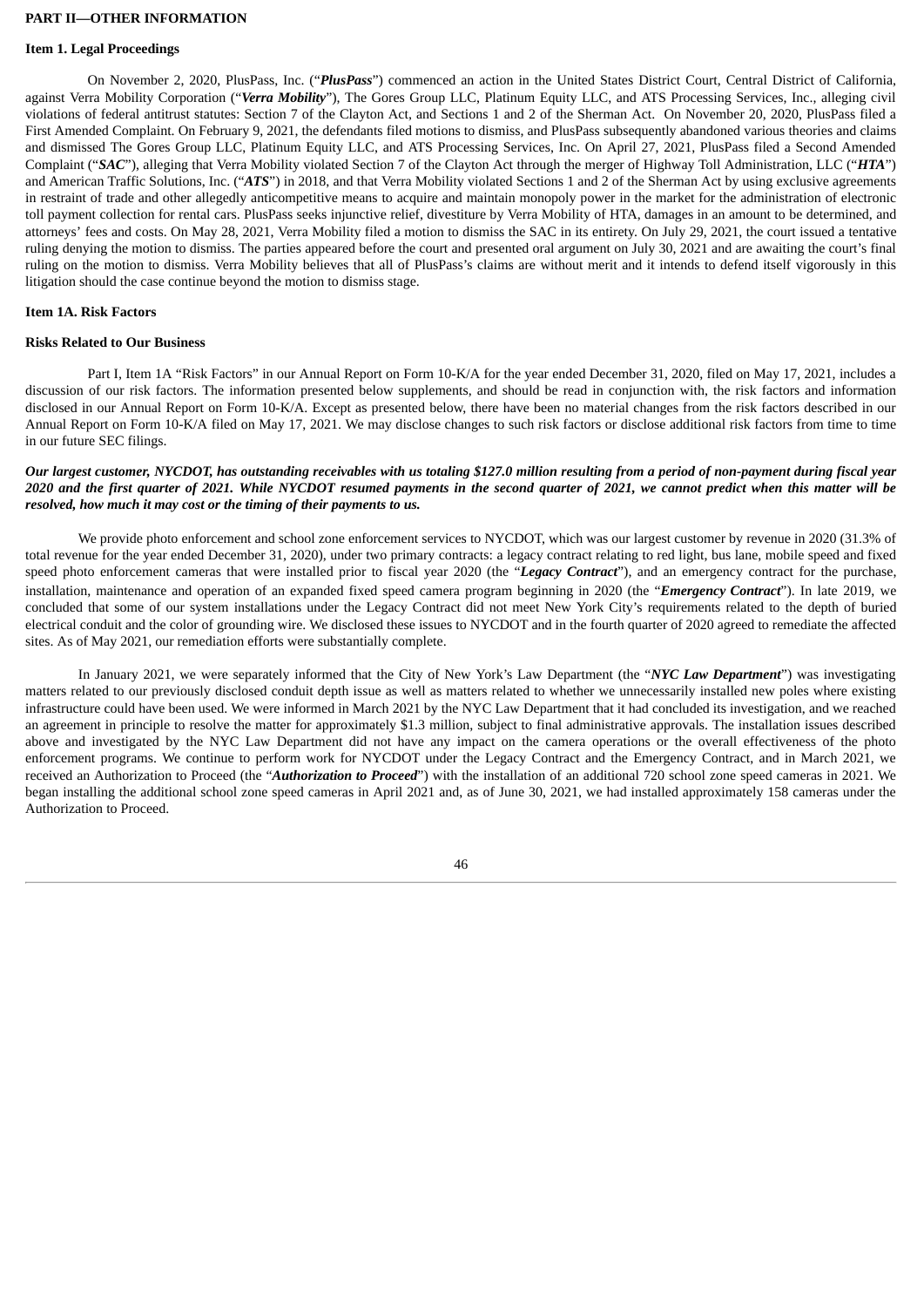The Emergency Contract was registered with the NYC Comptroller's office in May 2021. In June 2021, NYCDOT began making payments under the Emergency Contract and resumed making payments under the Legacy Contract, which prior delays had resulted in \$121.0 million of total open receivables as reported in our Form 10-Q for the first quarter of 2021. In the second quarter of 2021, we received \$28.1 million in payments under both contracts. Because we are continuing to install new cameras pursuant to the Authorization to Proceed and performing services related to all installed cameras, we continue to maintain an open receivable balance with NYCDOT.

As of June 30, 2021, the Legacy Contract had an open receivable balance of \$30.8 million, of which \$22.3 million had aged beyond NYCDOT's 45-day payment terms. As of June 30, 2021, we had invoiced NYCDOT for \$64.4 million in product revenue and \$36.7 million in service revenue under the Emergency Contract, and the Emergency Contract had an open receivable balance of \$96.3 million, of which \$79.5 million had aged beyond NYCDOT's 45-day payment terms. The total outstanding receivable from NYCDOT increased by approximately \$6.0 million in the second quarter due to additional invoices under the Legacy Contract and the Emergency Contract. We continue to work with NYCDOT to expedite payments for the aged accounts receivables.

We cannot predict when these matters will be finally resolved, how much it may cost or the timing of the payments to us on the outstanding receivables. The failure to resolve these matters with the City of New York in a timely and effective manner could have a material adverse effect on our business, financial condition and results of operations.

### We cannot guarantee that our stock repurchase program will be consummated, fully or at all, or that it will enhance long-term shareholder value. Stock repurchases could also increase the volatility of the trading price of our stock and could diminish our cash reserves.

In August 2021, we announced that our Board of Directors authorized a share repurchase program for up to an aggregate amount of \$100 million of our outstanding shares of Class A common stock over the next twelve months. The timing, price, and quantity of purchases under the program will be at the discretion of our management and will depend upon a variety of factors including share price, general and business market conditions, compliance with applicable laws and regulations, corporate and regulatory requirements, and alternative uses of capital. The program may be amended, suspended or discontinued by our Board of Directors at any time. Although our Board of Directors has authorized this stock repurchase program, there is no guarantee as to the exact number of shares, if any, that will be repurchased by us, and we may discontinue purchases at any time if management determines additional purchases are not warranted. We cannot guarantee that the program will be consummated, fully or at all, or that it will enhance longterm stockholder value. The program could affect the trading price of our common stock and increase volatility, and any announcement of a termination of this program may result in a decrease in the trading price of our common stock. In addition, this program could diminish our cash reserves.

### <span id="page-46-0"></span>**Item 2. Unregistered Sales of Equity Securities and Use of Proceeds**

None.

# <span id="page-46-1"></span>**Item 3. Defaults Upon Senior Securities**

None.

#### <span id="page-46-2"></span>**Item 4. Mine Safety Disclosures**

Not Applicable.

#### <span id="page-46-3"></span>**Item 5. Other Information**

None.

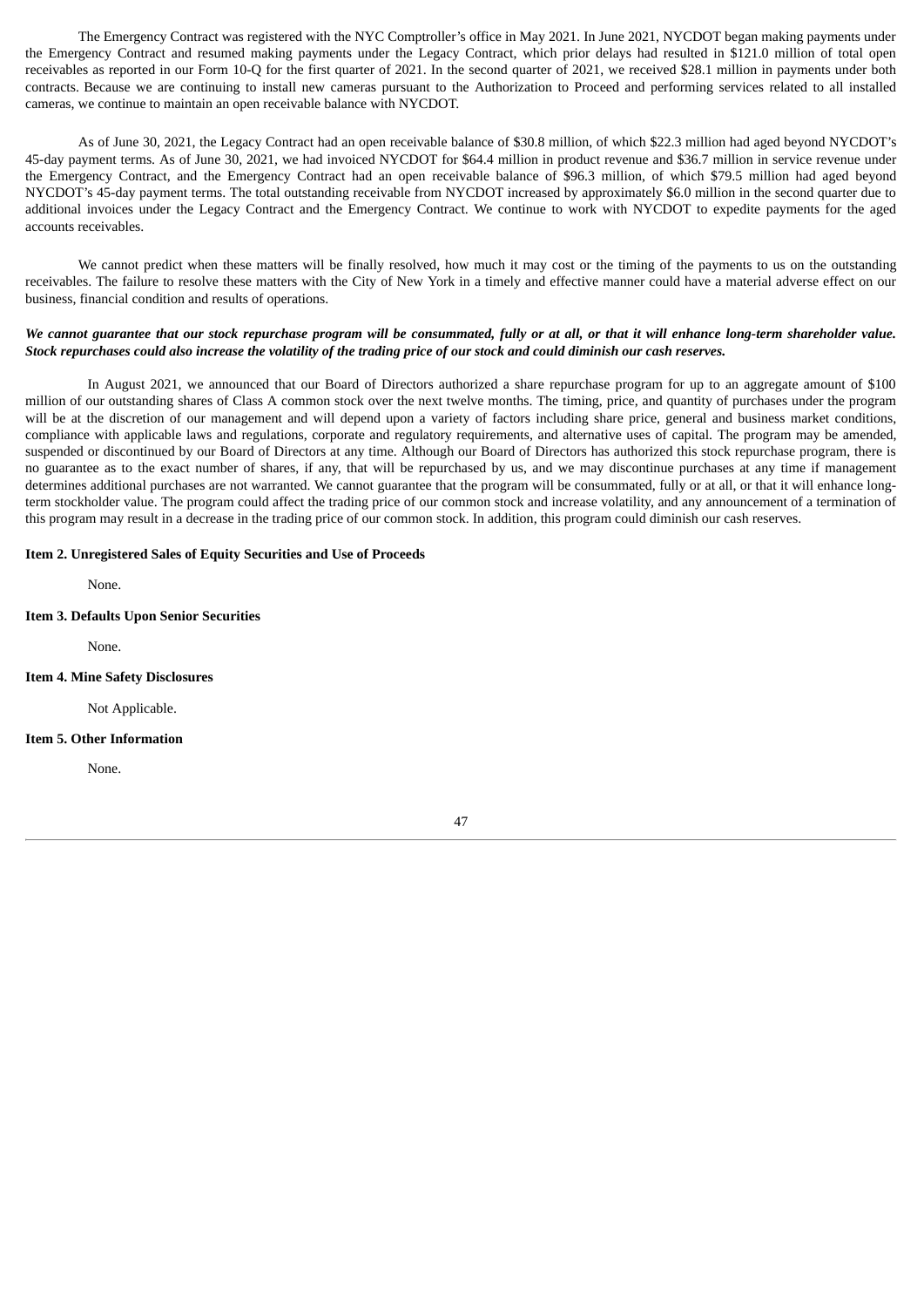<span id="page-47-0"></span>The following exhibits are filed as part of, or incorporated by reference into, this Quarterly Report on Form 10-Q.

# **EXHIBIT INDEX**

|                                 |                                                                                                                                                                                                                                                                                                            |        | <b>Incorporated by Reference</b> |                |                    |                   |
|---------------------------------|------------------------------------------------------------------------------------------------------------------------------------------------------------------------------------------------------------------------------------------------------------------------------------------------------------|--------|----------------------------------|----------------|--------------------|-------------------|
| <b>Exhibit</b><br><b>Number</b> | <b>Description</b>                                                                                                                                                                                                                                                                                         | Form   | File No.                         | <b>Exhibit</b> | <b>Filing Date</b> | Filed<br>Herewith |
| 2.1                             | Merger Agreement, dated as of June 21, 2018, by and among Gores<br>Holdings II, Inc., AM Merger Sub I, Inc., AM Merger Sub II, LLC,<br>Greenlight Holding II Corporation and PE Greenlight Holdings,<br>LLC, in its capacity as the Stockholder Representative.                                            | $8-K$  | 001-37979                        | 2.1            | June 21, 2018      |                   |
| 2.2                             | Amendment No. 1 to Agreement and Plan of Merger, dated as of<br>August 23, 2018, by and among Gores Holdings II, Inc., AM<br>Merger Sub I, Inc., AM Merger Sub II, LLC, Greenlight Holding II<br>Corporation and PE Greenlight Holdings, LLC, in its capacity as the<br><b>Stockholder Representative.</b> | $8-K$  | 001-37979                        | 2.2            | August 24, 2018    |                   |
| 2.3                             | Scheme Implementation Agreement, dated as of January 21, 2021,<br>by and between Verra Mobility Corporation and Redflex Holdings<br>Limited.                                                                                                                                                               | $8-K$  | 001-37979                        | 2.1            | January 21, 2021   |                   |
| 2.4                             | Deed of Amendment and Consent, dated as of April 30, 2021, by<br>and between Verra Mobility Corporation and Redflex Holdings<br>Limited.                                                                                                                                                                   | $8-K$  | 001-37979                        | 2.1            | April 30, 2021     |                   |
| 3.1                             | Second Amended and Restated Certificate of Incorporation of Verra<br><b>Mobility Corporation.</b>                                                                                                                                                                                                          | $8-K$  | 001-37979                        | 3.1            | October 22, 2018   |                   |
| 3.2                             | Amended and Restated Bylaws of Verra Mobility Corporation.                                                                                                                                                                                                                                                 | 8-K    | 001-37979                        | 3.2            | October 22, 2018   |                   |
| 4.1                             | <b>Specimen Class A Common Stock Certificate.</b>                                                                                                                                                                                                                                                          | $S-1$  | 333-21503                        | 4.2            | December 9, 2016   |                   |
| 4.2                             | Specimen Warrant Certificate.                                                                                                                                                                                                                                                                              | $S-1$  | 333-21503                        | 4.3            | December 9, 2016   |                   |
| 4.3                             | Warrant Agreement, dated January 12, 2017, between the Registrant<br>and Continental Stock Transfer & Trust Company, as warrant agent.                                                                                                                                                                     | $8-K$  | 001-37979                        | 4.1            | January 19, 2017   |                   |
| 4.4                             | First Amendment to Warrant Agreement, dated January 15, 2020,<br>by and among the Registrant, Continental Stock Transfer & Trust<br>Company and American Stock Transfer & Trust Company.                                                                                                                   | $10-K$ | 001-37979                        | 4.4            | March 2, 2020      |                   |
| 10.1#                           | Amended and Restated Executive Employment Agreement, dated as<br>of March 25, 2021, by and between VM Consolidated, Inc. and<br>David Roberts.                                                                                                                                                             | $10-o$ | 001-37979                        | 10.3           | May 17, 2021       |                   |
| 10.2#                           | <b>Amended and Restated Executive Employment Agreement, dated as</b><br>of March 25, 2021, by and between VM Consolidated, Inc. and<br>Patricia Chiodo.                                                                                                                                                    | $10-Q$ | 001-37979                        | 10.4           | May 17, 2021       |                   |
| 10.3#                           | Amended and Restated Executive Employment Agreement, dated as<br>of March 25, 2021, by and between VM Consolidated, Inc. and<br>Rebecca Collins.                                                                                                                                                           | $10-Q$ | 001-37979                        | 10.5           | May 17, 2021       |                   |
| 31.1                            | Certification of Principal Executive Officer Pursuant to Rules<br>13a-14(a) and 15d-14(a) under the Securities Exchange Act of 1934,<br>as Adopted Pursuant to Section 302 of the Sarbanes-Oxley Act of<br>2002.                                                                                           |        |                                  |                |                    | X                 |
|                                 | 48                                                                                                                                                                                                                                                                                                         |        |                                  |                |                    |                   |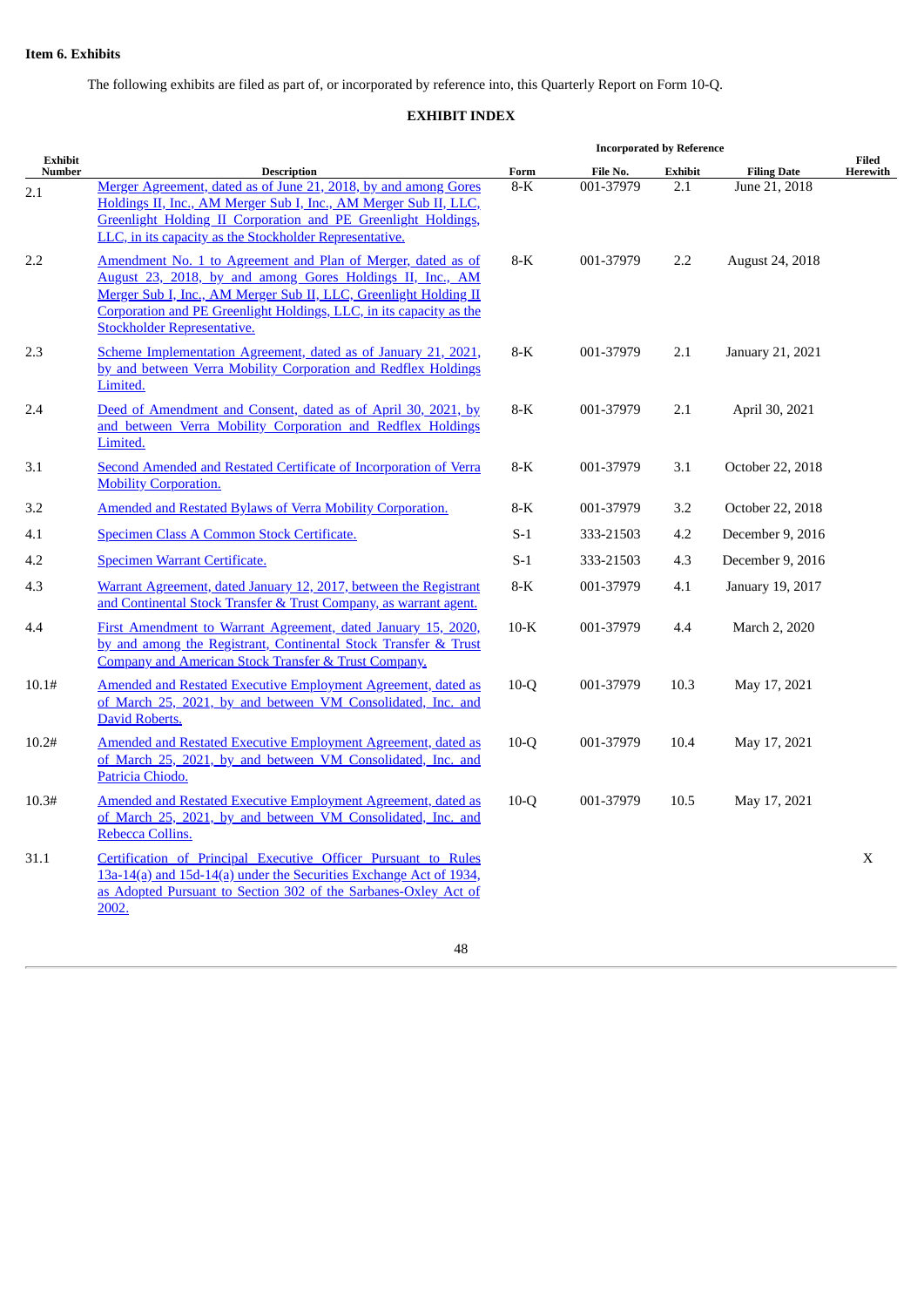| <b>Exhibit</b> |                                                                                                                                                                                                                  | <b>Incorporated by Reference</b> |          |                |                    | Filed    |
|----------------|------------------------------------------------------------------------------------------------------------------------------------------------------------------------------------------------------------------|----------------------------------|----------|----------------|--------------------|----------|
| <b>Number</b>  | <b>Description</b>                                                                                                                                                                                               | Form                             | File No. | <b>Exhibit</b> | <b>Filing Date</b> | Herewith |
| 31.2           | Certification of Principal Financial Officer Pursuant to Rules<br>13a-14(a) and 15d-14(a) under the Securities Exchange Act of 1934,<br>as Adopted Pursuant to Section 302 of the Sarbanes-Oxley Act of<br>2002. |                                  |          |                |                    | X        |
| $32.1*$        | Certification of Principal Executive Officer Pursuant to 18 U.S.C.<br>Section 1350, as Adopted Pursuant to Section 906 of the Sarbanes-<br>Oxley Act of 2002.                                                    |                                  |          |                |                    | X        |
| $32.2*$        | Certification of Principal Financial Officer Pursuant to 18 U.S.C.<br>Section 1350, as Adopted Pursuant to Section 906 of the Sarbanes-<br>Oxley Act of 2002.                                                    |                                  |          |                |                    | X        |
| 101.INS        | Inline XBRL Instance Document (the instance does not appear in<br>the Interactive Data File because its XBRL tags are embedded<br>within the Inline XBRL document).                                              |                                  |          |                |                    | X        |
| 101.SCH        | Inline XBRL Taxonomy Extension Schema Document.                                                                                                                                                                  |                                  |          |                |                    | X        |
| 101.CAL        | Inline XBRL Taxonomy Extension Calculation Linkbase Document.                                                                                                                                                    |                                  |          |                |                    | X        |
| 101.DEF        | Inline XBRL Taxonomy Extension Definition Linkbase Document.                                                                                                                                                     |                                  |          |                |                    | X        |
| 101.LAB        | Inline XBRL Taxonomy Extension Label Linkbase Document.                                                                                                                                                          |                                  |          |                |                    | X        |
| 101.PRE        | XBRL<br>Taxonomy<br>Extension Presentation<br>Inline<br>Linkbase<br>Document.                                                                                                                                    |                                  |          |                |                    | X        |
| 104            | Cover Page Interactive Data File (embedded within the Inline<br>XBRL document)                                                                                                                                   |                                  |          |                |                    | X        |

# Management contract or compensatory plan or arrangement.

\* This certification is deemed not filed for purposes of Section 18 of the Exchange Act or otherwise subject to the liability of that section, nor shall it be deemed incorporated by reference into any filing under the Securities Act or the Exchange Act.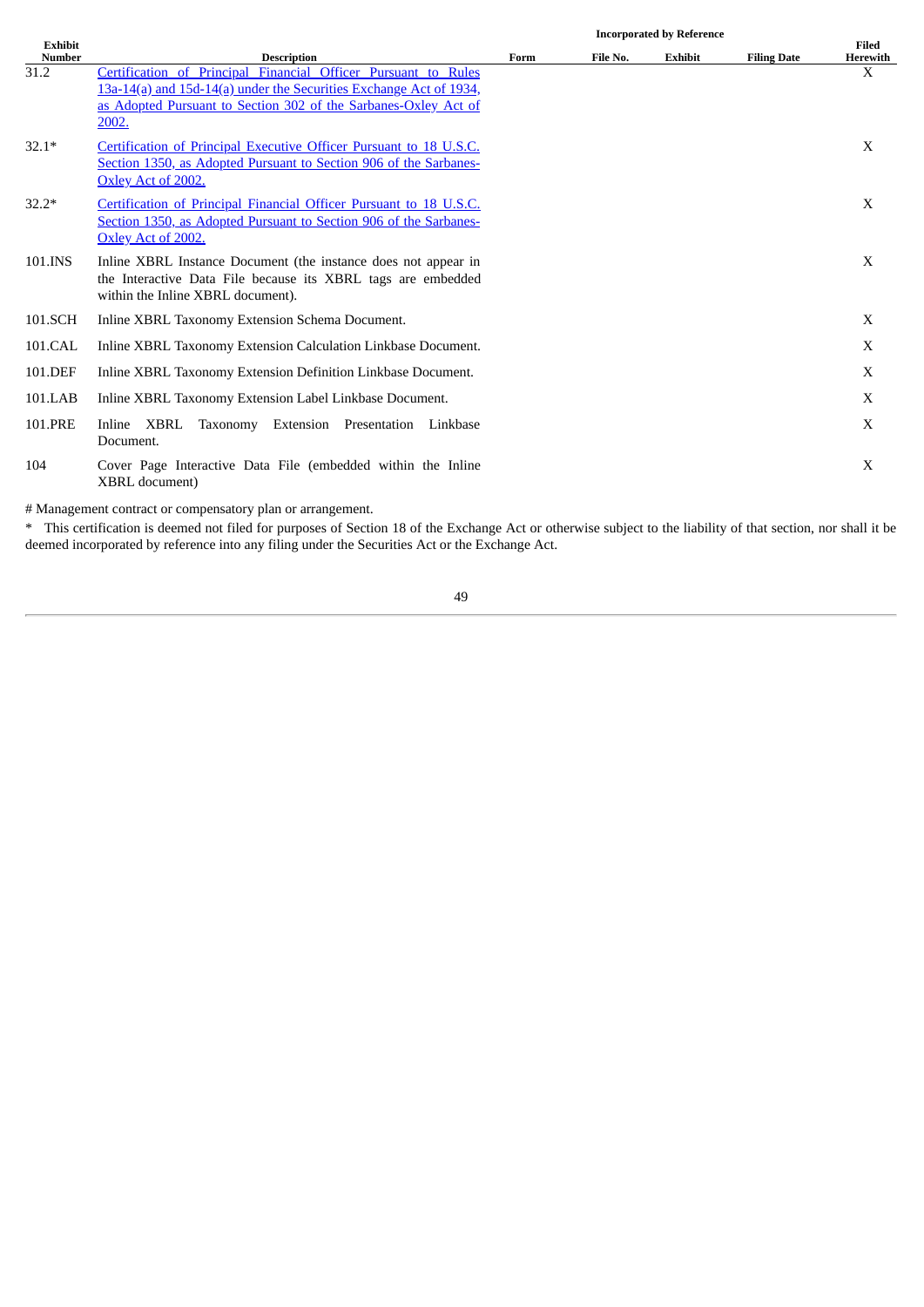# **SIGNATURES**

<span id="page-49-0"></span>Pursuant to the requirements of the Securities Exchange Act of 1934, the registrant has duly caused this report to be signed on its behalf by the undersigned thereunto duly authorized.

# VERRA MOBILITY CORPORATION

Date: August 9, 2021 By: /s/ David Roberts

David Roberts President and Chief Executive Officer (Principal Executive Officer)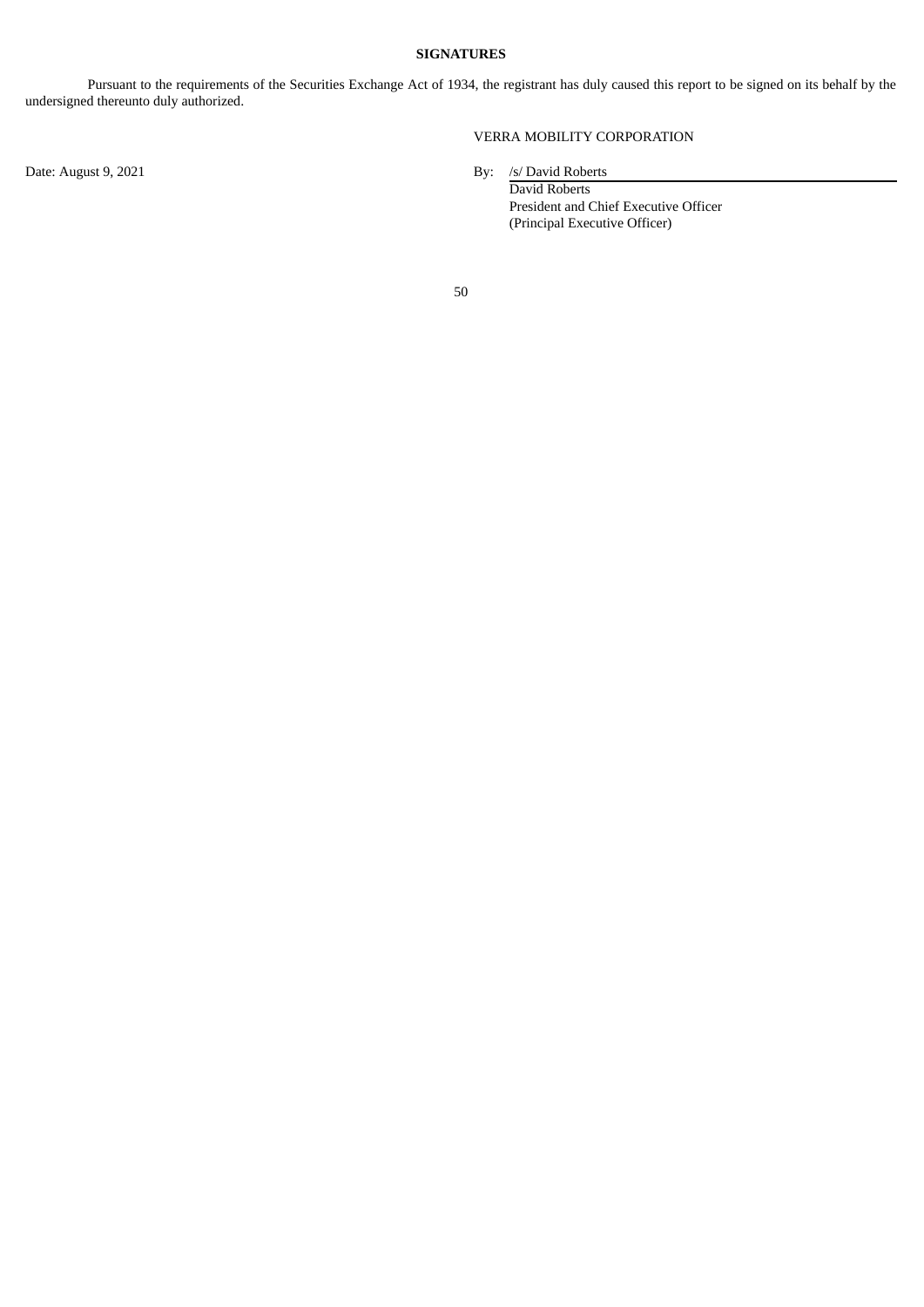# **Certification of Principal Executive Officer Pursuant to Exchange Act Rules 13a-14(a) and 15d-14(a) as Adopted Pursuant to Section 302 of the Sarbanes-Oxley Act of 2002**

<span id="page-50-0"></span>I, David Roberts, certify that:

- 1. I have reviewed this Quarterly Report on Form 10-Q of Verra Mobility Corporation;
- 2. Based on my knowledge, this Quarterly Report on Form 10-Q does not contain any untrue statement of a material fact or omit to state a material fact necessary to make the statements made, in light of the circumstances under which such statements were made, not misleading with respect to the period covered by this Quarterly Report on Form 10-Q;
- 3. Based on my knowledge, the financial statements, and other financial information included in this Quarterly Report, fairly present in all material respects the financial condition, results of operations and cash flows of the registrant as of, and for, the periods presented in this Quarterly Report;
- 4. The registrant's other certifying officer(s) and I are responsible for establishing and maintaining disclosure controls and procedures (as defined in Exchange Act Rules 13a-15(e) and 15d-15(e)) and internal control over financial reporting (as defined in Exchange Act Rules 13a-15(f) and 15d-15(f)) for the registrant and have:
	- a) Designed such disclosure controls and procedures, or caused such disclosure controls and procedures to be designed under our supervision, to ensure that material information relating to the registrant, including its consolidated subsidiaries, is made known to us by others within those entities, particularly during the period in which this Quarterly Report on Form 10-Q is being prepared;
	- b) Designed such internal control over financial reporting, or caused such internal control over financial reporting to be designed under our supervision, to provide reasonable assurance regarding the reliability of financial reporting and the preparation of financial statements for external purposes in accordance with generally accepted accounting principles;
	- c) Evaluated the effectiveness of the registrant's disclosure controls and procedures and presented in this Quarterly Report on Form 10-Q our conclusions about the effectiveness of the disclosure controls and procedures, as of the end of the period covered by this Quarterly Report on Form 10-Q based on such evaluation; and
	- d) Disclosed in this Quarterly Report on Form 10-Q any change in the registrant's internal control over financial reporting that occurred during the registrant's most recent fiscal quarter (the registrant's fourth fiscal quarter in the case of an Annual Report) that has materially affected, or is reasonably likely to materially affect, the registrant's internal control over financial reporting; and
- 5. The registrant's other certifying officer(s) and I have disclosed, based on our most recent evaluation of internal control over financial reporting, to the registrant's auditors and the audit committee of the registrant's board of directors (or persons performing the equivalent functions):
	- a) all significant deficiencies and material weaknesses in the design or operation of internal control over financial reporting which are reasonably likely to adversely affect the registrant's ability to record, process, summarize and report financial information; and
	- b) any fraud, whether or not material, that involves management or other employees who have a significant role in the registrant's internal control over financial reporting.

Dated: August 9, 2021 **By:** /s/ David Roberts

David Roberts President and Chief Executive Officer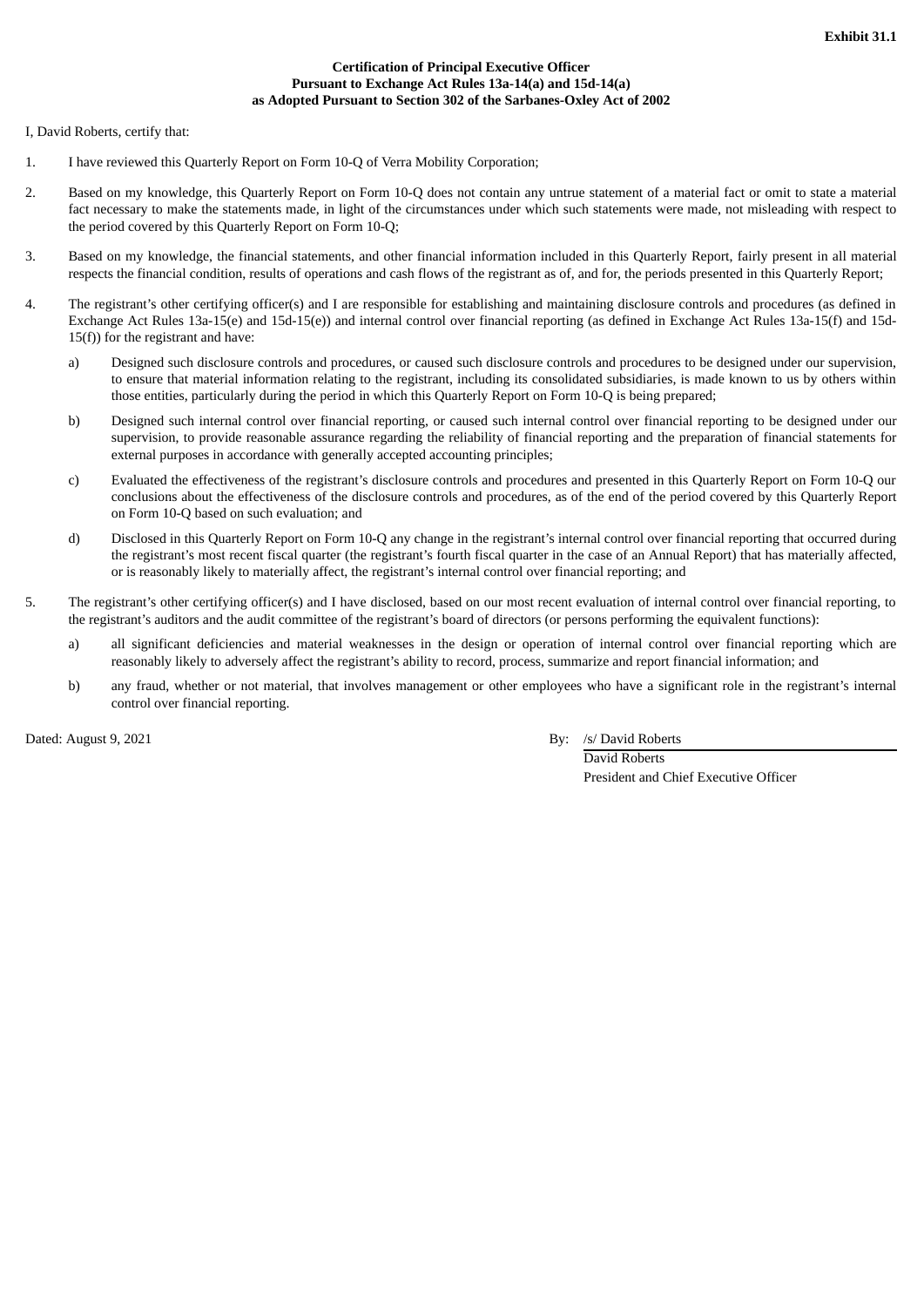# **Certification of Principal Financial Officer Pursuant to Exchange Act Rules 13a-14(a) and 15d-14(a) as Adopted Pursuant to Section 302 of the Sarbanes-Oxley Act of 2002**

<span id="page-51-0"></span>I, Patricia Chiodo, certify that:

- 1. I have reviewed this Quarterly Report on Form 10-Q of Verra Mobility Corporation;
- 2. Based on my knowledge, this Quarterly Report on Form 10-Q does not contain any untrue statement of a material fact or omit to state a material fact necessary to make the statements made, in light of the circumstances under which such statements were made, not misleading with respect to the period covered by this Quarterly Report on Form 10-Q;
- 3. Based on my knowledge, the financial statements, and other financial information included in this Quarterly Report, fairly present in all material respects the financial condition, results of operations and cash flows of the registrant as of, and for, the periods presented in this Quarterly Report;
- 4. The registrant's other certifying officer(s) and I are responsible for establishing and maintaining disclosure controls and procedures (as defined in Exchange Act Rules 13a-15(e) and 15d-15(e)) and internal control over financial reporting (as defined in Exchange Act Rules 13a-15(f) and 15d-15(f)) for the registrant and have:
	- a) Designed such disclosure controls and procedures, or caused such disclosure controls and procedures to be designed under our supervision, to ensure that material information relating to the registrant, including its consolidated subsidiaries, is made known to us by others within those entities, particularly during the period in which this Quarterly Report on Form 10-Q is being prepared;
	- b) Designed such internal control over financial reporting, or caused such internal control over financial reporting to be designed under our supervision, to provide reasonable assurance regarding the reliability of financial reporting and the preparation of financial statements for external purposes in accordance with generally accepted accounting principles;
	- c) Evaluated the effectiveness of the registrant's disclosure controls and procedures and presented in this Quarterly Report on Form 10-Q our conclusions about the effectiveness of the disclosure controls and procedures, as of the end of the period covered by this Quarterly Report on Form 10-Q based on such evaluation; and
	- d) Disclosed in this report any change in the registrant's internal control over financial reporting that occurred during the registrant's most recent fiscal quarter (the registrant's fourth fiscal quarter in the case of an annual report) that has materially affected, or is reasonably likely to materially affect, the registrant's internal control over financial reporting; and
- 5. The registrant's other certifying officer(s) and I have disclosed, based on our most recent evaluation of internal control over financial reporting, to the registrant's auditors and the audit committee of the registrant's board of directors (or persons performing the equivalent functions):
	- a) all significant deficiencies and material weaknesses in the design or operation of internal control over financial reporting which are reasonably likely to adversely affect the registrant's ability to record, process, summarize and report financial information; and
	- b) any fraud, whether or not material, that involves management or other employees who have a significant role in the registrant's internal control over financial reporting.

Dated: August 9, 2021 By: /s/ Patricia Chiodo Patricia Chiodo Chief Financial Officer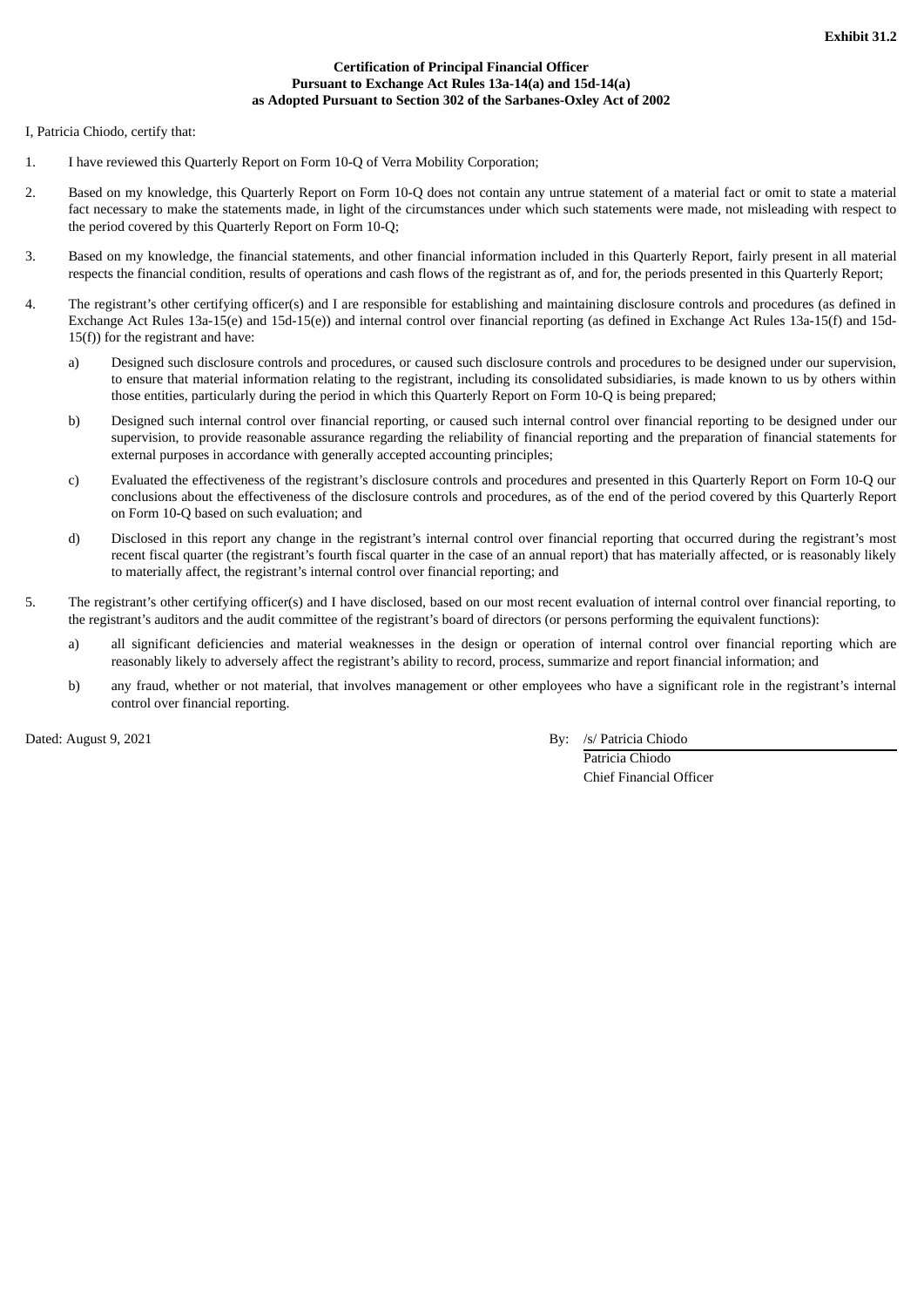# **VERRA MOBILITY CORPORATION CERTIFICATION OF PRINCIPAL EXECUTIVE OFFICER PURSUANT TO 18 U.S.C. SECTION 1350 AS ADOPTED PURSUANT TO SECTION 906 OF THE SARBANES-OXLEY ACT OF 2002**

<span id="page-52-0"></span>In connection with the periodic report of Verra Mobility Corporation (the "*Company*") on Form 10-Q for the period ended June 30, 2021 as filed with the Securities and Exchange Commission (the "*Report*"), I, David Roberts, President and Chief Executive Officer of the Company, hereby certify as of the date hereof, solely for purposes of Title 18, Chapter 63, Section 1350 of the United States Code, that to the best of my knowledge:

- (1) the Report fully complies with the requirements of Section 13(a) or 15(d), as applicable, of the Securities Exchange Act of 1934, and
- (2) the information contained in the Report fairly presents, in all material respects, the financial condition and results of operations of the Company at the dates and for the periods indicated.

This Certification has not been, and shall not be deemed, "filed" with the Securities and Exchange Commission.

Dated: August 9, 2021 By: /s/ David Roberts

David Roberts President and Chief Executive Officer